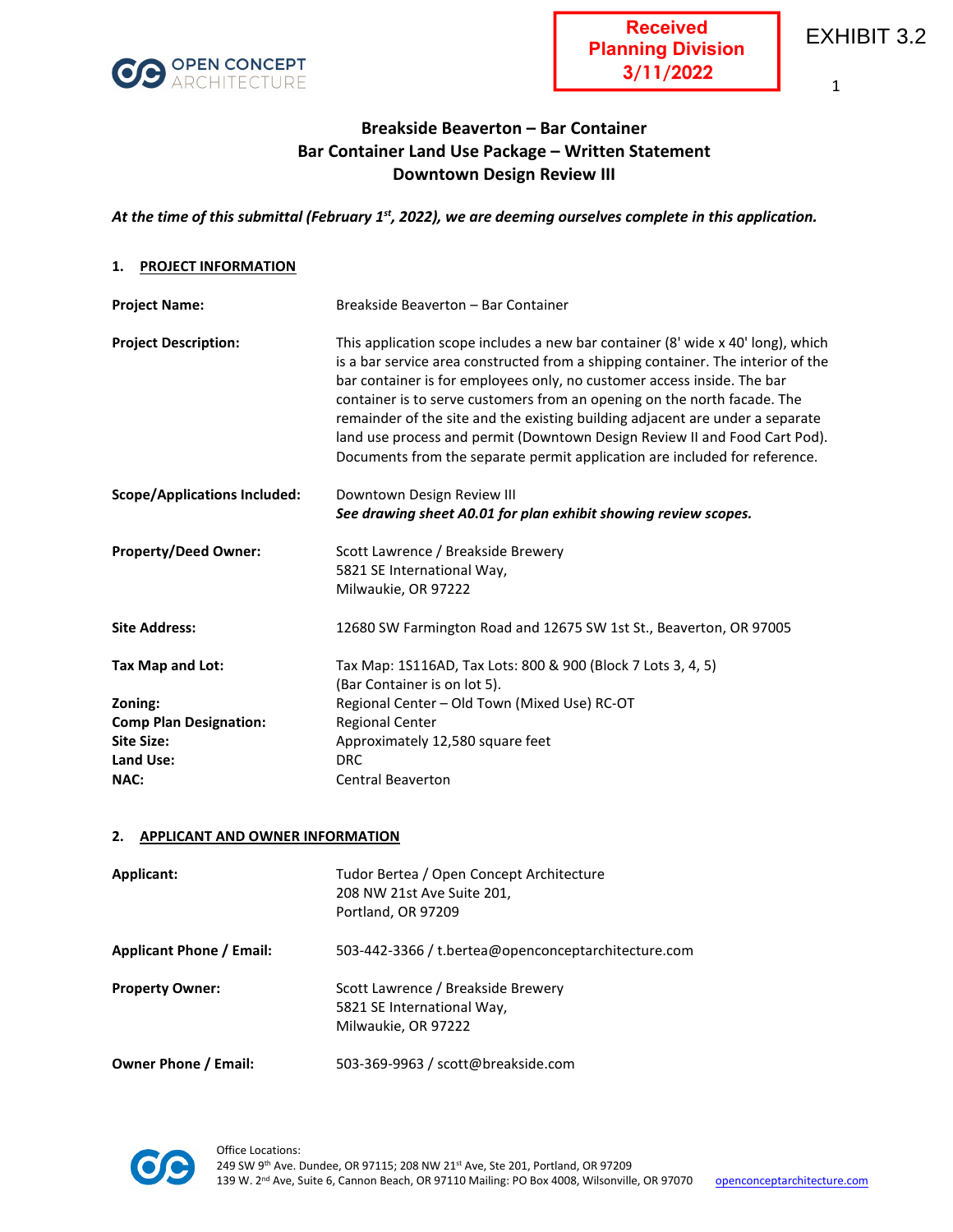

# **TABLE OF CONTENTS**

| $\bullet$                          | PROJECT / APPLICANT / OWNER INFORMATION                                    | 1              |  |  |  |  |
|------------------------------------|----------------------------------------------------------------------------|----------------|--|--|--|--|
| $\bullet$                          | <b>TABLE OF CONTENTS</b>                                                   | 2              |  |  |  |  |
| $\bullet$                          | <b>CHAPTER 20 - LAND USES</b>                                              |                |  |  |  |  |
|                                    | O SECTION 20.20 MULTIPLE USE LAND USE DISTRICTS                            | 3              |  |  |  |  |
|                                    | <b>HOURS OF OPERATION</b><br>$\circ$                                       | 3              |  |  |  |  |
| $\bullet$                          | <b>CHAPTER 40 - APPLICATIONS</b>                                           |                |  |  |  |  |
|                                    | SECTION 40.03 - APPLICATIONS - FACILITIES REVIEW COMMITTEE<br>$\Omega$     | $\overline{4}$ |  |  |  |  |
|                                    | SECTION 40.23 - APPLICATIONS - DOWNTOWN DESIGN REVIEW<br>$\circ$           | 6              |  |  |  |  |
| $\bullet$                          | <b>CHAPTER 60 - SPECIAL REQUIREMENTS</b>                                   |                |  |  |  |  |
|                                    | SECTION 60.05 - DESIGN REVIEW DESIGN PRINCIPLES (LIGHTING ONLY)<br>$\circ$ | $\overline{7}$ |  |  |  |  |
|                                    | SECTION 60.25 - OFF-STREET LOADING REQUIREMENTS<br>$\circ$                 | 9              |  |  |  |  |
|                                    | SECTION 60.30 - OFF-STREET PARKING<br>$\circ$                              | 9              |  |  |  |  |
|                                    | 60.30.10.5 - BICYCLE PARKING                                               | 9              |  |  |  |  |
|                                    | 60.30.10.6 - VEHICLE PARKING (REGIONAL CENTER DISTRICTS)<br>٠              | 9              |  |  |  |  |
| $\bullet$                          | <b>CHAPTER 70 - DOWNTOWN DESIGN DISTRICT DEVELOPMENT CODE</b>              |                |  |  |  |  |
|                                    | SECTION 70.05 - DOWNTOWN DESIGN DISTRICT<br>$\circ$                        | 10             |  |  |  |  |
|                                    | SECTION 70.15 - DOWNTOWN ZONING AND STREETS<br>$\circ$                     | 10             |  |  |  |  |
|                                    | SECTION 70.20 - DOWNTOWN DESIGN GUIDELINES AND STANDARDS<br>$\circ$        |                |  |  |  |  |
|                                    | SECTION 70.20.05 - SITE DESIGN                                             |                |  |  |  |  |
|                                    | 70.20.05.3 - BLOCK DESIGN<br>$\bullet$                                     | 11             |  |  |  |  |
|                                    | 70.20.05.4 - BUILDING FRONTAGE AND PLACEMENT<br>$\bullet$                  | 13             |  |  |  |  |
|                                    | 70.20.05.5 - SETBACK DESIGN<br>$\bullet$                                   | 14             |  |  |  |  |
|                                    | 70.20.05.6 - PEDESTRIAN CIRCULATION<br>$\bullet$                           | 18             |  |  |  |  |
|                                    | 70.20.05.7 - PARKING, LOADING, AND SERVICE AREAS<br>$\bullet$              | 20             |  |  |  |  |
|                                    | 70.20.05.8 - LANDSCAPING<br>$\bullet$                                      | 23             |  |  |  |  |
|                                    | 70.20.05.9 - LIGHTING<br>$\bullet$                                         | 28             |  |  |  |  |
| SECTION 70.20.10 - BUILDING DESIGN |                                                                            |                |  |  |  |  |
|                                    | 70.20.10.3 - MASSING AND ARTICULATION<br>$\bullet$                         | 29             |  |  |  |  |
|                                    | 70.20.10.4 - FAÇADE DESIGN<br>$\bullet$                                    | 33             |  |  |  |  |
|                                    | 70.20.10.5 - GATEWAYS<br>$\bullet$                                         | 39             |  |  |  |  |
|                                    | 70.20.10.6 - ACTIVE GROUND FLOOR DESIGN<br>$\bullet$                       | 40             |  |  |  |  |
|                                    | 70.20.10.7 - USABLE OPEN SPACE<br>$\bullet$                                | 43             |  |  |  |  |
|                                    | 70.20.10.8 - ROOF ELEMENTS<br>$\bullet$                                    | 46             |  |  |  |  |
|                                    | 70.20.10.9 - STRUCTURED PARKING<br>$\bullet$                               | 47             |  |  |  |  |
|                                    | 70.20.10.10 - MATERIALS<br>$\bullet$                                       | 49             |  |  |  |  |
|                                    | 70.20.10.11 - HISTORIC OVERLAY DESIGN<br>$\bullet$                         | 49             |  |  |  |  |
|                                    |                                                                            |                |  |  |  |  |

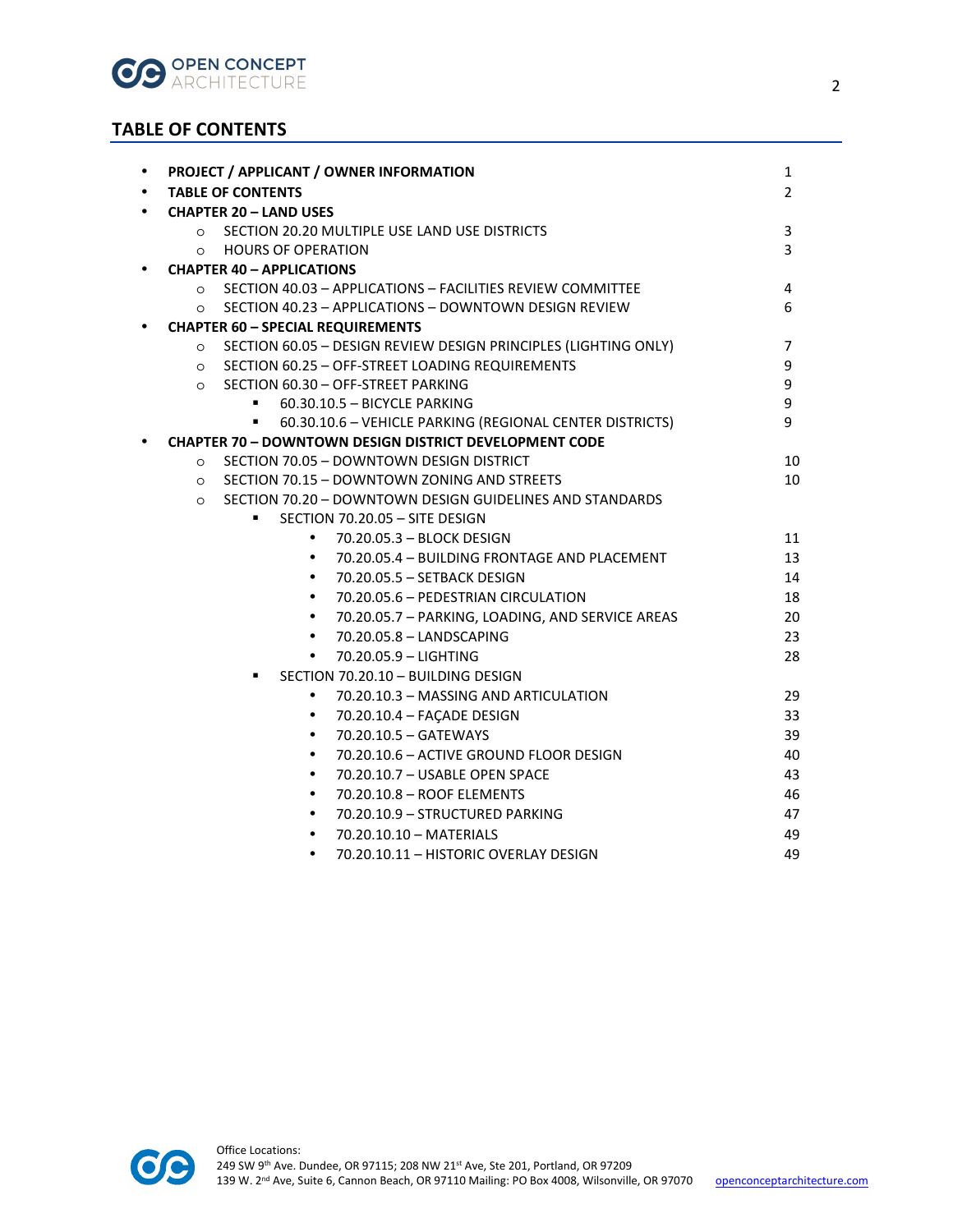

# **CHAPTER 20 - LAND USES**

## **SECTION 20.20 – MULTIPLE USE LAND USE DISTRICTS:**

Zoning: Regional Center – Old Town (RC-OT) Applicable Code Sections: 20.20 – Multiple Land Use District Per 20.20.05, Downtown Design Districts (including the RC-OT district) are to be per Chapter 70. Eating and Drinking: Permitted Use

## **NOTE ON PERMIT SCOPE:**

**The bar container scope of work is under Chapter 70 requirements for Downtown Design Review. The existing building, the exterior site areas around the bar container (including the food cart pod), and the frontage improvements along Farmington Road, Angel Avenue, and 1st Street, are all under a separate permit and land use process (Downtown Design Review II and Food Cart Pod). The responses in this narrative address the bar container scope of work.** 

*See drawing sheet A0.01 for a plan exhibit showing delineation of the separate review scopes.* 

## **HOURS OF OPERATION / EMPLOYEES:**

The hours of operation for the bar container are to match the hours of operation for the remainder of the site (which are intended to be for lunch and dinner services, approximately 11am until 10pm) – as the bar container is intended to operate concurrently with the restaurant spaces at the existing building. The number of employees specific to the bar container is anticipated to be between 2-3 total at one time.

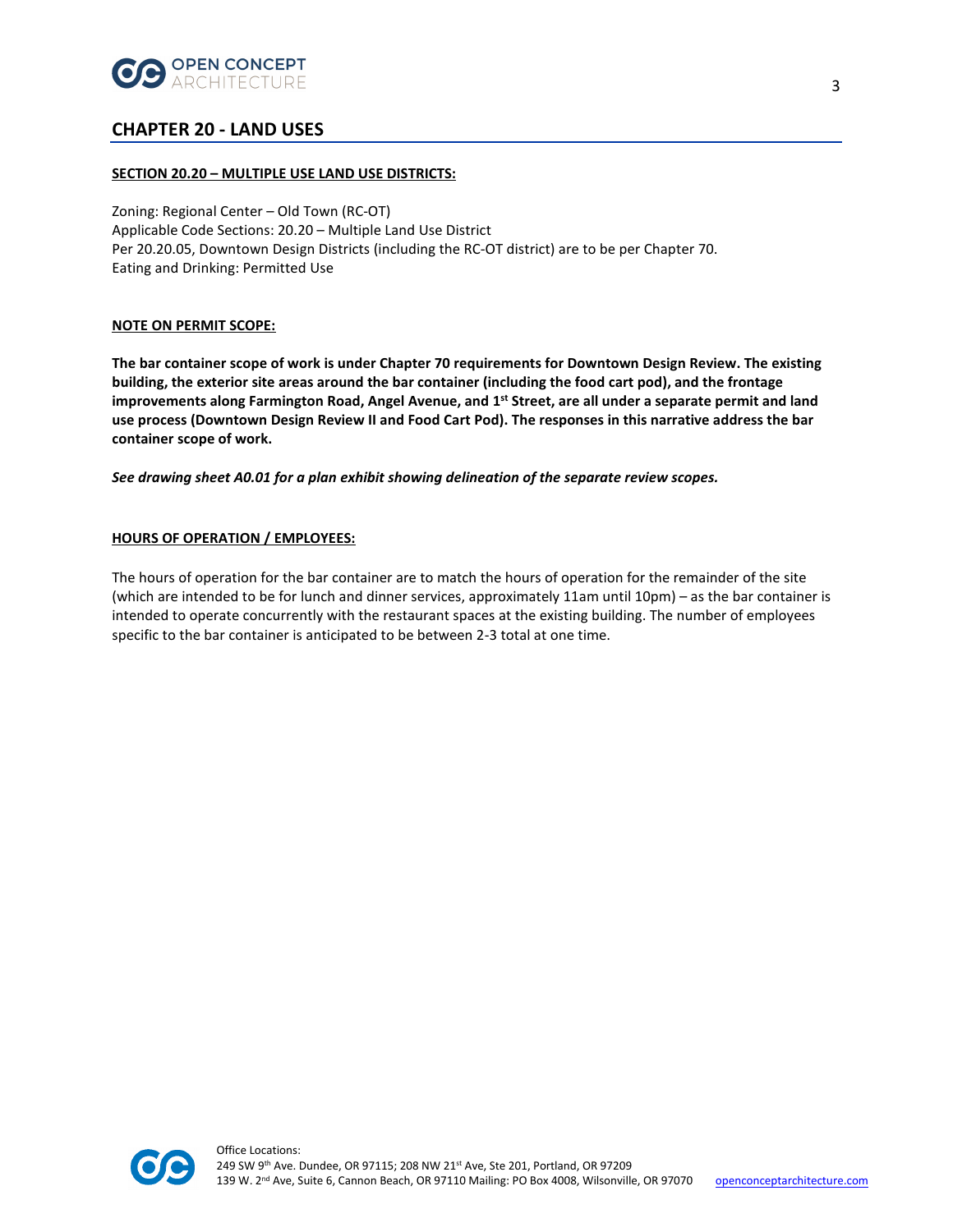

# **CHAPTER 40 - APPLICATIONS**

## **SECTION 40.03 – APPLICATIONS – FACILITIES REVIEW COMMITTEE:**

#### **DESIGN REVIEW TWO:**

- A. All critical facilities and services related to the proposed development have, or can be improved to have, adequate capacity to serve the proposed development at the time of its completion. *Response: All critical facilities and service improvements have adequate capacity to serve the proposed bar container. See sheet C04.0 for utility plan indicating proposed services and the included Preliminary Stormwater Drainage Report for a review of site conveyance components. The civil drawings and stormwater report include the bar container and the remainder of the surrounding site. Additionally, see included service letters from Clean Water Services and City of Beaverton Water.*
- B. Essential facilities and services related to the proposed development are available, or can be made available, with adequate capacity to serve the development prior to its occupancy. In lieu of providing essential facilities and services, a specific plan may be approved if it adequately demonstrates that essential facilities, services, or both will be provided to serve the proposed development within five (5) years of occupancy.

# *Response: The site is within active essential service districts, see included service letters from Clean Water Services, City of Beaverton Water, and TVF&R.*

C. The proposed development is consistent with all applicable provisions of Chapter 20 (Land Uses), or Sections 20.25 and 70.3 if located within the Downtown Design District, unless the applicable provisions are modified by means of one or more applications which shall be already approved or which shall be considered concurrently with the subject application; provided, however, if the approval of the proposed development is contingent upon one or more additional applications, and the same is not approved, then the proposed development must comply with all applicable provisions of Chapter 20 (Land Uses) or Sections 20.25 and 70.3 if located within the Downtown Design District.

*Response: The proposed development is in the Downtown Design District (Regional Center – Old Town) and is consistent with the requirements of Chapter 70. See Chapter 70 section in this narrative.*

D. The proposed development is consistent with all applicable provisions of Chapter 60 (Special Requirements) and all improvements, dedications, or both, as required by the applicable provisions of Chapter 60 (Special Requirements), are provided, or can be provided in rough proportion to the identified impact(s) of the proposed development.

*Response: The proposed development is consistent with all applicable provisions of Chapter 60 (Special Requirements). See review of Chapter 60 sections in this narrative. As the proposed development must meet requirements of Downtown Design Review in Chapter 70, section 60.05 does not apply.*

E. Adequate means are provided or can be provided to ensure continued periodic maintenance and necessary normal replacement of the following private common facilities and areas, as applicable: drainage facilities, roads and other improved rights-of-way, structures, recreation facilities, landscaping, fill and excavation areas, screening and fencing, ground cover, garbage and recycling storage areas, and other facilities not subject to maintenance by the City or other public agency.

*Response: See sheet A0.02 and C02.0 for all site circulation paths adjacent to and leading to the bar container. The walkway area is under a separate permit scope for the exterior site. Drainage facilities and improvements around the bar container are under a separate permit, as well as frontage improvements along Angel Avenue. Surrounding landscape areas, and the restrooms and trash enclosure serving the site and bar container are all under separate permit.* 

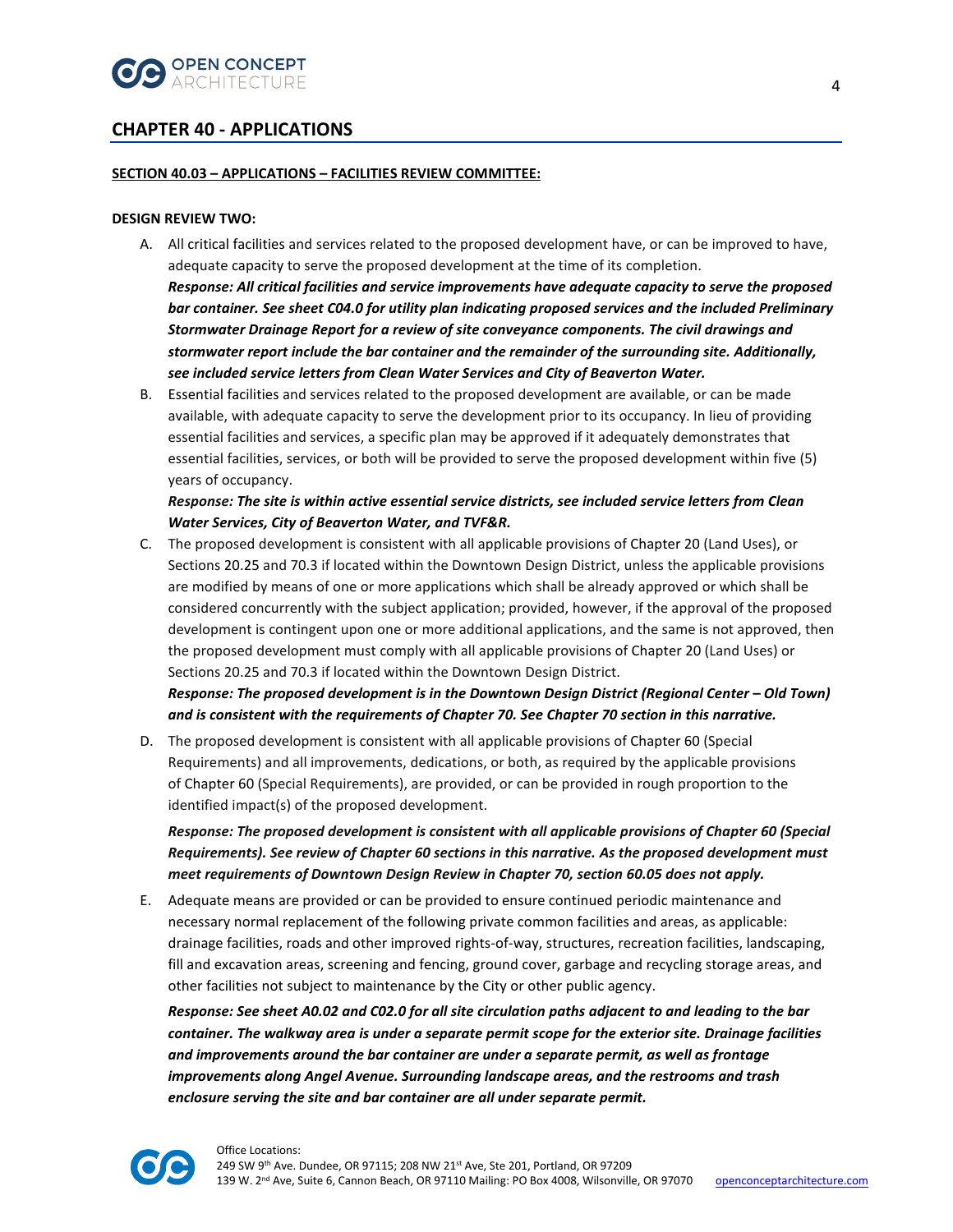

F. There are safe and efficient vehicular, pedestrian circulation patterns within the boundaries of the site.

*Response: The site has safe and efficient pedestrian circulation access throughout, see walkway and paved areas shown on sheet A0.02. Accessible routes are clearly delineated by scored concrete pathways consistent with applicable accessibility standards. Vehicle traffic is limited to maintenance and service access only, at the Angel Avenue entry. These areas are under a separate land use permit.* 

G. The development's on-site vehicular and pedestrian circulation systems connect to the surrounding circulation systems in a safe, efficient, and direct manner.

*Response: The development's on-site pedestrian circulation system (which serves the bar container) connects to the adjacent right-of-way sidewalks along Angel Avenue and Farmington Road. Site entrances are adequately sized to allow efficient flow of pedestrian traffic. The alley at the east end of the site is also a pedestrian access point. These site entrances are under a separate land use permit.*

H. Structures and public facilities serving the development site are designed in accordance with adopted City codes and standards and provide adequate fire protection, including, but not limited to, fire flow.

*Response: The bar container is designed in accordance with current City codes. The fire hydrant flow has been tested for the existing fire hydrant at the intersection of Angel and 1<sup>st</sup> Street, which is within 400 feet of all points of the site and would serve the bar container. The hydrant test results have been provided to and reviewed by TVF&R as part of the fire service provider checklist requirement. The service provider letter for TVF&R has been included in this submittal.* 

I. Structures and public facilities serving the development site are designed in accordance with adopted City codes and standards and provide adequate protection from crime and accident, as well as protection from hazardous conditions due to inadequate, substandard, or ill-designed development.

*Response: Structures and public facilities serving the development site are designed to provide adequate protection from crime and accident as required. The bar container has a retractable metal awning over the customer service opening, which can be closed and locked after-hours. There is a metal picket fence (with three lockable sliding gates) around the site perimeter that provides additional afterhours security (under separate land use permit).* 

J. Grading and contouring of the development site is designed to accommodate the proposed use and to mitigate adverse effect(s) on neighboring properties, public right-of-way, surface drainage, water storage facilities, and the public storm drainage system.

*Response: Grading and contouring of the development site is designed to accommodate the proposed use and to mitigate adverse effect(s) on neighboring properties, public right-of-way, surface drainage, water storage facilities, and the public storm drainage system. See included storm water report for additional information, and civil drawings sheet C03.0. The civil drawings and stormwater report include the bar container and the remainder of the surrounding site.*

- K. Access and facilities for physically handicapped people are incorporated into the development site and building design, with particular attention to providing continuous, uninterrupted access routes. *Response: Accessible route is provided throughout site connecting to all three pedestrian entries, see sheet A0.02 – this walkway area is under a separate land use permit.*
- L. The application includes all required submittal materials as specified in Section 50.25.1. of the BDC. *Response: The proposal contains all applicable application submittal requirements as specified in Section 50.25.1. of the Development Code, all submitted documents are noted in the included CDD transmittal form. The land use process for the bar container and the entirety of the site has been reviewed with the City – with the bar container being submitted as a standalone permit as requested.*

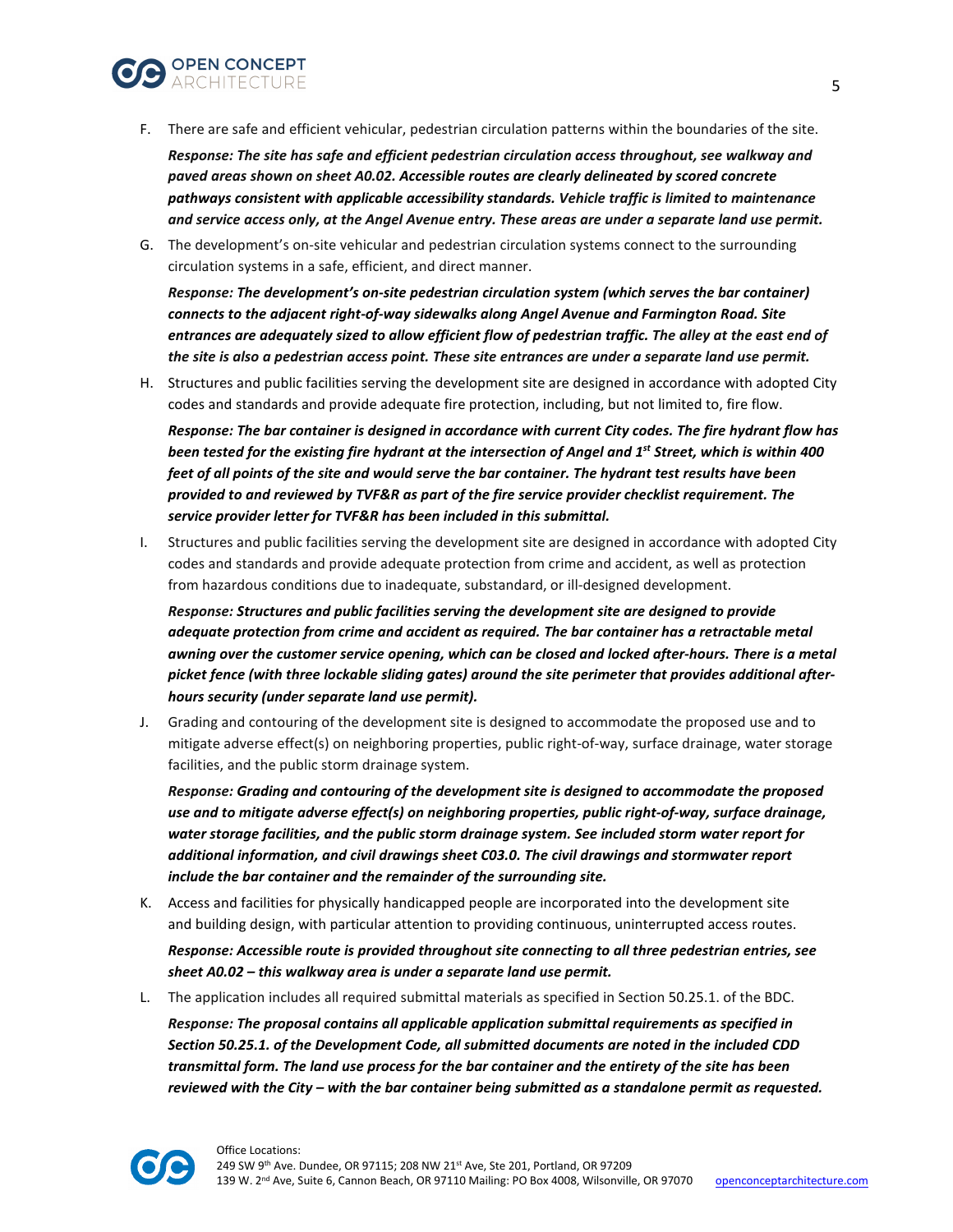

## **SECTION 40.23 – APPLICATIONS – DOWNTOWN DESIGN REVIEW:**

## **DOWNTOWN DESIGN REVIEW III – APPROVAL CRITERIA (40.23.15.3):**

- 1. The proposal satisfies the threshold requirements for a Downtown Design Review Three application. *Response: The proposal satisfies the threshold requirement for a Downtown Design Review Three application per 40.23.15.3.A.8, as the project meets the threshold for Downtown Design Review Two but responds to more than three Design Guidelines.*
- 2. All City application fees related to the application under consideration by the decision-making authority have been submitted.

# *Response: All application fees are being submitted at the time of application, as reviewed with the City.*

3. The proposal is consistent with all applicable Design Guidelines of Chapter 70, except where the applicant elects to respond to the applicable corresponding Design Standard(s). Where no Design Guideline is offered, the proposal is consistent with the Design Standard. *Response: The proposal is consistent with all applicable Design Guidelines of Chapter 70. Where* 

*possible, the proposal responds to Design Standards. See Chapter 70 responses in this narrative.* 

- 4. For PDDP proposals, the proposed project shall demonstrate how minimum floor area will be met at ultimate buildout and applicable Development Standards in Section 70.15 and applicable design regulations in Section 70.20 can be realistically achieved at each phase of buildout. *Response: Not applicable – project is not a PDDP proposal.*
- 5. For proposals requesting Design Guidelines to be waived, the project shall demonstrate that the development better meets the applicable Downtown Design District Design Principles and Intent Statement(s) preceding the Design Guideline(s) than the Design Guideline requested to be waived. *Response: The project responds to all applicable Design Guidelines, as well as some Design Standards where possible. Project does not request any Design Guidelines to be waived. See Chapter 70 responses in this narrative.*
- 6. Applications and documents related to the request, which will require further City approval, shall be submitted to the City in proper sequence

*Response: The application process for this project has been reviewed with the City, with all applications being submitted in the proper sequence as requested.* 



Office Locations: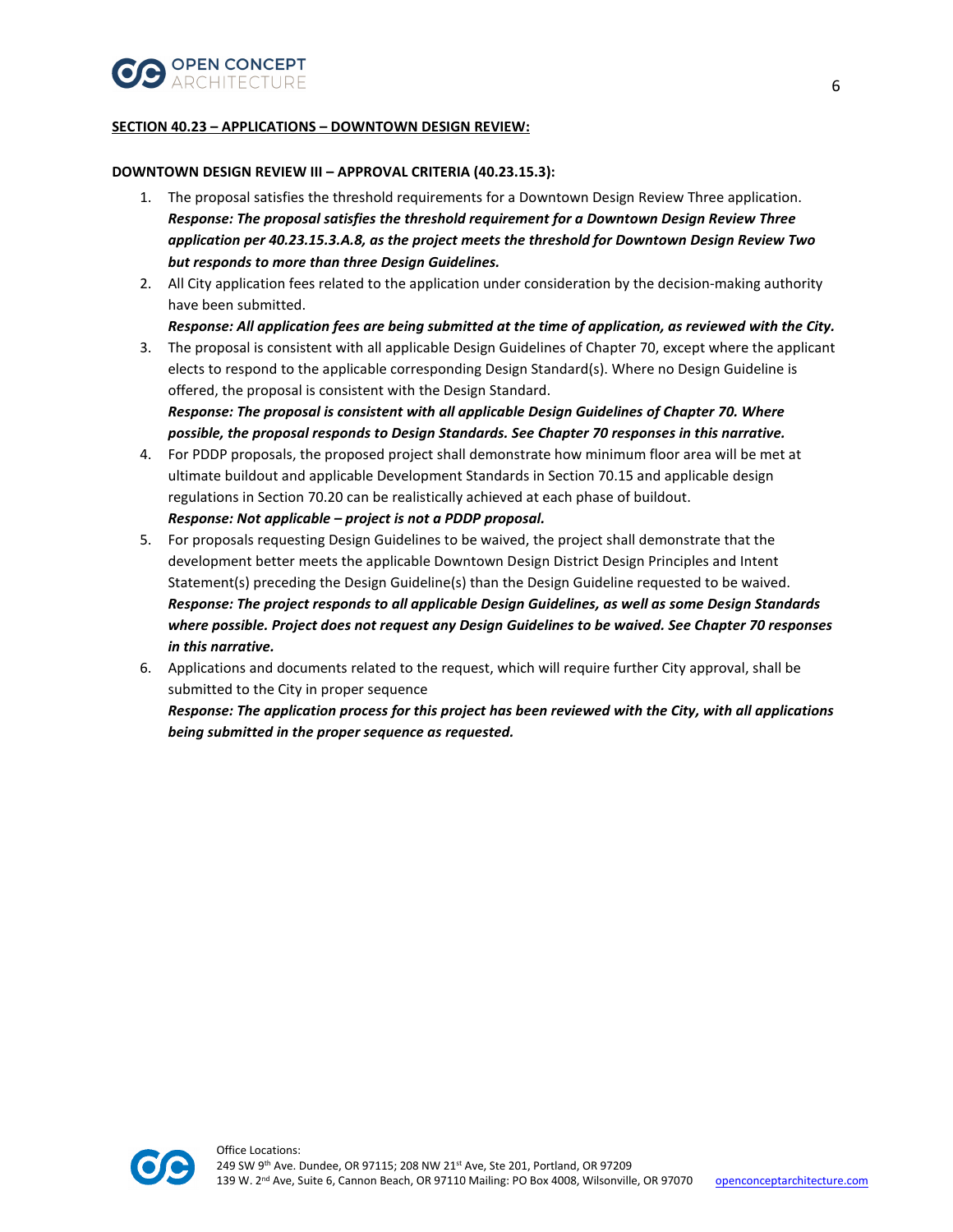

# **CHAPTER 60 - SPECIAL REQUIREMENTS**

## **SECTION 60.05 – DESIGN REVIEW DESIGN PRINCIPLES:**

*The bar container is under Downtown Design Review. The project responds to all requirements in Chapter 70, not the design review requirements in Section 60.05. The only applicable sections in 60.05 are noted below.* 

### **06.05.30 LIGHTING DESIGN STANDARDS**

This Section is addressed as it is referenced in 70.20.05.09 standard S1.

## **60.05.30.1: Adequate on-site lighting and minimal glare on adjoining properties:**

- A. Lighting shall be provided at lighting levels for development and redevelopment in all zoning districts consistent with the City's Technical Lighting Standards. *Response: All lighting fixtures adjacent to the bar container are under a separate land use permit. See included photometrics plans A0.04 (site lighting) and A0.05 (street lighting), showing lighting levels. All lighting within the site meets required lighting levels.*
- B. Lighting shall be provided in vehicular circulation areas and pedestrian circulation areas. *Response: Project does not include any vehicular circulation areas. Pedestrian area lighting levels and string lights are under a separate permit, see included site lighting and photometrics plans A0.03-A0.04.*
- C. Lighting shall be provided in pedestrian plazas, if any developed. *Response: No pedestrian plazas are provided. Lighting is provided for the site exterior and food cart pod area as addressed in item B above – under a separate land use permit.*
- D. Lighting shall be provided at building entrances. *Response: Lighting is provided along the exterior of the bar container as provided by string lights, which are under a separate permit and shown in A0.03-A0.04.*
- E. Canopy lighting shall be recessed so that the bulb or lens is not visible from a public ROW. *Response: All lighting is under a separate land use permit. Lighting cutsheets are included for reference.*

## **60.05.30.2 Pedestrian-scale on-site lighting:**

- A. Pole-mounted luminaires shall comply with the City Technical Lighting Standards, and shall not exceed:
	- 1. Fifteen (15) feet in height for on-site pedestrian paths of travel.
	- 2. Twenty (20) feet in height for on-site vehicular circulation areas for residential uses in Residential zoning districts.
	- 3. Thirty (30) feet in height for on-site vehicular circulation areas in non-residential zoning districts.
	- 4. Fifteen (15) feet for the top deck of non-covered parking structures.
	- 5. The height of the poles for on-site pedestrian ways and on-site vehicular circulation areas shall be measured from the site's finished grade.
	- 6. The height of the poles on the top deck of non-covered parking structures shall be measured from the finished floor elevation of the top deck.

7. The poles/bases for pole-mounted luminaires shall be finished or painted non-reflective color. *Response: All light fixtures (including the string lights adjacent to the bar container) are under a separate land use permit. String-lights have a cutoff greater than 90 degrees. Per table 60.05-1, there is no maximum illumination value. Per the same table, the minimum illumination value is 1.5 FC for cutoff >90 degrees and 1.0 FC for cutoff <90 degrees. The walking paths throughout the site are provided with minimum 1.5 FC of lighting, see site lighting photometrics sheet A0.04.* 

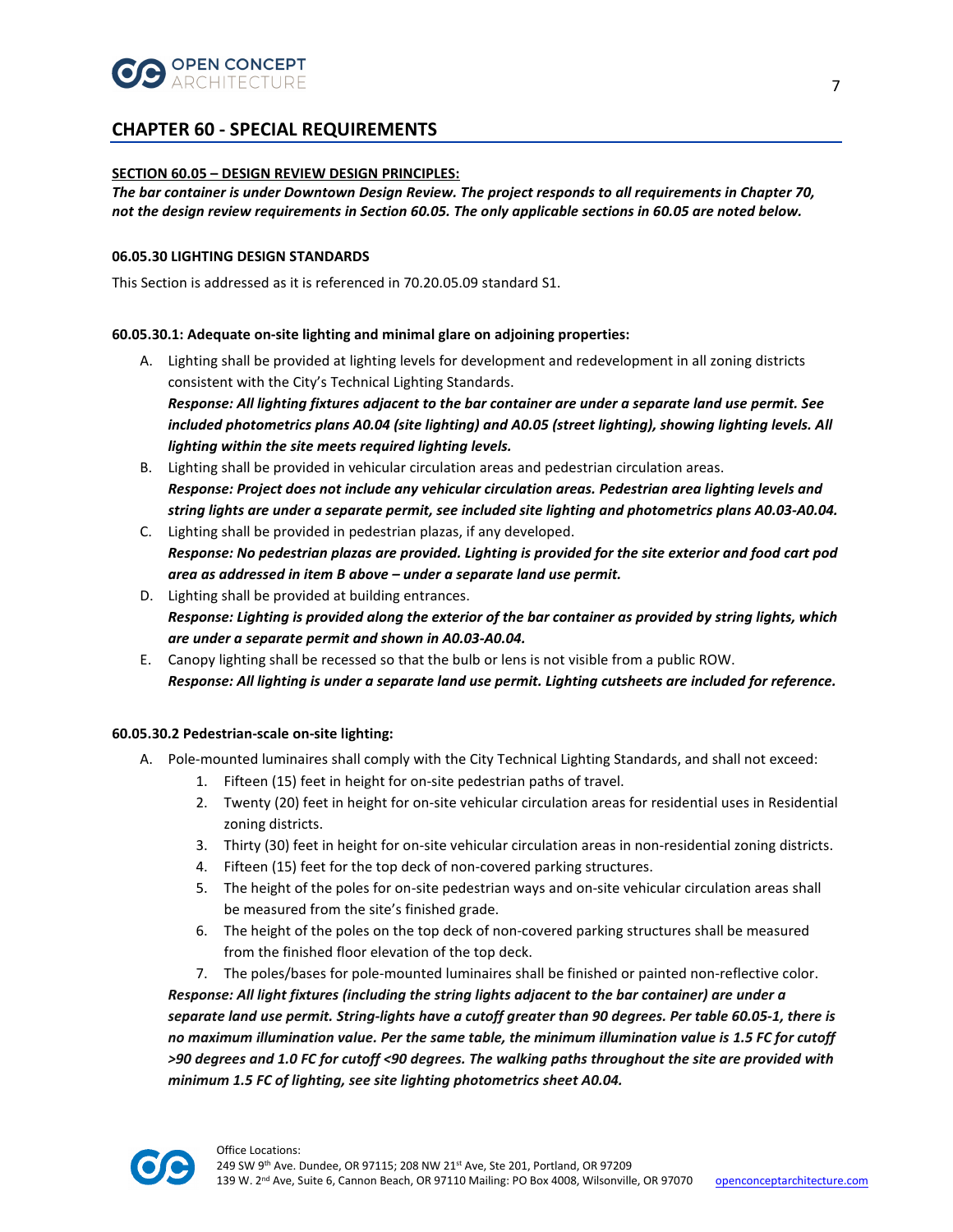

- B. Non-pole-mounted luminaires shall comply with the City's Technical Lighting Standards. *Response: All fixtures are under a separate land use permit. All fixtures are LED lamps and meet the requirements of 60.0-1.D and E.*
- C. Lighted bollards when used to delineate on-site pedestrian and bicycle pathways shall have a maximum height of forty-eight (48) inches.

*Response: No lighted bollards are used on the project.* 

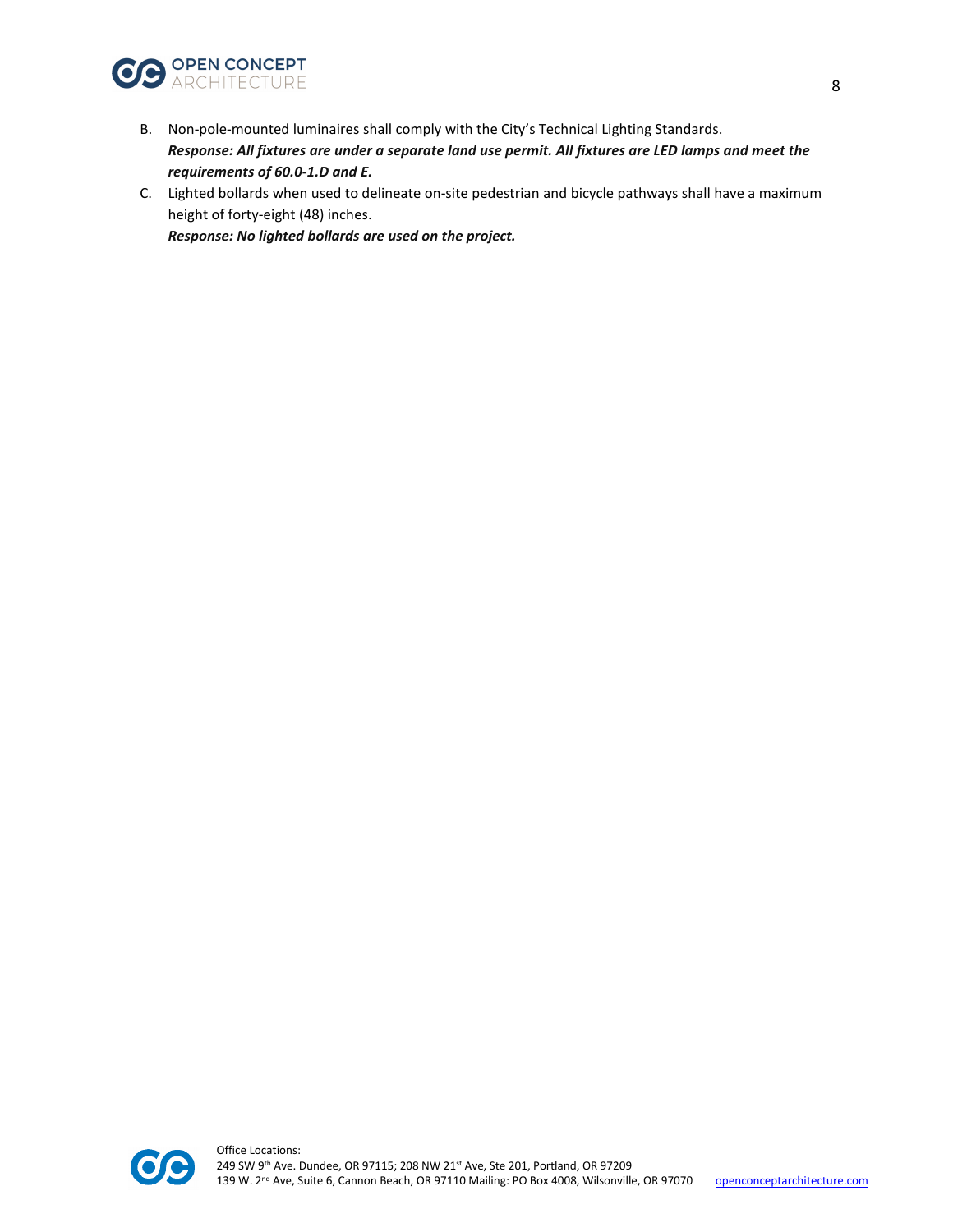

## **SECTION 60.25 OFF-STREET LOADING REQUIREMENTS**

No loading spaces are required per BDC table 60.25.15, as the square footage is under 15,000 for restaurant use.

#### **SECTION 60.30 OFF-STREET PARKING**

#### **60.30.10.5 – BICYCLE PARKING**

Bicycle parking requirements are per parking table 60.30.10.5.B, which for "Eating and Drinking Establishments":

- Short Term Definition: "short-term bicycle parking spaces accommodate persons that can be expected to depart within two hours. Short-term bicycle parking is encouraged to be located on site within 50 feet of a primary entrance, or if there are site, setback, building design, or other constraints, bicycle parking shall be located no more than 100 feet from a primary entrance in the closest available area to the primary entrance as determined by the decision-making authority."
	- o **Short Term Minimum Requirement: 2 spaces or 1 space per 4,000 sq. ft. of floor area**
	- Short Term Required for Project: 2 spaces required (320 square feet total)
- Long Term Definition: "Long-term bicycle parking spaces accommodate persons that can be expected to leave their bicycle parked longer than two hours. Cover or shelter for long-term bicycle parking shall be provided. School buildings are exempted from the requirement to cover long-term bicycle parking."
	- o **Long Term Minimum Requirement: 2 spaces or 1 space per 4,000 sq. ft. of floor area**
	- o **Long Term Required for Project: 2 space required (320 square feet total)**
- **Project is provided with (4) short-term bike racks in the food cart pod area, and (2) long-term bike racks inside the existing building – all under a separate permit.**

## **60.30.10.6 – VEHICLE PARKING (REGIONAL CENTER DISTRICTS)**

As the site is within the RC-OT District, table 60.30.10.6 applies. Site is within Parking District 1, per figure 60.30.10. For Parking District 1, "Eating and Drinking Establishments" have 0 required spaces.

#### **SECTION 60.55 TRANSPORTATION FACILITIES**

#### **60.66.20 – TRAFFIC IMPACT ANALYSIS**

A Traffic Impact Analysis is required for the entirety of the site, as reviewed and discussed with the City under a separate land use permit. This Traffic Impact Analysis considers the entirety of the site, including the bar container. The TIA was received and forwarded to the City on 02/23/2022, and is included in this submittal.

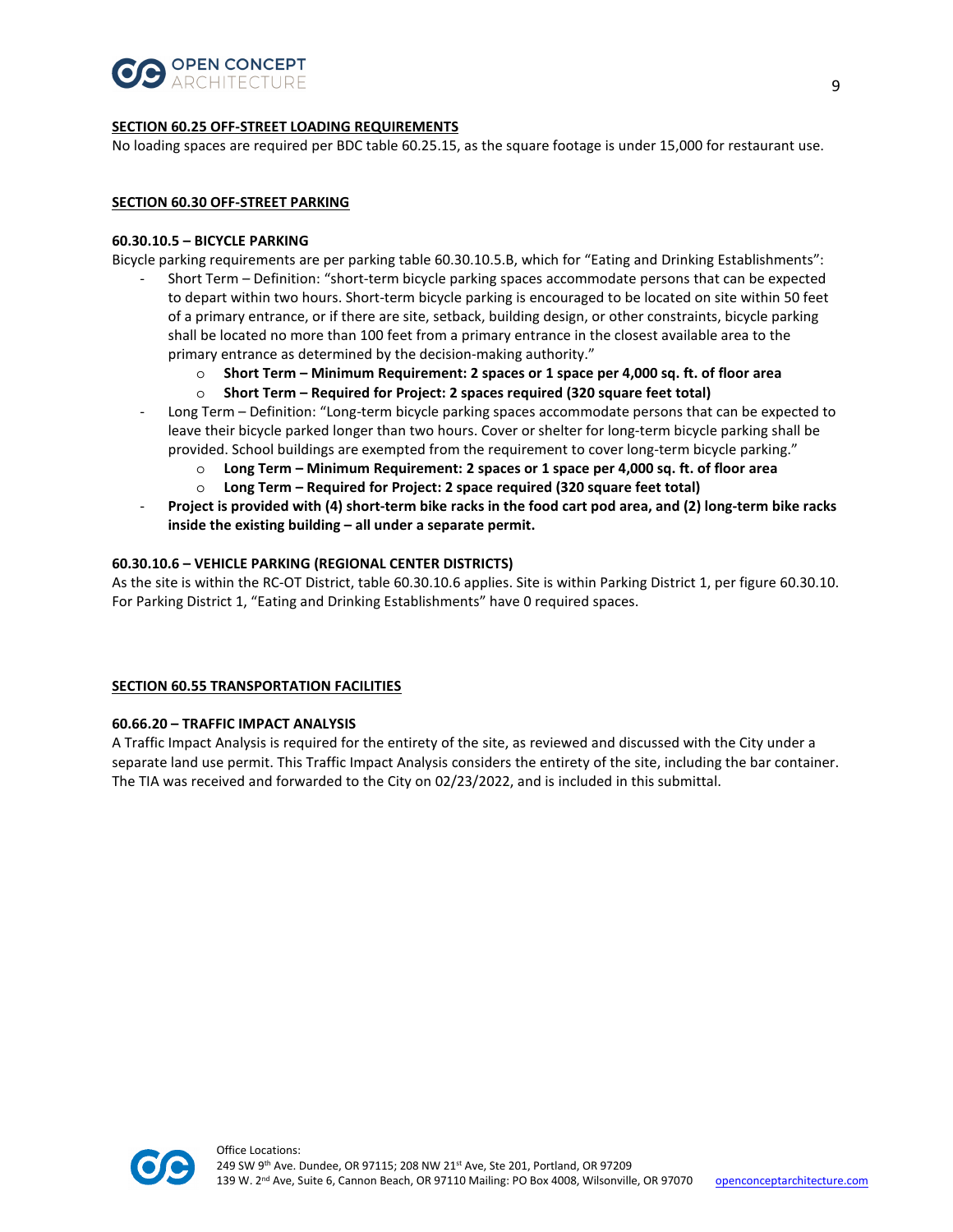

# **CHAPTER 70 – DOWNTOWN DESIGN DISTRICT DEVELOPMENT CODE**

## **SECTION 70.05 – DOWNTOWN DESIGN DISTRICT:**

#### **70.05.10.3 DOWNTOWN DESIGN REVIEW PROCESS – TYPE III**

This application for the bar container is for a Type III Downtown Design Review process, which responds to at least four discretionary design guidelines.

### **SECTION 70.15 – DOWNTOWN ZONING AND STREETS:**

## **70.15.10.2 OLD TOWN (RC-OT)**

|                           | Requirement         | Proposed                                                                                                                                                                                                            |  |  |  |
|---------------------------|---------------------|---------------------------------------------------------------------------------------------------------------------------------------------------------------------------------------------------------------------|--|--|--|
| Height                    |                     |                                                                                                                                                                                                                     |  |  |  |
| Maximum                   | 65'                 | All new structures are under 65'.                                                                                                                                                                                   |  |  |  |
| <b>F.A.R.</b>             |                     |                                                                                                                                                                                                                     |  |  |  |
| Minimum                   | 0.7 (n/a)           | Requirement is not applicable as bar container is part of a larger site<br>(under a separate permit), which contains the alteration of an<br>existing building interior and repurposing of an existing parking lot. |  |  |  |
| Maximum                   | None                |                                                                                                                                                                                                                     |  |  |  |
| Density (units/ac)        |                     |                                                                                                                                                                                                                     |  |  |  |
| Minimum/Maximum           | n/a                 | Project is commercial use only – no residential uses provided.                                                                                                                                                      |  |  |  |
| <b>Setbacks</b>           |                     |                                                                                                                                                                                                                     |  |  |  |
| Front                     | $0'$ min, $10'$ max | 5'-5" from Angel Ave PL.                                                                                                                                                                                            |  |  |  |
| Interior Side/Rear        | $\Omega'$           | 5'-1" from interior PL, 5'-3" from existing building.                                                                                                                                                               |  |  |  |
| <b>Street-Facing Side</b> | $0'$ min, $10'$ max | 5'-5" from Angel Ave PL.                                                                                                                                                                                            |  |  |  |

#### **70.15.10.2.B RC-OT Building Height & Density**

#### **70.15.10.2.C RC-OT Setbacks**

The applicable street-facing setback requirement is 0 feet minimum, 10 feet maximum. The front of the bar container is set back 5'-5" from the property line along Angel. The interior side/rear setback minimum is 0 feet.

#### **70.15.10.6 HISTORIC OVERLAY**

Site is not part of the historic overlay zone.

#### **70.15.15 STREET TYPOLOGY**

Site is bounded by SW 1<sup>st</sup> Street on the south edge (Commercial Street), SW Angel Avenue on the west edge (Local Street), and SW Farmington Road on the north edge (Major Street). The hierarchy of the street frontages from highest typology down is:

SW 1<sup>st</sup> Street (Commercial Street), SW Farmington Road (Major Street), SW Angel Avenue (Local Street).

#### **70.15.20 DOWNTOWN USE REGULATIONS**

Per the land use table in 70.03.4.1, eating and drinking establishments are a permitted use.

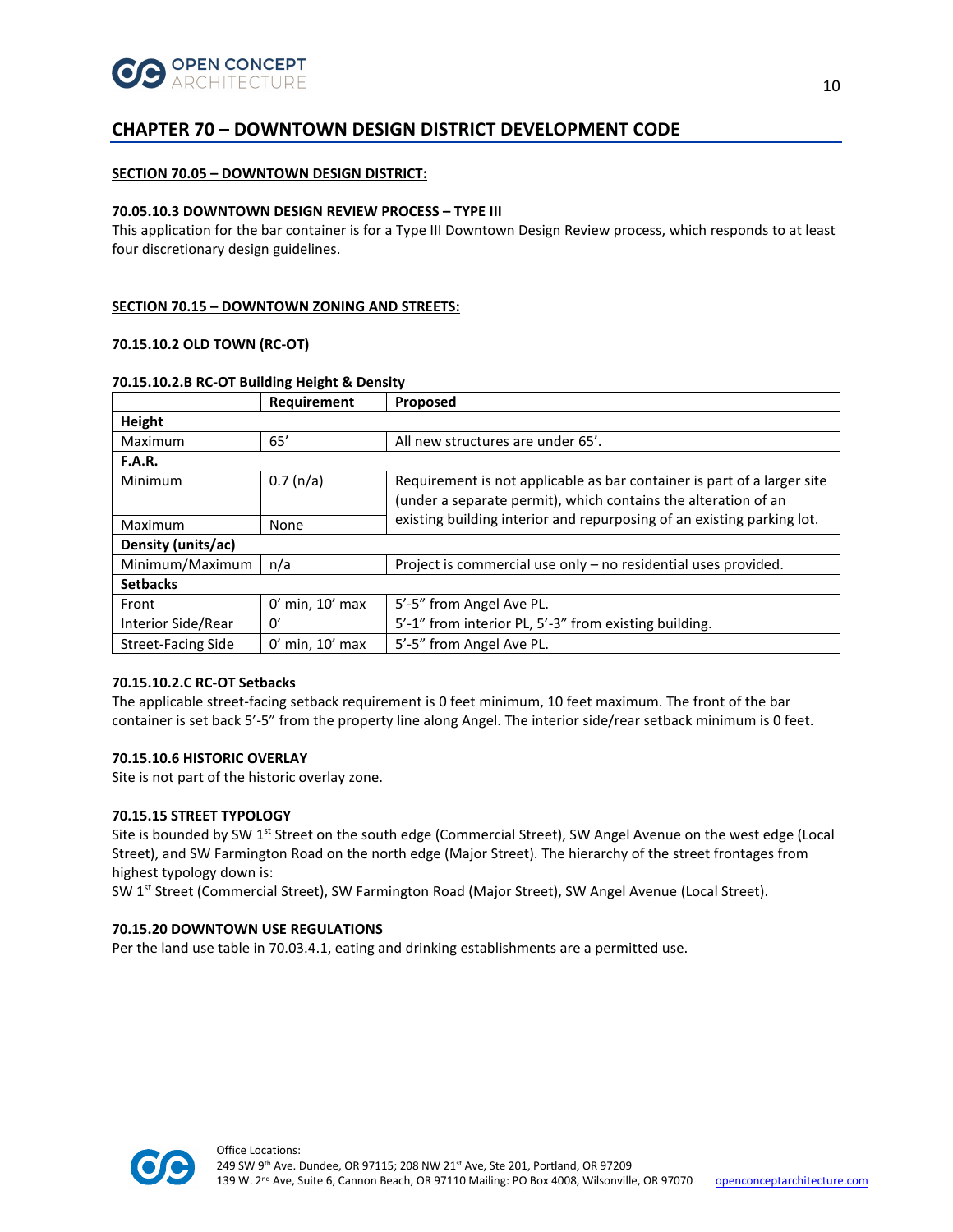

# **SECTION 70.20.05 – DOWNTOWN DESIGN GUIDELINES AND STANDARDS – SITE DESIGN:**

## **70.20.05.3 – BLOCK DESIGN**

## **BLOCK SIZE**

- **DESIGN GUIDELINE G1:** Streets or public paths shall be constructed consistent with Figure 70.20.05.3.1 unless the decision-making authority determines that an applicant has demonstrated that walkability, connectivity, and pedestrian-scaled blocks on identified blocks has been achieved through existing connections or that the proposed project achieves connectivity goals in another manner that meets the intent of this section.
	- *Response: Design standard S1 is addressed.*
- **DESIGN STANDARD S1:** Streets or public paths shall be constructed consistent with Figure 70.20.05.3.1 Future Connections.
	- *Response: Development is consistent with Figure 70.04.1.1.1, no impact on future connections.*
- **DESIGN GUIDELINE G2:** Design standard S2 must be met.
	- *Response: Design standard S2 is addressed.*
- **DESIGN STANDARD S2:** Public streets and multi-use paths shall be dedicated as right-of-way.
	- *Response: Existing public streets on the project are part of the right of way, no impact on any new streets or multi-use paths.*
- **DESIGN STANDARD G3:** Design standard S3 must be met.
	- *Response: Design standard S3 is addressed.*
- **DESIGN GUIDELINE S3:** New public streets shall be classified as local streets unless otherwise determined by the Transportation System Plan, and the design shall be consistent with the Engineering Design Manual, unless an Engineering Design Manual Exception is granted by the City Engineer.
	- *Response: No new public streets are proposed as part of the project.*
- **DESIGN GUIDELINE G4:** New multi-use paths shall provide generous, unobstructed space for active transportation through the site, provide clear indication that the facility allows passage through the block and have sufficient room for landscaping and/or pedestrian amenities along its length.
	- *Response: Design standard S4 is addressed.*
- **DESIGN STANDARD S4:** New multi-use paths shall be a minimum of 14 feet wide unobstructed, located within a minimum 20-foot-wide right of way.
	- *Response: No new multi-use paths are provided or required as part of the project.*
- **DESIGN GUIDELINE G5-G9:** The design standard must be met.
	- *Response: Design standards S5-S9 are addressed.*
- **DESIGN STANDARD S5:** New public streets and multi-use paths shall be aligned with existing or planned intersections. Where there is no planned or existing intersection to align with, the connection shall be within 25 feet of the location identified on the map.
	- *Response: No new public streets or multi-use paths are provided as part of the project.*
- **DESIGN STANDARD S6:** Where new connections follow property lines, the new connection shall have the full width constructed abutting the property line. Exceptions include:
	- a. Where development is proposed on only one side of the property line, the applicant shall dedicate and construct:
		- i. For public streets, half-street improvements, plus sufficient width for opposite direction vehicle travel.

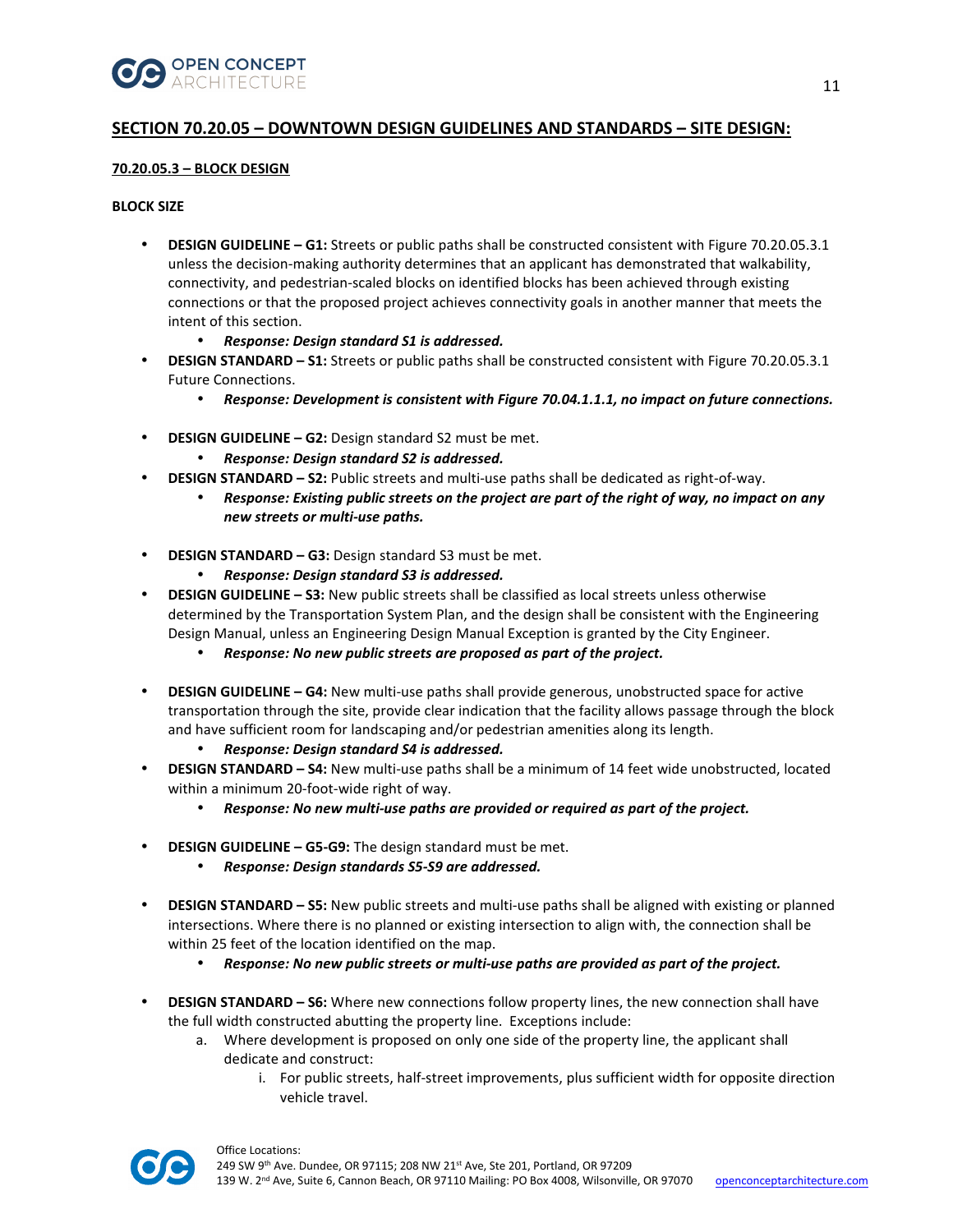

- ii. Multi-use paths shall be constructed at the width described in S4.
- iii. For both connection types, more or all of the connection width may be located on the abutting property if authorized by the abutting property owner. In this case, the full width must be dedicated and improved with development.
- *Response: No new public streets or multi-use paths are provided as part of the project.*
- **DESIGN STANDARD S7:** Where a new connection follows a stream corridor, buried or daylit, the new connection may be located on either side of the stream corridor. Additionally:
	- a. If the stream is daylit, the stream-side edge of path shall be no greater than 50 feet horizontal from the path side two-year ordinary high-water mark.
	- b. If the stream is underground, the path centerline shall be no greater than 25 feet from the stream centerline.
	- *Response: No new public streets or multi-use paths are required or provided as part of the project; no stream corridors adjacent to site.*
- **DESIGN STANDARD S8:** The location of the Millikan Way extension shall be consistent with Transportation System Plan.
	- *Response: Standard does not apply; project is not part of the Millikan Way extension.*
- **DESIGN STANDARD S9:** The location, design and classification of new connections in the area bounded by SW Center, SW Hall, SW Lombard, and Beaverton Creek shall be regulated by the applicable policies of the Transportation System Plan and the Engineering Design Manual.
	- *Response: No new public streets or multi-use paths are required or provided as part of project. Project is not in the area bounded by SW Center, SW Hall, SW Lombard and Beaverton Creek.*

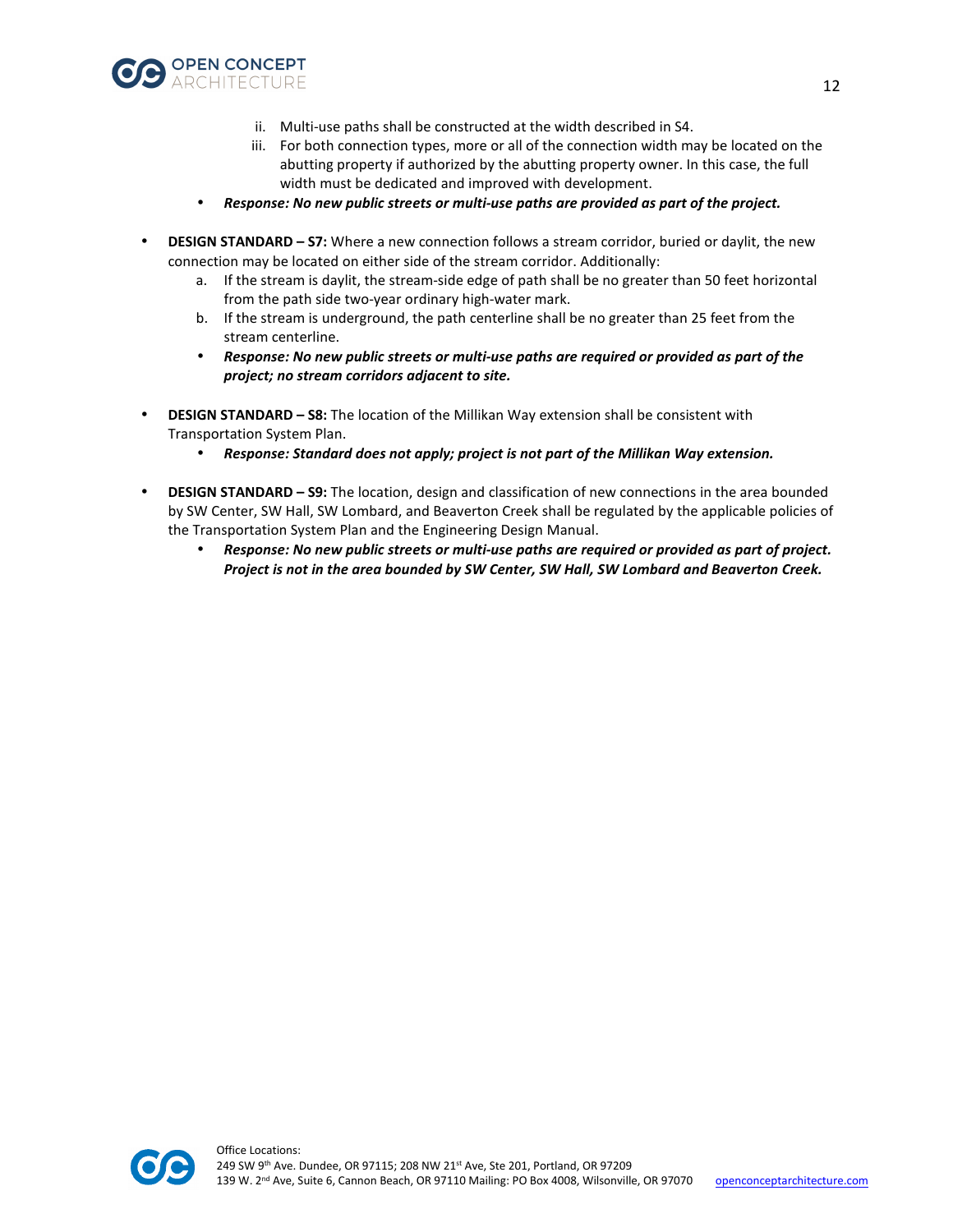

## **70.20.05.4 – BUILDING FRONTAGE AND PLACEMENT**

#### **MINIMUM BUILDING FRONTAGE ALONG STREETS**

- **DESIGN GUIDELINE G1 and G2:** Sufficient building facades shall be present near each street frontage to promote a continuous street wall and limit gaps in pedestrian interest while allowing necessary site access. The amount of building frontage shall be greatest on the highest-level streets as identified in Figure 70.15.15.1 Street Typology Diagram. Buildings may be set back to accommodate plazas, outdoor dining, entry forecourts or similar spaces provided that pedestrian interest along the frontage is incorporated into the design of these spaces.
	- *Response: In order to provide access into the site, the bar container is located perpendicular to the frontage along Angel Avenue, equidistant between the front and rear property lines. Pedestrians utilize the Angel Avenue site entrance to feed into the site and interact with the large customer service opening in the north side of the bar container (primary elevation), as well as the food cart pod adjacent (under separate permit). The bar container thus has an 8' frontage along Angel and a 40' long elevation along the site interior. This contributes to a continuous street wall with focused areas of pedestrian interest, along with the existing building adjacent and the food cart pod.*
- **DESIGN STANDARD S1:** Buildings shall occupy a minimum percentage of the site frontage between the minimum setback and the maximum setback. Minimums are based on street typology as identified in Figure 70.15.15.1 and as described below:
	- a. Loop Streets:
		- i. Hall and Watson North of Canyon: 75 percent; and
		- ii. Hall and Watson between Canyon and Fourth Street: 90 percent; and
		- iii. Hall and Watson south of Fourth Street: 75 percent; and
		- iv. Fourth Street and Fifth Streets: 75 percent; and
	- b. Commercial Streets: 90 percent; and
	- c. Major streets:
		- i. Canyon between Rose Biggi and East: 70 percent; and
		- ii. Farmington between Main and Tucker: 70 percent; and
		- iii. Cedar Hills between Beaverton Creek and Millikan: 60 percent; and
		- iv. All other Major Street frontages: 50 percent.
	- d. Connector Streets:
		- i. Millikan between Cedar Hills and East: 75 percent; and
		- ii. All other Connector Street frontages: 60 percent.
	- e. Local Streets: 75 percent.
	- f. In addition to the amount of building facade between the minimum and maximum setback, the following features also can be applied toward the minimum building frontage requirement:
		- i. The linear frontage of recesses incorporated to comply with facade articulation requirements in Sections 70.20.10.3 and 70.20.10.4 if the recesses do not exceed 2 feet beyond the maximum setback; and
		- ii. On all streets types except Major Streets, publicly accessible paths with widths satisfying Section 70.20.05.3 Block Size requirements and required Publicly Accessible Open Space (PAOS) may count toward a combined maximum 10 percent of the frontage requirement. Publicly Accessible Open Spaces shall only be eligible to count toward the building frontage requirement if they are between the right of way and a building facade, as long as the building facade is not more than 40 feet from the right of way.
	- g. The following shall be subtracted from the calculation of total street frontage:
		- i. The width of driveway throats occupying the frontage (except for attached units with separate garage entries for each unit); and

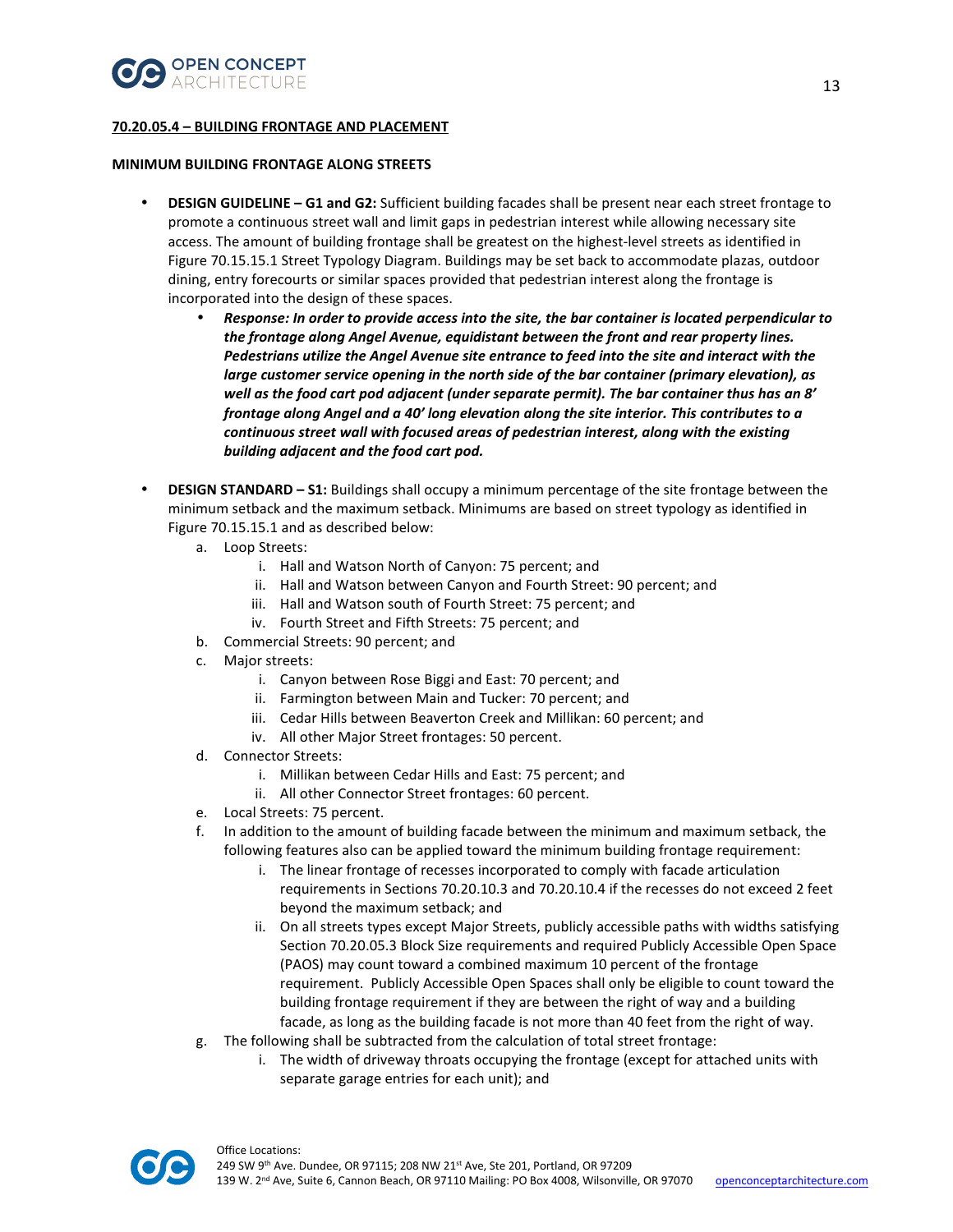

- ii. Areas determined to be unbuildable due to sight clearance and sight distance requirements in the Engineering Design Manual.
- *Response: Design Guideline G1 is addressed.*
- **DESIGN STANDARD S2:** If the development has multiple frontages, the minimum percentage of street frontage required to be occupied by a building facade shall be met on the primary frontage but may be reduced by 25 percent on one non-primary street frontage, except if the non-primary frontage is a Major Street. For example, a requirement that 75 percent of the frontage shall be occupied by a building facade could be reduced to 50 percent of the frontage on one non-primary street frontage.
	- *Response: Design Guideline G1 is addressed.*

## **MINIMUM BUILDING SEPARATION FOR RESIDENTIAL-ONLY BUILDINGS**

- **DESIGN GUIDELINE G3:** Adequate separation shall be provided between buildings where ground floor residential units have exterior entries to provide usable space between the buildings and avoid narrow, dark passageways.
	- *Response: Design Standard S3 is addressed.*
- **DESIGN STANDARD S3:** New buildings containing ground-floor dwelling units shall be set back 10 feet from other buildings on the site that contain ground-floor dwelling units.
	- *Response: No new residential buildings are provided on site, design standard is not applicable.*

## **PEDESTRIAN ENHANCEMENTS ADJACENT TO MAJOR INTERSECTIONS**

- **DESIGN GUIDELINE G4:** Pedestrian enhancements that provide refuge while waiting to cross Major Streets shall be integrated into the site design at key intersections identified in the S3 standard.
	- *Response: Design Standard S4 is addressed.*
- **DESIGN STANDARD S4:** Pedestrian enhancements shall be integrated into the site and building design at key pedestrian connections across major streets. The pedestrian enhancements shall front Watson, Hall, Millikan and Westgate and provide areas of refuge for pedestrians as they wait to cross major streets. Pedestrian enhancements shall be provided at the following intersections: Canyon and Watson, Canyon and Hall, Farmington and Watson (south side only), Farmington and Hall (south side only), Cedar Hills and Canyon, Cedar Hills and Millikan, Cedar Hills and Westgate/Dawson, Cedar Hills and Hall. Pedestrian enhancements shall include at least one of the following:
	- a. A hardscaped area, excluding asphalt, at the intersection, no smaller than 10 feet by 10 feet measured from the property corner, and a footprint of 400 square feet including the immediately abutting sidewalk in the right of way.
	- b. Publicly Accessible Open Space (PAOS) that meets the Standards in 70.20.10.7 placed at the intersection corner.
	- c. A setback, chamfer, ground-floor cutout, or other method that ensures a 20-foot distance between any building and the curb at the intersection corner. The on-site area shall be hardscaped, excluding asphalt, and accessible to the public.
	- *Response: Project site is not at an intersection that must satisfy design standard, no pedestrian enhancement required.*

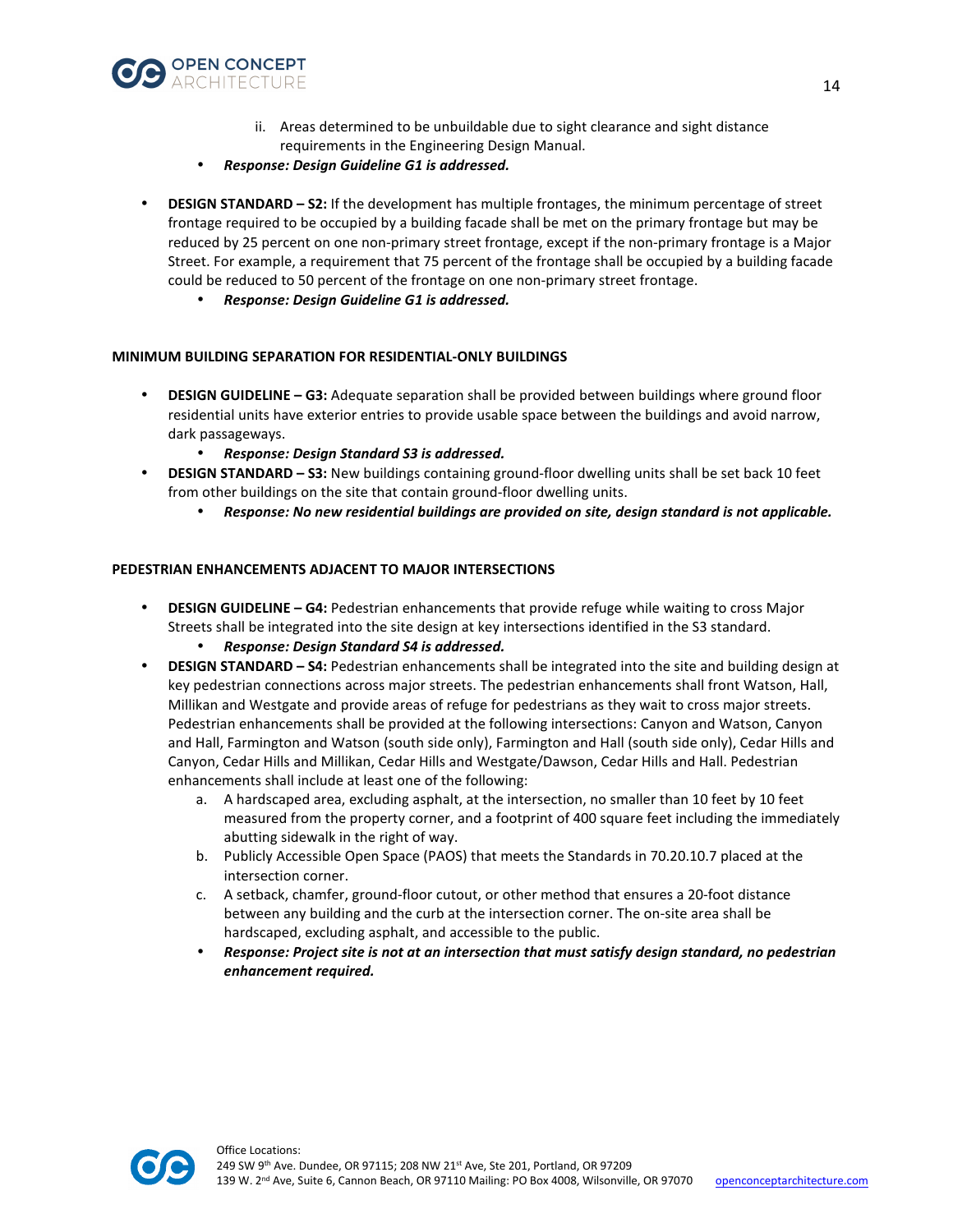

## **70.20.05.5 – SETBACK DESIGN**

#### **SETBACK DESIGN**

- **DESIGN GUIDELINE G1:** Where there is space between the building facade and the right of way, the space shall be designed with paving, landscaping, and other design elements appropriate for the groundfloor building use. Setback spaces shall incorporate one or more of the following to provide quality connections from the building to the street while providing an appropriate transition between the public realm and the private realm:
	- a. Provide an extension of the sidewalk for use by pedestrians;
	- b. Provide additional space for building entries;
	- c. Increase frontage activity with outdoor seating or terraces;
	- d. Provide opportunities for landscaping.
	- *Response: The bar container is located perpendicular to the Angel Avenue frontage, parallel to the pedestrian travel into the site. The bar container west elevation is set back 5'-6" from the property line and the back side is set back 5'-3" from the existing building. Access between the existing building and the bar container is intended to be a service only zone. Pedestrian access is intended to be maintained only along the north façade of the bar container, where customers interact with the drink-service opening. The 5'-6" zone between the Angel Avenue property line and the bar container (along the 8' wide north facade of the container) is thus an area intended to be used for employee travel (mainly for occasionally loading kegs into the bar container at the sliding service door). The north elevation of the bar container is the primary façade as it serves the site entry (which serves as an extension of the street into the site). A narrow 12" row of landscape planters is provided along the north elevation of the bar container, with hops growing up along a vertical screen mounted to the face of the container.*
- **DESIGN STANDARD S1:** Where the building facade is between the minimum and maximum setback from the right of way, the area between the building facade and the property line shall be designed in the following manner:
	- a. For ground-floor building facades designed for non-residential occupancy with an entry or entries that face the street:
		- i. The setback area between any entry doors and public rights of way shall be paved; and
		- ii. If the area between the building facade and right of way is less than 24 inches, the setback area shall be paved; or
		- iii. If the area between the building facade and lot line is greater than 24 inches, at least 50 percent of the setback area shall be paved. Any areas not paved in the setback area shall be landscaped with:
			- A combination of shrubs, ground cover and perennials. A minimum of one 3 gallon shrub for every 3 lineal feet of plant bed must be provided. Ground cover must fully cover the remainder of the landscaped area; or
			- Raised landscape planters a minimum of 18 inches in height and a maximum of 30 inches in height with a minimum horizontal depth of 2 feet that contain living plant material. Raised planters shall not reduce the pedestrian way to narrower than 5 feet and shall not obstruct Americans with Disabilities Act access; or
			- Some combination of 1 and 2.
		- iv. One of the following pedestrian amenities must be provided for each 100 sq ft of hardscape between the building and the street - Bench, tree, planter, drinking fountain.
	- For ground-floor building facades designed for non-residential occupancy with no entries facing the street, setback areas greater than 24 inches in depth shall have a minimum of 20 percent landscaping. Landscaping shall include:

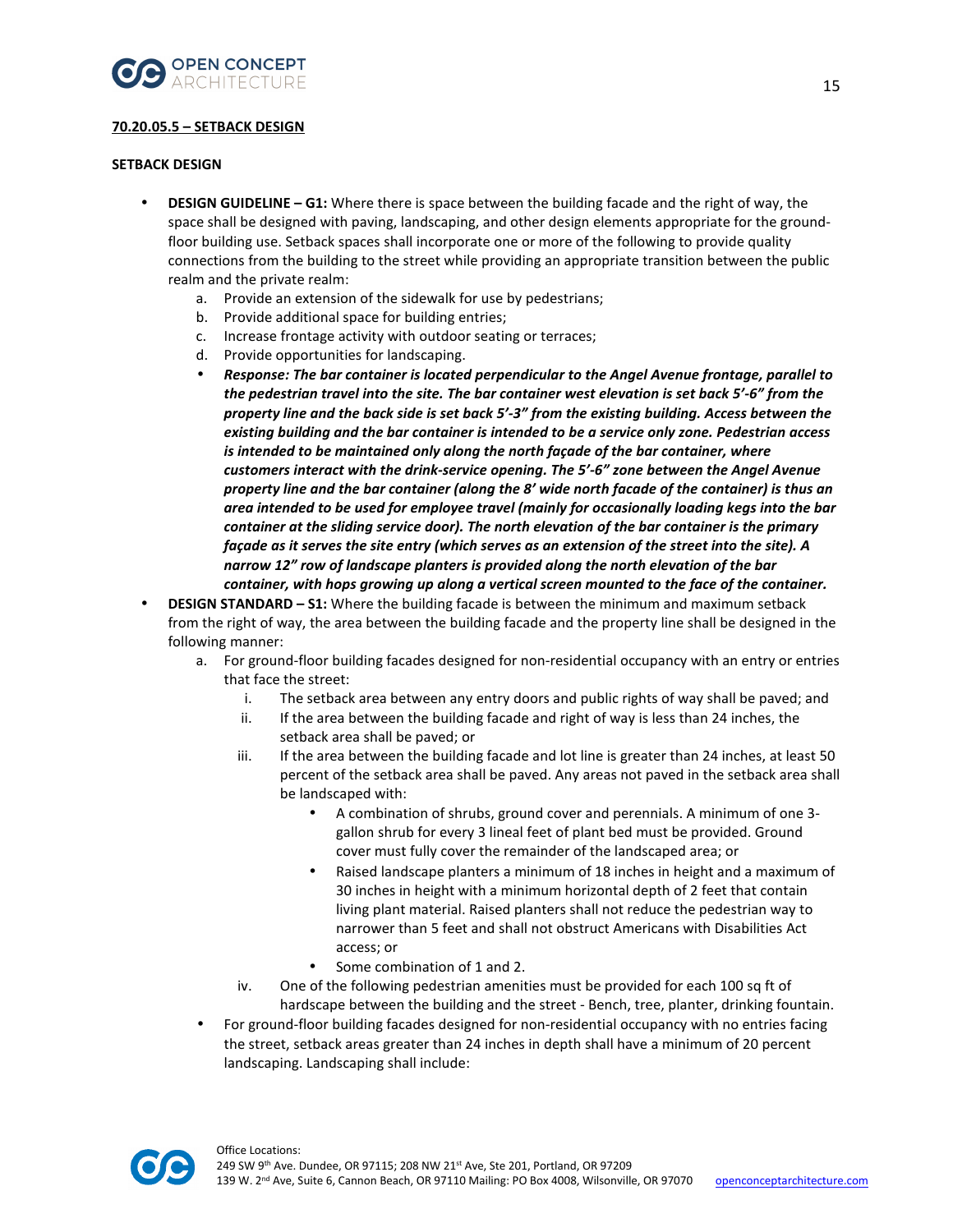

- i. A combination of shrubs, ground cover and perennials. A minimum of one 3-gallon shrub for every 3 lineal feet of plant bed must be provided. Ground cover must fully cover the remainder of the landscaped area; or
- ii. Raised landscape planters a minimum of 18 inches in height and a maximum of 30 inches in height with a minimum horizontal depth of 2 feet that contain living plant material. Raised planters shall not reduce the pedestrian way to narrower than 5 feet and shall not obstruct Americans with Disabilities Act access; or iii. Some combination of i and ii.
- For ground-floor building facades designed for residential uses that have individual unit entries facing the street not subject to Section 70.20.10.6 Active Ground-floor Design Regulations, the setback area shall have a minimum of 60 percent landscaping. Landscaping shall include:
	- i. A combination of shrubs, ground cover and perennials. A minimum of one 3-gallon shrub for every 3 lineal feet of plant bed must be provided. Ground cover must fully cover the remainder of the landscaped area; or
	- ii. Raised landscape planters a minimum of 18 inches in height and a maximum of 30 inches in height with a minimum horizontal depth of 2 feet that contain living plant material. Raised planters shall not reduce the pedestrian way to narrower than 5 feet and shall not obstruct Americans with Disabilities Act access; or
	- iii. Some combination of i and ii.
- For building facades designed for ground-floor residential uses that have individual unit entries facing the streets that are subject to the rules of Section 70.20.10.6 Active Ground-floor Design, those provisions shall be met.
- For building facades designed for ground-floor residential uses that do not have individual unit entries, a minimum of 60 percent of the setback area shall be landscaped consistent with Section 70.20.05.8.S1 Site Landscaping.
- *Response: Design Guideline G1 is addressed.*

## **SETBACK AREA - ALLOWED ENCROACHMENTS**

- **DESIGN GUIDELINE G2:** Buildings and landscape elements may encroach within setback areas between the building facade and right of way to enhance the pedestrian experience and increase activity along building frontages.
	- *Response: Design Standard S2 is addressed.*
- **DESIGN STANDARD S2:** The following elements are allowed to encroach within the setback areas between building facades and right of way:
	- a. Architectural projections, building modulations, occupiable projections, or other similar features approved by the decision-making authority. The bottom of the architectural feature shall be no lower than eight feet above on-site pedestrian walkways to allow for pedestrian clearance. No more than 50% of the facade may have these elements project into the setback;
	- b. Weather protection structures such as canopies, sunshades or other similar features approved by the decision-making authority. The bottom of the architectural feature shall be no lower than eight feet above sidewalk grade to allow for pedestrian clearance;
	- c. Terraces, porches, or balconies;
	- d. Stoops and/or stairs to building entrances;
	- e. Handrails;
	- f. Fences or railings meeting the requirements of 70.20.05.5.S3;
	- g. Landscape planters and low walls not exceeding 30" in height from sidewalk grade;
	- h. Bicycle parking;
	- i. Permanent seating;
	- j. Public art;

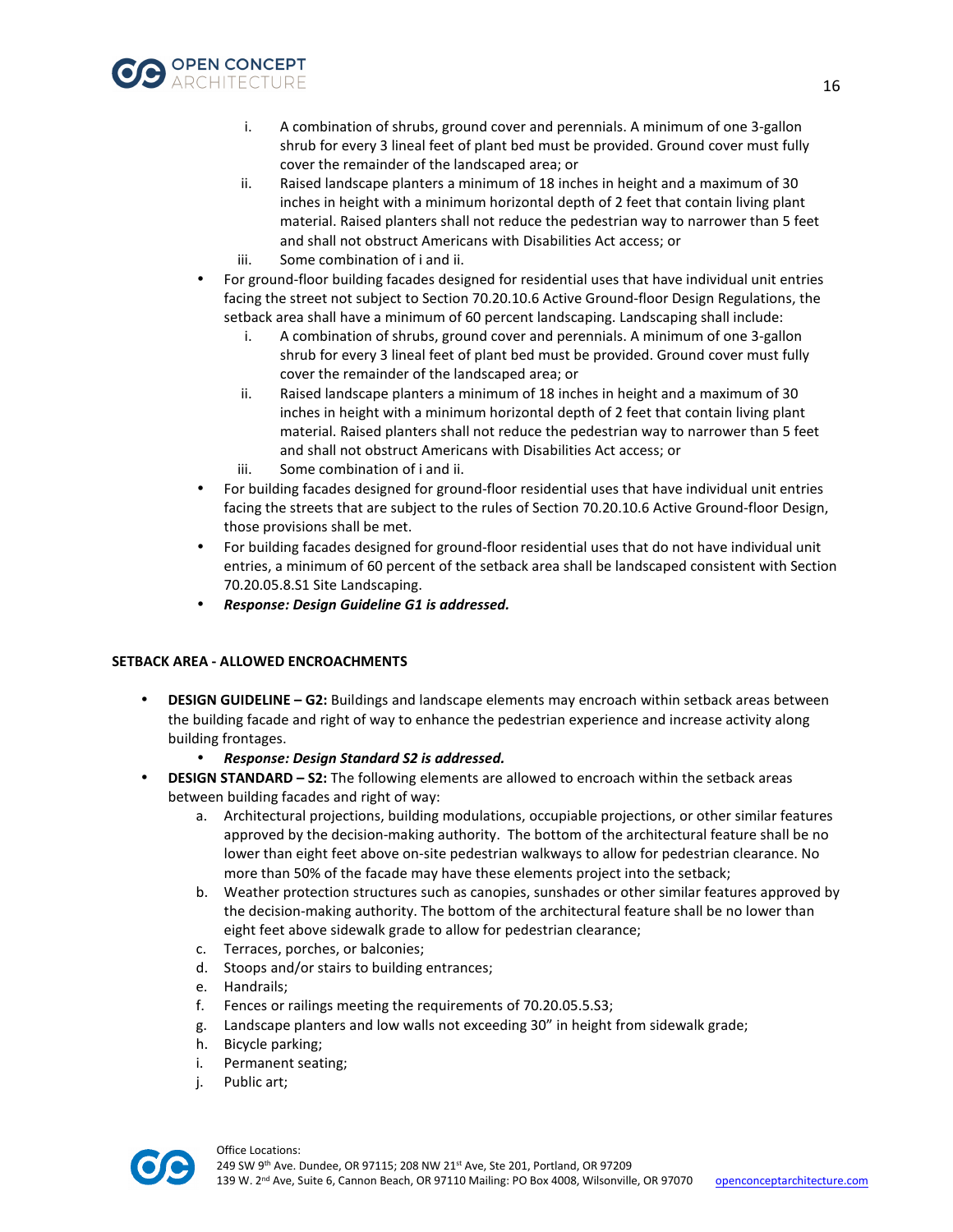

- k. Other elements as approved by the decision-making authority.
- *Response: The front street-facing façade of the bar container has a setback of 5'-6" from the property line, which is within the allowable setback. In this zone, there is a 12" wide step for ease of loading into the sliding service door (on the west elevation). On the north elevation, which is not street-facing but is oriented towards the interior of the site, the customer service opening has an awning which projects out 4' at an elevation of roughly 9' above grade (when the awning is open during operational hours). A narrow (12") row of landscape planters is also located along the north elevation.*

#### **FENCES ADJACENT TO STREETS**

- **DESIGN GUIDELINE G3:** Fencing along public streets shall allow for views into the site and shall not detract from the pedestrian experience along site frontages.
	- *Response: Design Standard S3 is addressed.*
- **DESIGN STANDARD S3:** Fences within 10 feet of any right of way shall be no taller than 42 inches and shall be at least 40% transparent. Retaining walls, as well as fencing utilized to satisfy screening requirements in Section 70.20.05.7. Parking, Loading, and Service Areas are exempt.
	- *Response: The site fence adjacent to the bar container along Angel Avenue is under a land use separate permit and meets the requirements for 42" height and 40% minimum transparency.*

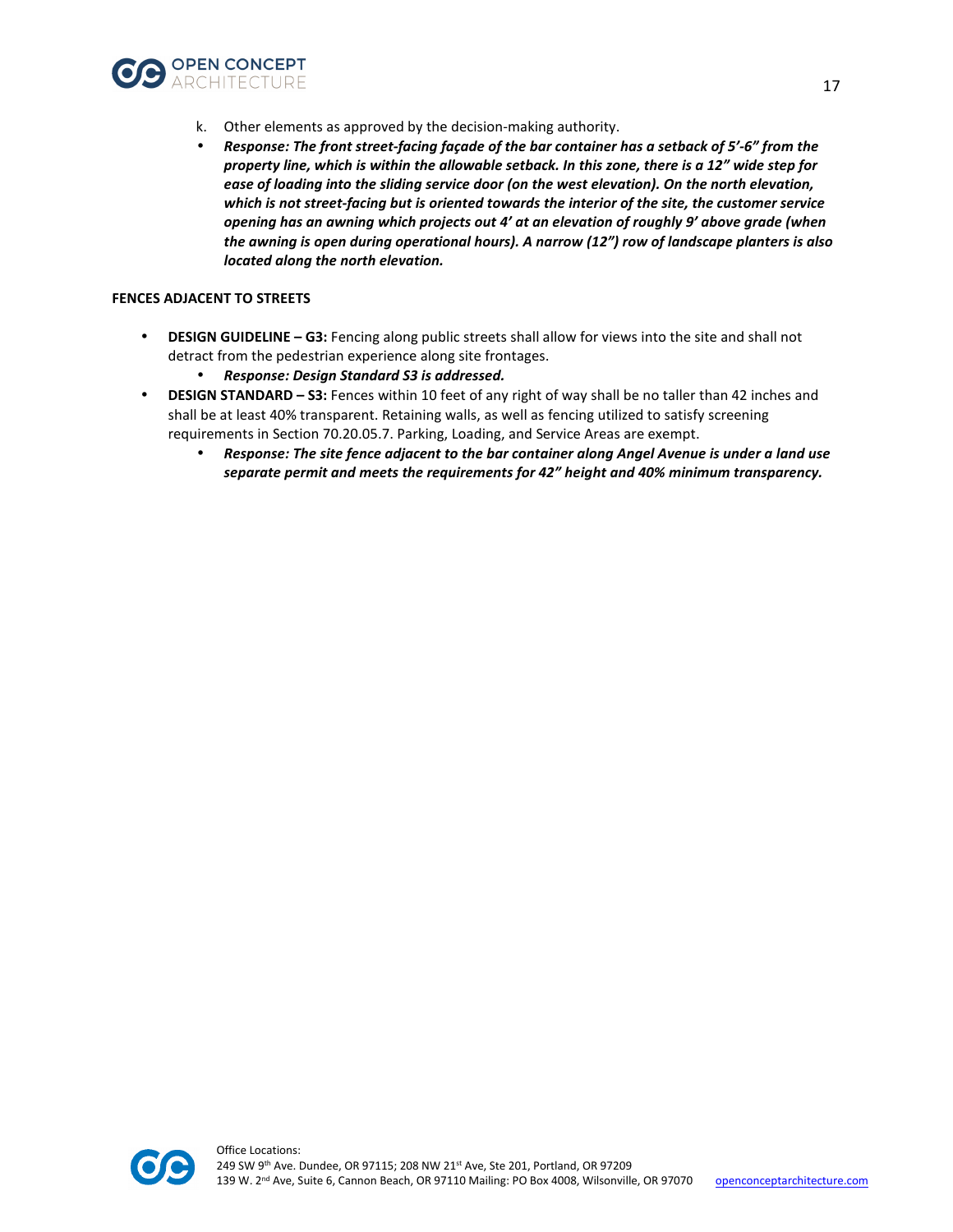

## **70.20.05.6 – PEDESTRIAN CIRCULATION**

## **PEDESTRIAN CONNECTIONS**

- **DESIGN GUIDELINE G1:** On-site pedestrian connections shall provide sufficient and high-quality connections among important destinations on a site and to off-site transportation routes and facilities.
	- *Response: The area containing the pedestrian connection between the bar container and Angel Avenue is under a separate land use permit. This is the main pedestrian entry into the site. The bar container is oriented parallel to pedestrian travel into the site.*
- **DESIGN STANDARD S1:** At least one pedestrian connection to the public street network shall be provided for every 300 feet of street frontage. On-site pedestrian connections shall link to abutting streets, planned accessways in the Comprehensive Plan Transportation Element; multi-use paths on or adjacent to the site, including those required to meet Block Design standards identified in Figure 70.20.05.3.1 Future Connections; transit stops; building entries; automobile and bicycle parking; loading areas, solid waste facilities and similar improvements; and outdoor open spaces. Connections that are not feasible because of topographic features; buildings or other man-made structures; natural areas; or similar obstacles may be waived as approved by the decision-making authority.
	- *Response: Design Guideline G1 is addressed.*
- **DESIGN GUIDELINE G2:** On-site pedestrian walkways shall be of adequate width and design to provide unobstructed walking areas that accommodate the anticipated amount of pedestrian traffic, be Americans with Disabilities Act compliant, and incorporate high-quality and attractive materials that promote sustainability and reduce heat island effect.
	- *Response: There is a continuous on-site pedestrian walkway (5' wide concrete sidewalk) that provides access to the bar container and is under a separate land use permit. This walkway meets all applicable accessibility standards. Concrete sidewalks are to be 4" thick Portland cement concrete over a 2" subbase course, with medium to coarse broom finish, providing a textured pattern for traction control and slip resistance, and overall longevity and durability. Concrete sidewalks are limited to the 5' areas as required to provide a continuous site walkway. The project intends to use concrete with recycled content. The remainder of the nonlandscaped site contains repaved asphalt at the food cart locations and artificial turf zones (which minimize heat island effect) – these landscape areas are under separate permit.*
- **DESIGN STANDARD S2:** On-site pedestrian walkways shall be at least 5 feet in width with 5 feet of unobstructed clearance, shall be paved with scored concrete, modular paving material, or other high quality hard surfaced material approved by the decision-making authority, and be compliant with Americans with Disabilities Act standards. In addition, development shall incorporate one of the following sustainability features:
	- a. At least 30 percent of paving material shall be permeable pavement; or
	- b. At least 30 percent of the paving material shall be made from recycled content; or
	- c. At least 50 percent of the pedestrian walkway pavement shall have a solar reflective index rating of at least 29; or
	- d. Provide shading for at least 50 percent of the total pedestrian walkway surfaces on the site. Shade can be provided by current or proposed buildings that shade the paving material at 3 p.m. June 21 and current or proposed trees, with the amount of shade included for each planted tree to be measured by the diameter of the mature crown cover stated for the species of the tree.
	- e. Walkways or other pedestrian connections within 25 feet of a creek as measured from top of bank shall meet Section 70.20.05.6.S2.4 and one of the sustainability features in 70.20.05.6.S2.1 through 3.
	- *Response: Design Guideline G2 is addressed.*

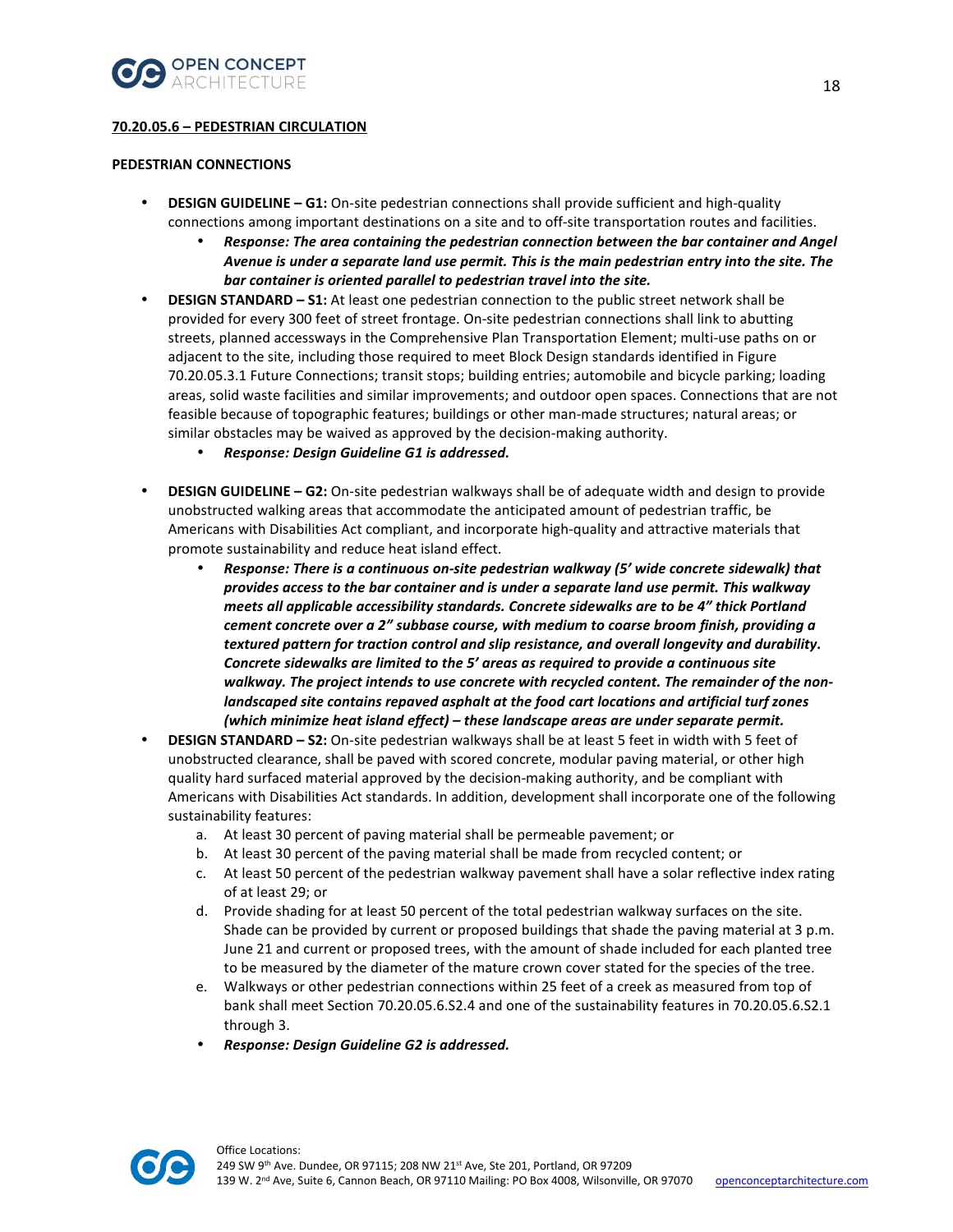

- **DESIGN GUIDELINE G3:** Pedestrian walkways abutting parking areas shall be of adequate width and designed to provide unobstructed walking areas and accommodate the anticipated pedestrian traffic.
	- *Response: Design Standard S3 is addressed.*
- **DESIGN STANDARD S3:** Pedestrian walkways that abut the head of vehicle parking spaces shall be 7 feet wide unless wheel stops, or curbs are used to ensure a minimum unobstructed width of 5 feet.
	- *Response: No vehicle parking areas are provided within the site.*
- **DESIGN GUIDELINE G4:** Pedestrian walkways that cross driveways or vehicular access aisles shall meet standards S4.
	- *Response: Design Standard S4 is addressed.*
- **DESIGN STANDARD S4:** Where a pedestrian walkway crosses driveways or vehicular access aisles, a continuous 5-foot walkway shall be provided and shall be composed of a different paving material that utilizes texture, color, or both, to contrast visually from the adjoining driving/parking surface. Paint may not be used to satisfy this requirement.
	- *Response: No vehicle access aisles, parking areas, or driveways are proposed as part of the project, standard does not apply.*
- **DESIGN GUIDELINE G5:** Pedestrian connections through parking lots shall be evenly spaced and separated from vehicles. Parking lots with six or fewer spaces are exempt.
	- *Response: Design standard S5 is addressed.*
- **DESIGN STANDARD S5:** Pedestrian connections through parking lots shall be physically separated from adjacent vehicle parking and parallel vehicle traffic through the use of curbs, landscaping, trees and lighting, if not otherwise provided in the parking lot design. Parking lots with six or fewer spaces are not required to physically separate connections from vehicle parking and circulation but they must comply with the rules of Section 70.20.05.6.S4.
	- *Response: No vehicle access aisles, parking areas, or driveways are proposed as part of the project, standard does not apply.*
- **DESIGN GUIDELINE G6:** Fences between buildings and creeks shall be designed and installed to allow views of the creeks and/or creekside natural areas from ground-floor viewpoints on buildings (including doors and windows) and allow views from pedestrian circulation areas between buildings and the creek.
	- *Response: Design Standard S6 is addressed.*
- **DESIGN STANDARD S6:** Fences between buildings and creeks shall not be taller than 4 feet in height and shall be at least 70 percent transparent to allow views of creeks and natural areas from building fenestration and pedestrian circulation areas between the building and the creek.
	- *Response: The proposed project does not have adjacencies to any creeks.*
- **DESIGN GUIDELINE G7:** The project must meet the Design Standard.
	- *Response: Design Standard S7 is addressed.*
- **DESIGN STANDARD S7:** Sidewalks are required along all streets. Except where approved through a Sidewalk Design Modification, the sidewalk shall be at least 10 feet wide, and provide an unobstructed path at least 5 feet wide.
	- *Response: All sidewalks and frontage improvements along Angel Avenue, as well as Farmington Road and 1st Street, are under a separate land use permit.*

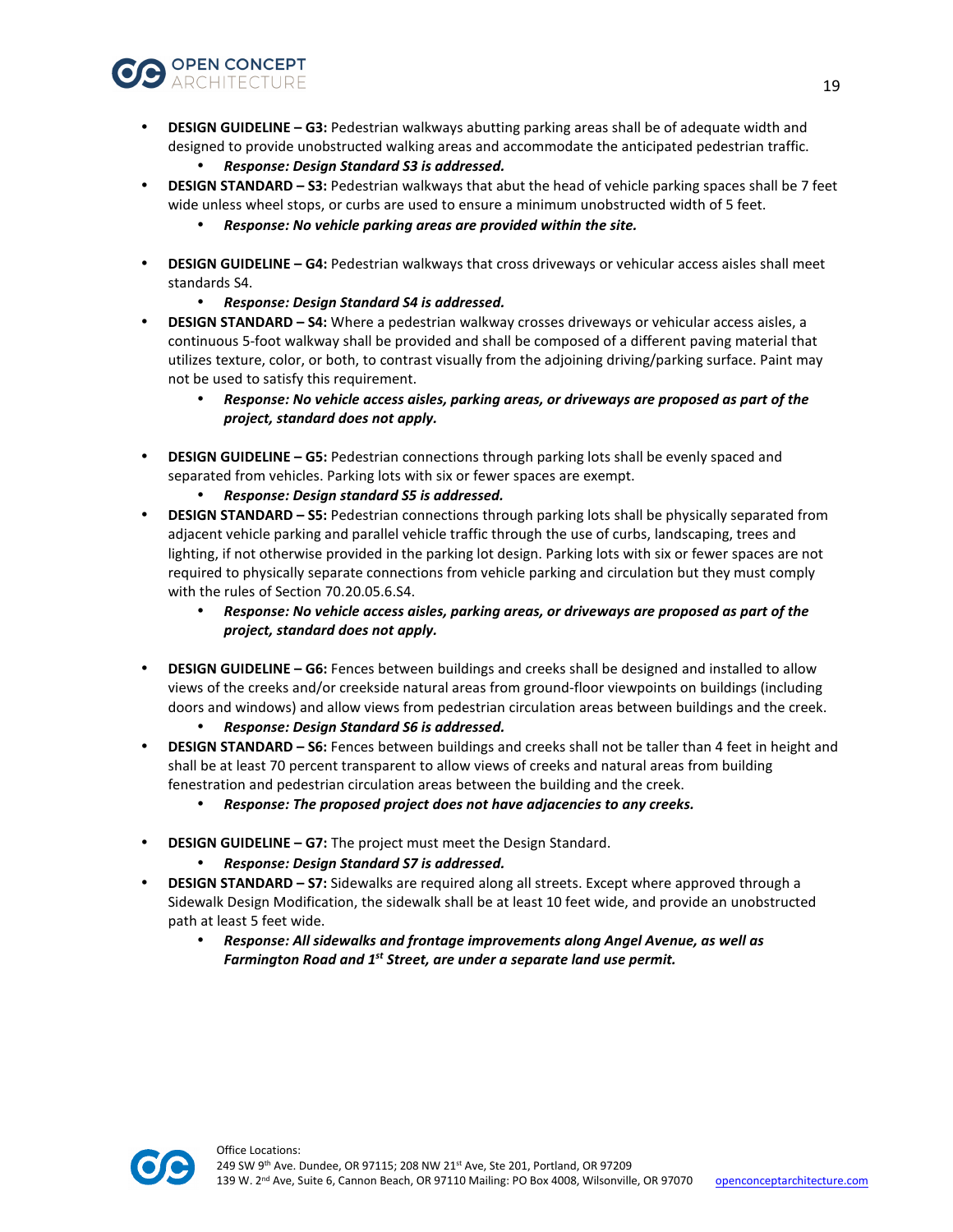

## **70.20.05.7 – PARKING, LOADING, AND SERVICE AREAS**

## **VEHICLE AND PARKING ACCESS**

- **DESIGN GUIDELINE G1:** Curb cut shall meet S1.
	- *Response: Design Standard S1 is addressed.*
- **DESIGN STANDARD S1:** Curb cuts permitted under this section are subject to the applicable minimum standards within the adopted Engineering Design Manual.
	- *Response: All sidewalk revisions are under a separate land use permit.*
- **DESIGN GUIDELINE G2:** Driveways accessed from public streets shall be minimized in order to promote pedestrian safety and walkability, ensure safe vehicle maneuvering, and maximize on-street parking.
	- *Response: Design Standard S2 is addressed.*
- **DESIGN STANDARD S2:** No additional driveways accessed from public streets shall be permitted, except where the Development Code requires the development to provide on-site parking or on-site loading, or where structured parking is provided.
	- *Response: No new driveways or curb cuts are proposed. All frontage improvements are under a separate land use permit.*
- **DESIGN GUIDELINE G3:** Sites with multiple frontages shall construct driveways in locations that result in significant lengths of site frontage occupied by buildings and other active uses along key streets.
	- *Response: All frontage improvements are under a separate permit.*
- **DESIGN STANDARD S3:** Sites with multiple frontages shall construct driveways on the lower hierarchy street, based on the street typology identified in Figure 70.15.15.1 Street Typology. Hierarchy is determined by the list of streets below, with streets listed first higher in the hierarchy:
	- o Major Street
	- o Loop Street
	- o Commercial Street
	- o Connector Street
	- o Local Street

Where frontages are of equal hierarchy, the applicant may select the single frontage to take access from. Sites with frontage directly adjacent to both streets at the below intersections are exempt from complying with this standard:

- o SW Lombard and SW 1st; and
- o SW Lombard and SW Broadway
- *Response: Design Guideline G3 is addressed.*

## **SIGHT CLEARANCE**

- **DESIGN GUIDELINE G4:** Design Standard S4 shall be met.
	- *Response: Design Standard S4 is addressed.*
- **DESIGN STANDARD S4:** To ensure visibility at intersections and driveways, all improvements adjacent to public streets, accessways, and driveways shall comply with BDC 60.55.35.3 Intersection Standards.
	- *Response: The bar container is not located at an intersection, standard does not apply.*

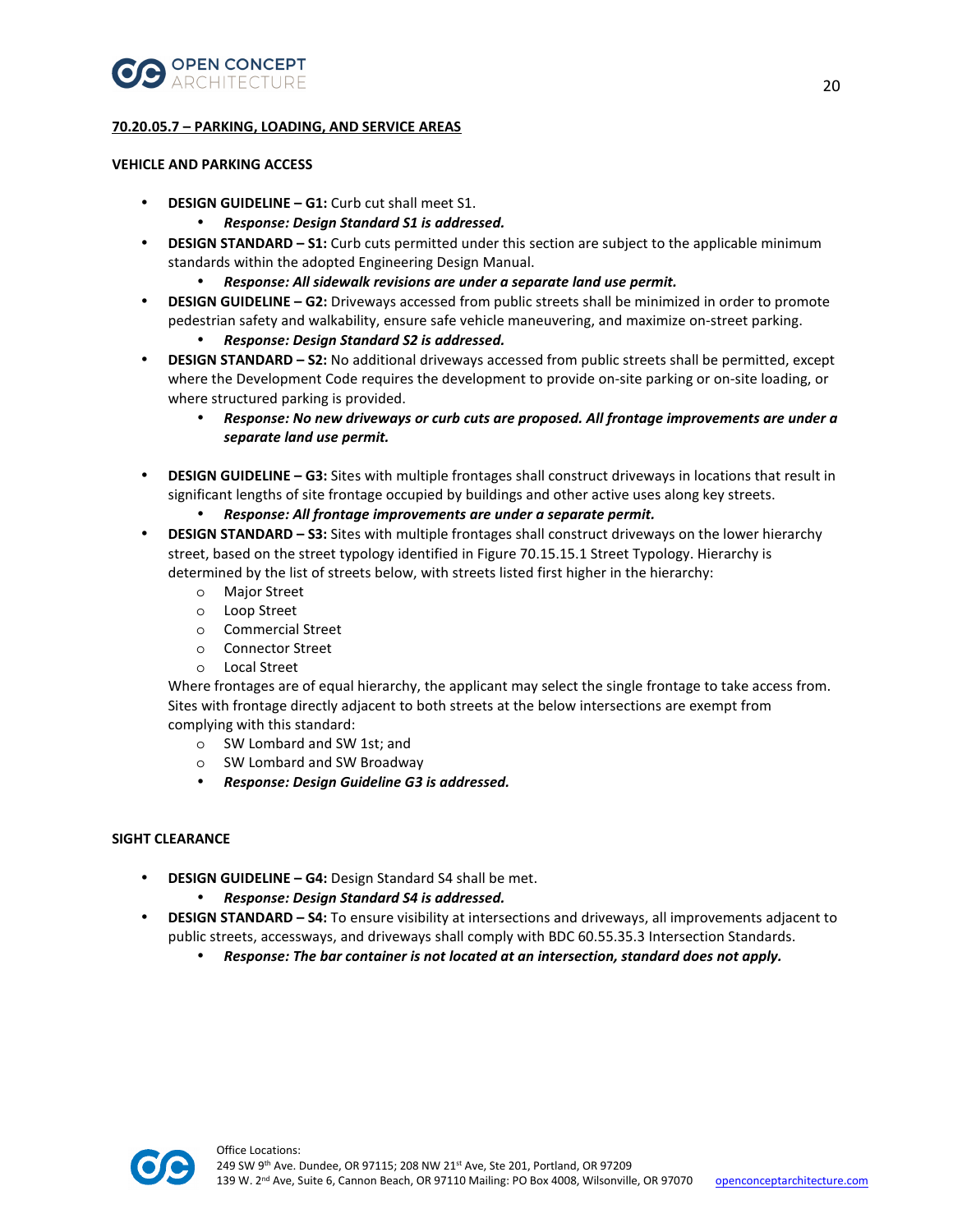

## **SURFACE PARKING**

- **DESIGN GUIDELINE G5:** The visual impact of surface parking and vehicles on the pedestrian experience shall be minimized by locating parking in less prominent locations on site.
	- *Response: Design Standard S5 is addressed.*
	- **DESIGN STANDARD S5:** Surface parking shall be located as follows:
		- a. Surface parking shall not be located along the primary frontage between the building facade and the street.
		- b. Surface parking shall not be located within any front minimum setback area.
		- c. Surface parking shall be set back a minimum 5 feet from all property lines.
		- d. Alley frontages are exempt from Section 70.20.05.7.S5.a through 70.20.05.7.S5.c above.
		- *Response: Project does not include any surface vehicle parking within the site.*
- **DESIGN GUIDELINE G6:** Surface parking shall be screened and landscaped to reduce the impact on the pedestrian experience.
	- *Response: Design Standard S6 is addressed.*
- **DESIGN STANDARD S6:** Surface parking shall be screened from view of the right of way as follows:
	- a. Evergreen shrubs that will grow to a minimum height of 30 inches within two years and form continuous screening. Areas within the vision clearance triangle shall include plantings that do not exceed 3 feet; and
	- b. One tree for every 30 linear feet; and
	- c. Evergreen ground cover shall cover the remaining landscape area.
	- d. A minimum 30 inch tall architecturally treated wall may be substituted for the evergreen shrubs required by 70.20.05.7.S6.a. Trees and ground cover required in 70.20.05.7.S6.b and 70.20.05.7.S6.c must be provided.
	- e. Alley frontages are exempt from 70.20.05.7.S6.a through 70.20.05.7.S6.d above.
	- *Response: Project does not include any surface vehicle parking within the site.*
- **DESIGN GUIDELINE G7:** Surface parking along creekside paths shall be landscaped with a minimum width and density of landscape materials to minimize the visual impacts to users of the creekside path.
	- *Response: Design Standard S7 is addressed.*
- **DESIGN STANDARD S7:** Surface parking along creekside paths shall be screened as follows:
	- a. One tree for every 30 linear feet between the path and the parking lot, spaced evenly, and
	- b. Evergreen shrubs that will grow to a minimum height of 30 inches within two years and form continuous screening, planted between the path and the parking lot, and
	- c. Evergreen ground cover planted at a density that will cover the entire area within two years of planting, and
	- d. Where the parking lot is designed so parked cars face the creek, an architecturally treated wall between 30 and 36 inches in height. Required landscaping shall be located on the side of the wall closest to the creekside path.
	- *Response: Project does not include any surface vehicle parking, and there are no adjacent creekside paths.*

#### **UTILITY, LOADING AND SERVICE AREAS**

- **DESIGN GUIDELINE G8:** Utilities, loading, and service areas shall be screened, integrated into building and landscape design and/or located in less prominent locations to minimize the visual impact on the pedestrian experience.
	- *Response: Design Standard S8 is addressed.*

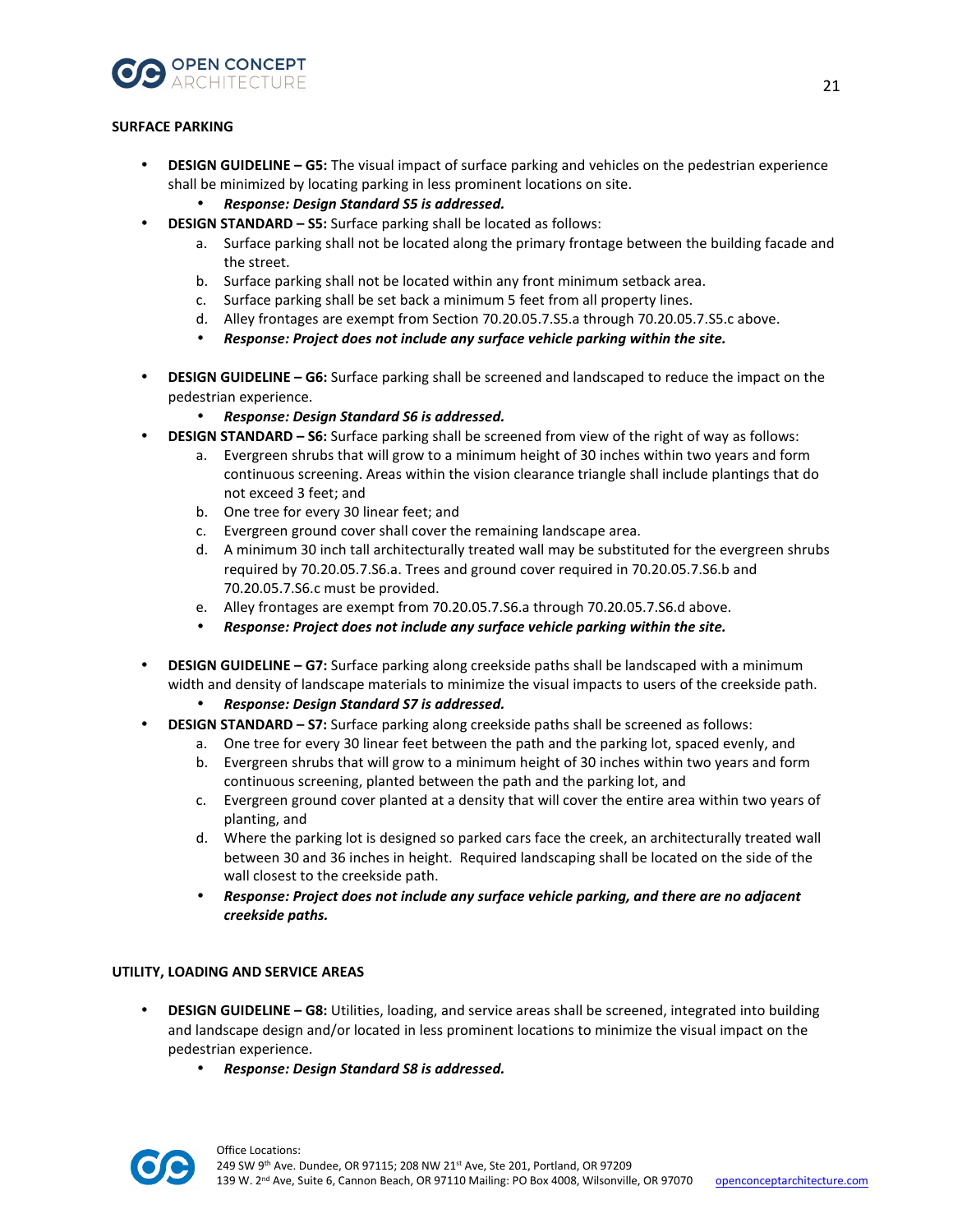

- **DESIGN STANDARD S8:** Utilities and service areas shall be designed to minimize impact on the pedestrian experience by following the standards below:
	- a. All on-site service areas, outdoor storage areas, waste storage, disposal facilities, recycling containers, transformer and utility vaults and similar activities shall be located in an area not visible from a public street, or shall be fully screened from view from a public street.
	- b. Screening from public view for service areas, loading docks, loading zones and outdoor storage areas, waste storage, disposal facilities, recycling containers, transformer and utility vaults and similar activities shall be fully sight-obscuring, shall be constructed a minimum of one foot higher than the feature to be screened, and shall be accomplished by one or more of the following methods:
		- i. Solid screen wall constructed of primary exterior finish materials utilized on primary buildings,
		- ii. Evergreen hedge wall that will grow one foot taller that the feature to be screened and reach 95 percent opacity within two years.
		- iii. Solid wood fence
	- c. All loading docks and loading zones shall be located in an area not visible from a public street, or shall be fully screened from view from a public street. Screening of loading zones may be waived in if the applicant demonstrates the type and size of loading vehicles will not detract from the project's aesthetic appearance and the timing of loading will not conflict with the operations of the expected businesses during business hours.
	- *Response: Project does not include any loading docks, loading zones, outdoor storage areas, or disposal facilities. The trash enclosure and restrooms serving the bar container are in a building that is under a separate permit. All utilities for the bar container are located in the 5'-3" zone between the bar container and the existing building and are thus blocked from view from Angel Avenue. A wood fence is to be provided in this 5'-3" alley zone to completely screen any mechanical units or utilities from view from Angel Ave – see 3/A0.02.*
- **DESIGN GUIDELINE G9:** Ramps constructed in the right of way for purposes of solid waste container access shall minimize impacts to the pedestrian environment by promoting pedestrian safety and walkability, and ensure there are limited impacts to on-street parking.
	- *Response: Design Standard S9 is addressed.*
- **DESIGN STANDARD S9:** Ramps constructed in the right of way to accommodate solid waste container access shall be allowed if all of the following thresholds are met:
	- a. The proposed ramp is no wider than 5-feet; and
	- b. The site does not have off-street parking or off-street loading facilities (whether required in BDC 60.25 Off Street Loading and 60.30 Off Street Parking, or not); and
	- c. The site does not have direct and reasonably access to an alley; and
	- d. The solid waste containers needed to serve the proposed developed are 1-cubic yard or larger; and
	- e. There are no existing ramps or driveways with 150-feet along the same block face. For the purposes of this threshold, pedestrian ramps at cross-walks or intersections are not considered existing ramps.
	- *Response: No ramps included in this permit scope.*

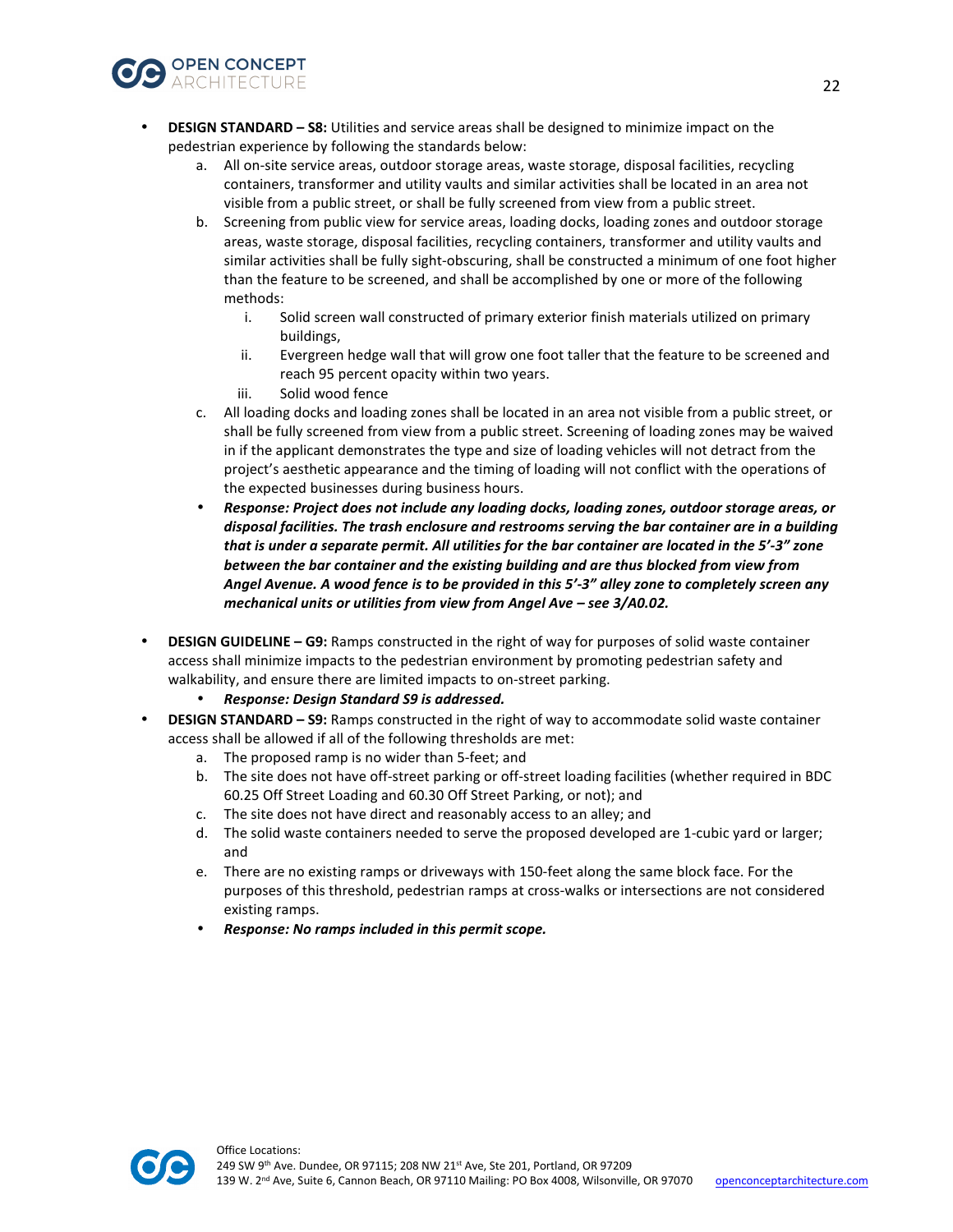

## **70.20.05.8 – LANDSCAPING**

## **SITE LANDSCAPING**

- **DESIGN GUIDELINE G1:** Sites shall be landscaped with live plantings to soften the edges of buildings and paved areas, add visual interest, and increase the attractiveness of the development. Landscaped areas may be at-grade or integrated with structures. and shall provide options for storm water management and/or provide shade to on-site hardscaped areas. Sites one acre and larger shall ensure a balance of hardscape and landscape features where structures are not present.
	- *Response: Design Standard S1 is addressed.*
- **DESIGN STANDARD S1:** Sites one acre and larger shall have landscaped areas with live plantings equal to 10 percent of the site area. Up to 50 percent of the landscaping required by this provision may be met by areas with live plantings provided to satisfy the requirements of 70.20.10.7 Usable Open Space and 70.20.10.8 Roof Elements. Landscaping with plantings that is provided to meet other requirements of this code, including, but not limited to, screening requirements, buffering requirements, parking lot island requirements, and setback design requirements, may be used to meet up to 100 percent of the landscaping required by this provision. Sites under one acre do not have minimum landscaping requirement, but must still meet all other applicable provisions of this code.
	- *Response: Site is under one acre in size, and thus does not have a minimum landscaping requirement per this standard.*
- **DESIGN GUIDELINE G2:** Landscaped areas shall be fully planted or hardscaped to create sustainable, attractive developments that are consistent with the uses on site, prevent erosion and preserve and enhance nature. Mulch shall be used sparingly and shall have a material and color that is appropriate for the uses on site and contributes to site aesthetics.
	- *Response: The bar container has one 12" wide row of planters (9' L anticipated, 15' L max), with hop plants growing up along metal screens mounted to the north face of the bar container. This planting serves to soften the north façade of the container and the NW corner facing the Angel Ave site entry. All other landscape areas are under a separate land use permit.*
- **DESIGN STANDARD S2:** All site areas not planted with trees, shrubs or other vegetated landscaping and also not occupied by structures, hardscaped areas (including paved areas), and sensitive natural areas, shall be planted with live ground cover plants or other plants identified 70.20.05.8.S4 Planting Specifications, subsection e-f, as well as turf grasses. Mulch, as a ground cover, shall be composed of a naturally occurring material, have a natural color, and confined to areas underneath plants and within areas expected to be underneath plants at maturity. Much is not a substitute for ground cover plants.
	- *Response: Design Guideline G2 is addressed.*

## **ESTABLISHMENT**

- **DESIGN GUIDELINE G3:** Irrigation shall be provided as appropriate, based on plant species and site conditions, to ensure proper establishment of plantings in all landscaped areas.
	- *Response: Design Standard S3 is addressed.*
- **DESIGN STANDARD S3:** Irrigation shall be provided to ensure plants will survive their establishment period. Applications shall provide establishment period irrigation through one of the following options or a combination of options as long as the options cover all site plantings:
	- a. A permanent, in-ground irrigation system with an automatic controller.
	- b. An irrigation system designed and certified by a licensed landscape architect this is part of a landscape plan that provides sufficient water to ensure that the plants will become established. The system does not have to be permanent if a licensed landscape architect certifies that the plants chosen can survive.

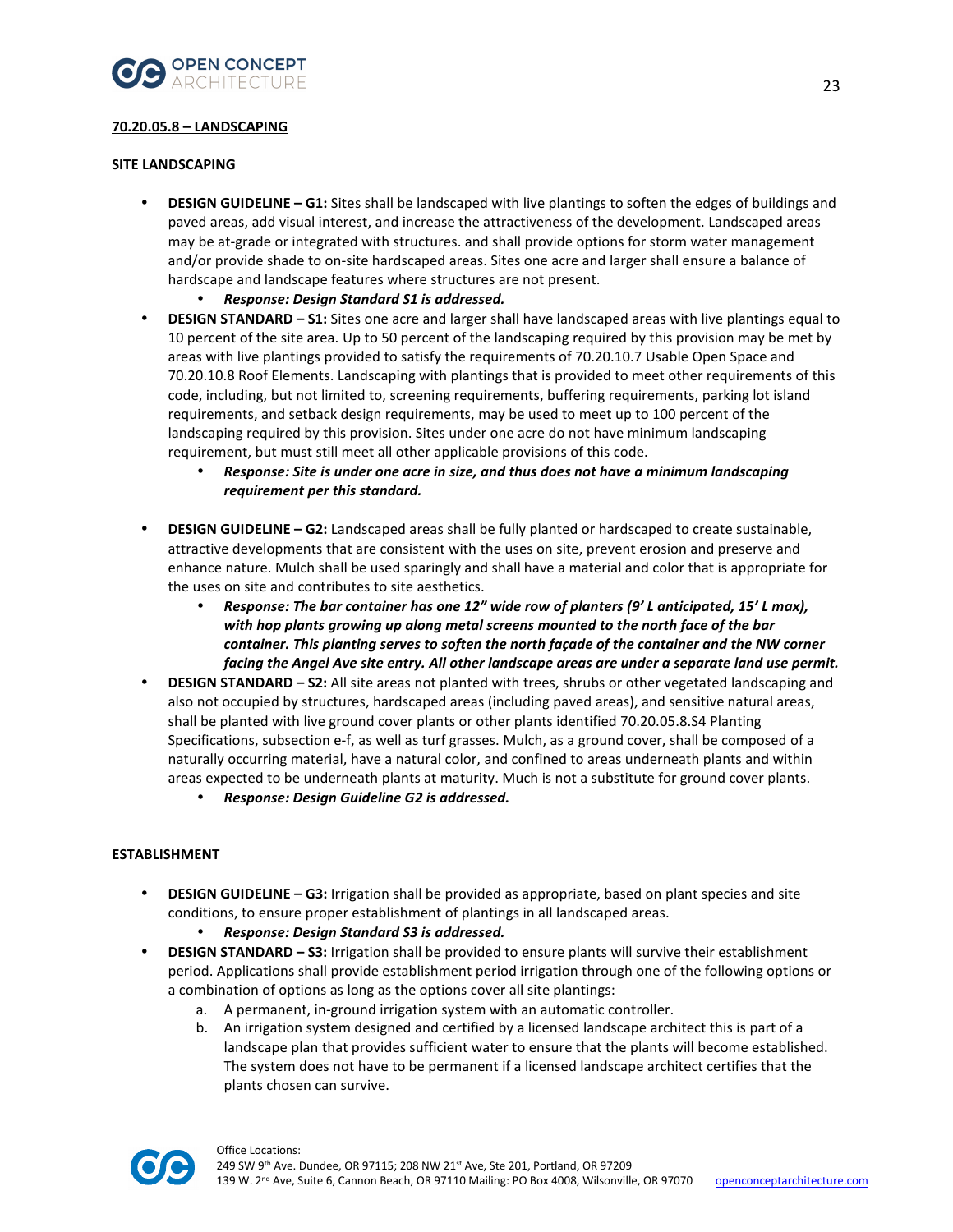

- c. Irrigation by hand for a maximum of 500 square feet per site.
- *Response: The bar container planters are under 500 square feet (15 SF maximum), with irrigation to be provided by hand. All other landscape areas are under a separate land use permit. The overall total landscape area for the site is under 500 square feet (bar container planters and the site areas under separate permit).*

## **PLANT SPECIFICATIONS**

- **DESIGN GUIDELINE G4:** Standard S4 shall be met.
	- *Response: Design Standard S4 is addressed.*
- **DESIGN STANDARD S4:** Unless specified elsewhere in Chapter 70, all landscaping shall be planted at sizes no less than the following (measures shall be taken based on the American Standard for Nursery Stock ANSI standards). In the case of a code conflict, the higher requirement shall be met.
	- a. Deciduous canopy trees shall be a minimum of 2-inch caliper size, balled and burlapped; and
	- b. Deciduous ornamental trees shall be a minimum of 2-inch caliper size, balled and burlapped; and
	- c. Evergreen trees shall be a minimum of 8 feet in height, balled and burlapped; and
	- d. Evergreen and deciduous shrubs shall be a minimum of 24 inches high from finished grade and a minimum of 1 gallon in size, except dwarf shrubs such as boxwood, which have no minimum size; and
	- e. Ferns and perennials shall be at least 1 gallon in size; and
	- f. Ground-covers plants including ornamental grasses shall be at least 4-inch pot size.
	- g. Areas subject to Clean Water Services regulations including stormwater facilities, vegetated corridors, and sensitive natural areas shall be planted consistent with Clean Water Services requirements.
	- *Response: Hop plants in the planters at the bar container are to be at least 1 gallon in size.*

## **PLANT VARIETY AND DENSITY**

- **DESIGN GUIDELINE G5:** Site landscaping shall be planted with a variety that provides visual interest, including in color, seasonal color and scale, and shall be planted at a density that provides sufficient opportunities for shade and fully cover areas not occupied by structures, paving or hardscaped areas.
	- *Response: The bar container landscape planters with hop plants provide visual interest and help soften the northern façade of the metal bar container. The metal mesh screens mounted to the bar container face, for the vertical growth of the hop plants, will allow an organic growth along the wall. All other landscape areas on site are under a separate land use permit.*
- **DESIGN STANDARD S5:** Unless specified by other requirements in this Code, landscaped areas will be planted based on the following specifications:
	- a. Landscaped areas will include plants from the following categories at the specified densities:
		- i. Deciduous or evergreen trees that can reach a height of 20 feet and a canopy width of 20 feet at maturity. If 25 square feet of surface soil area is not available for each tree, or if an existing or proposed structure would prevent full canopy width growth at maturity, ornamental, dwarf, columnar and similar species are permitted as determined by the decision-making authority.
			- 1. Sites under one acre shall provide one tree per 1,000 SF of site area not occupied by a structure.
			- 2. Sites one acre and greater shall provide one tree per 3,000 SF of total site area.
			- 3. All trees planted or preserved on-site to meet any provisions of this code may count toward the density requirements of this sub-section, providing that they meet the size requirements of this subsection.

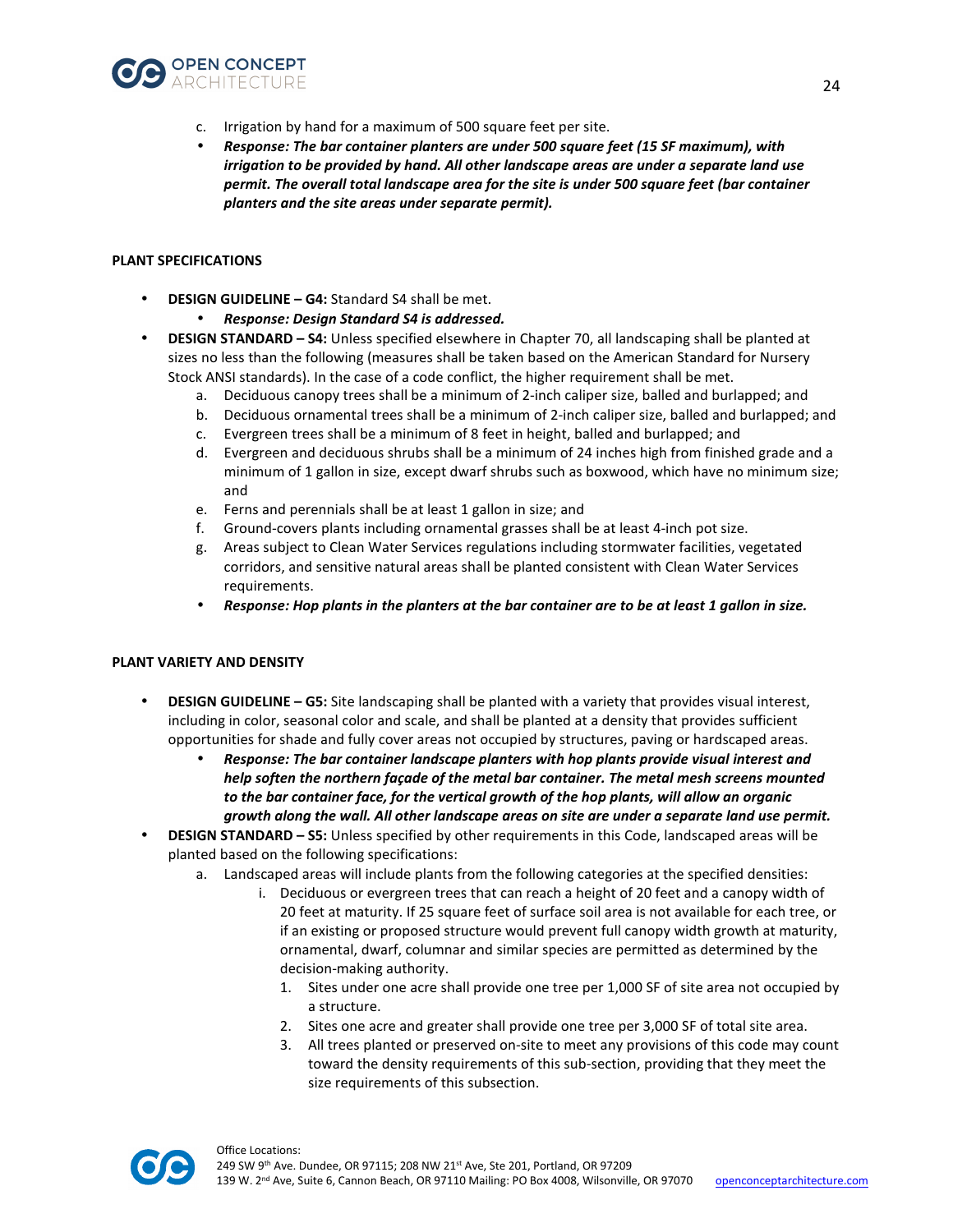

- ii. Shrubs and perennials.
- iii. Ground cover, including ornamental grasses, shall be planted at a density such that the plants will cover the entire area within two years of planting. Applicants shall provide an objective source of information about the plant's spacing requirements.
- b. Plant diversity:
	- i. If more than 10 trees are provided on a site, no more than 40 percent of the trees can be of one species; and
	- ii. If more than 25 shrubs are provided, no more than 75 percent can be of one species.
- *Response: Design Guideline G5 is addressed.*
- **DESIGN GUIDELINE G6:** Drought-resistant landscaping shall be incorporated where possible to reduce the need for irrigated water.
	- *Response: Proposed hop plants are tolerant to low water provision. Irrigation is to be provided by hand as needed for the limited planter area (13 to 15 sf).*
- **DESIGN STANDARD S6:** A minimum of 25 percent of plantings shall be drought-resistant species.
	- *Response: Design Guideline G6 is addressed.*

#### **TREE PLANTING AND PRESERVATION**

- **DESIGN GUIDELINE G7:** Existing trees on-site that provide shade or visual interest shall be preserved where possible.
	- *Response: Design Standard S7 is addressed.*
- **DESIGN STANDARD S7:** Existing Surveyed Trees that are preserved in the proposal may be counted as two required site trees when calculating required trees in 70.20.05.8.S5.a.I. For Surveyed Trees to counted toward the site tree requirement, they shall be confirmed as healthy as determined by a certified arborist or city arborist.
	- *Response: All existing and new trees are under a separate land use permit.*
- **DESIGN GUIDELINE G8:** Standard S8 shall be met.
	- *Response: Design Standard S8 is addressed.*
- **DESIGN STANDARD S8:** New trees shall be supported (by stakes, wires or similar material) for at least one year. Trees may be staked for less than one year if based on recommendation of a certified arborist.
	- *Response: All existing and new trees are under a separate land use permit.*

#### **RESIDENTIAL ZONE BUFFERS**

- **DESIGN GUIDELINE G9:** Development on sites that abut a residentially zoned property located outside of the Regional Center shall provide a landscape buffer consisting of trees, shrubs, and ground cover along the shared property line to provide screening and horizontal separation.
	- *Response: Design Standard S9 is addressed.*
- **DESIGN STANDARD S9:** Development on sites that abut a residentially zoned property located outside of the Regional Center shall provide a 10-foot landscape buffer, measured from the shared property line. Only landscaping shall be allowed in the landscape buffer area. The buffer areas shall extend the length of the shared property line.
	- a. The buffer shall consist of the following:
		- i. Live ground cover consisting of low-height plants, or shrubs, ornamental grasses, or turf; and

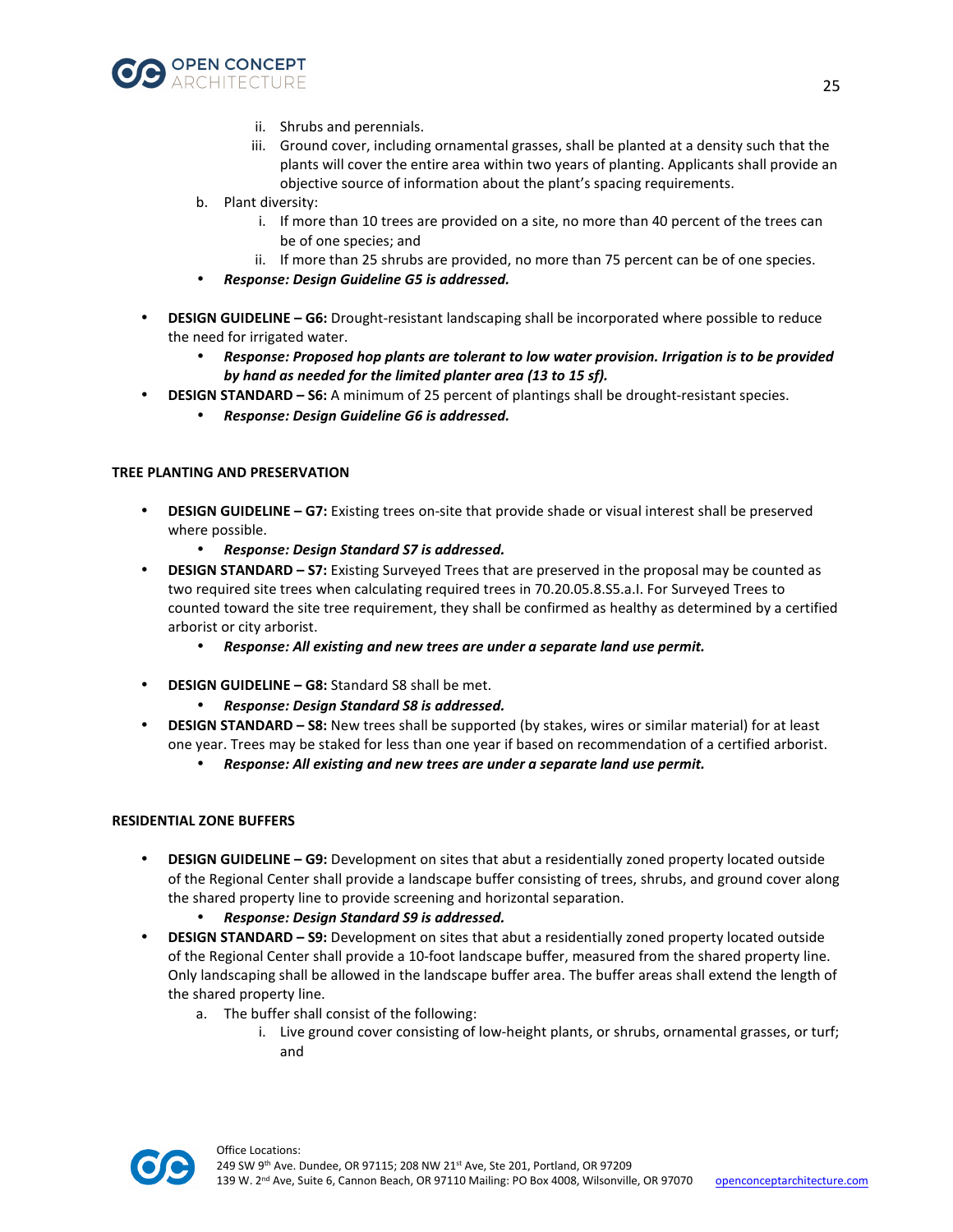

- ii. 1 evergreen tree having a minimum planting height of 8 feet, and that will reach 20 feet in height and a canopy width of 20 feet at maturity, for every 30 lineal feet of buffer width; and
- iii. Evergreen shrubs which reach a minimum height of 4 feet within 2 years of planting, planted evenly between the required evergreen trees.
- iv. Ground cover and shrubs shall be spaced and located dependent on the mature spread of the selected vegetation to create a fully vegetated screen at maturity. Bare gravel, rock, bark or other similar materials may be used, as a ground cover, but shall be confined to areas underneath plants and within areas expected to be underneath plants at maturity, and is not a substitute for ground cover plants.
- b. The buffer standards shall not apply to the following:
	- i. Single-family buildings on individual parcels.
	- ii. Areas where emergency access is required.
	- iii. Areas where a public utility easement exists. This exemption only applies to trees and does not exempt the requirement of shrubs and ground cover.
	- iv. Areas required for visual access purposes as determined by the City Traffic Engineer or City Police. This exemption only applies to trees and shrubs and does not exempt the requirement of ground cover.
- *Response: Site does not abut any residentially zoned properties.*

## **SURFACE PARKING LANDSCAPING**

- **DESIGN GUIDELINE G10:** Surface parking areas shall be landscaped to provide shade, afford permeable areas for water runoff management, and reduce continuous areas of parking.
	- *Response: Design Standard S11 is addressed.*
- **DESIGN STANDARD S10:** Surface parking shall be landscaped according to the following provisions:
	- a. Landscape islands shall be provided at a rate of one for every 10 contiguous parking spaces and at the end of each parking row.
	- b. The island shall have a minimum area of 70 square feet, shall be curbed, and a minimum width of 6 feet, measured from the interior curb face. Curbs separating landscaped areas from parking areas may allow stormwater runoff to pass through them. The landscaped island shall be planted with a tree having a minimum mature height of 20 feet. If a pole-mounted light is proposed to be installed within a landscaped planter island, and an applicant demonstrates that there is a physical conflict for siting the tree and the pole-mounted light together, the decision-making authority may waive the planting of the tree, provided that at least seventy-five (75) percent of the required islands contain trees.
	- c. Raised pedestrian walkways within the parking area connecting the parking spaces and on-site building(s) may be counted towards the total required number of landscaped islands, provided that the following is met:
		- i. Trees are spaced a maximum of 30 feet on center on a minimum of one side of the sidewalk.
		- ii. The minimum unobstructed sidewalk width is five feet.
		- iii. The sidewalk is separated from the parking area by curbs, bollards, or other means on both sides.
		- iv. Trees are located in planting area with ground cover or planted in covered tree wells.
		- v. Trees within the linear sidewalk area shall constitute no more than 50 percent of the total number of trees within required landscaped islands. All remaining required trees shall be located within landscaped islands.

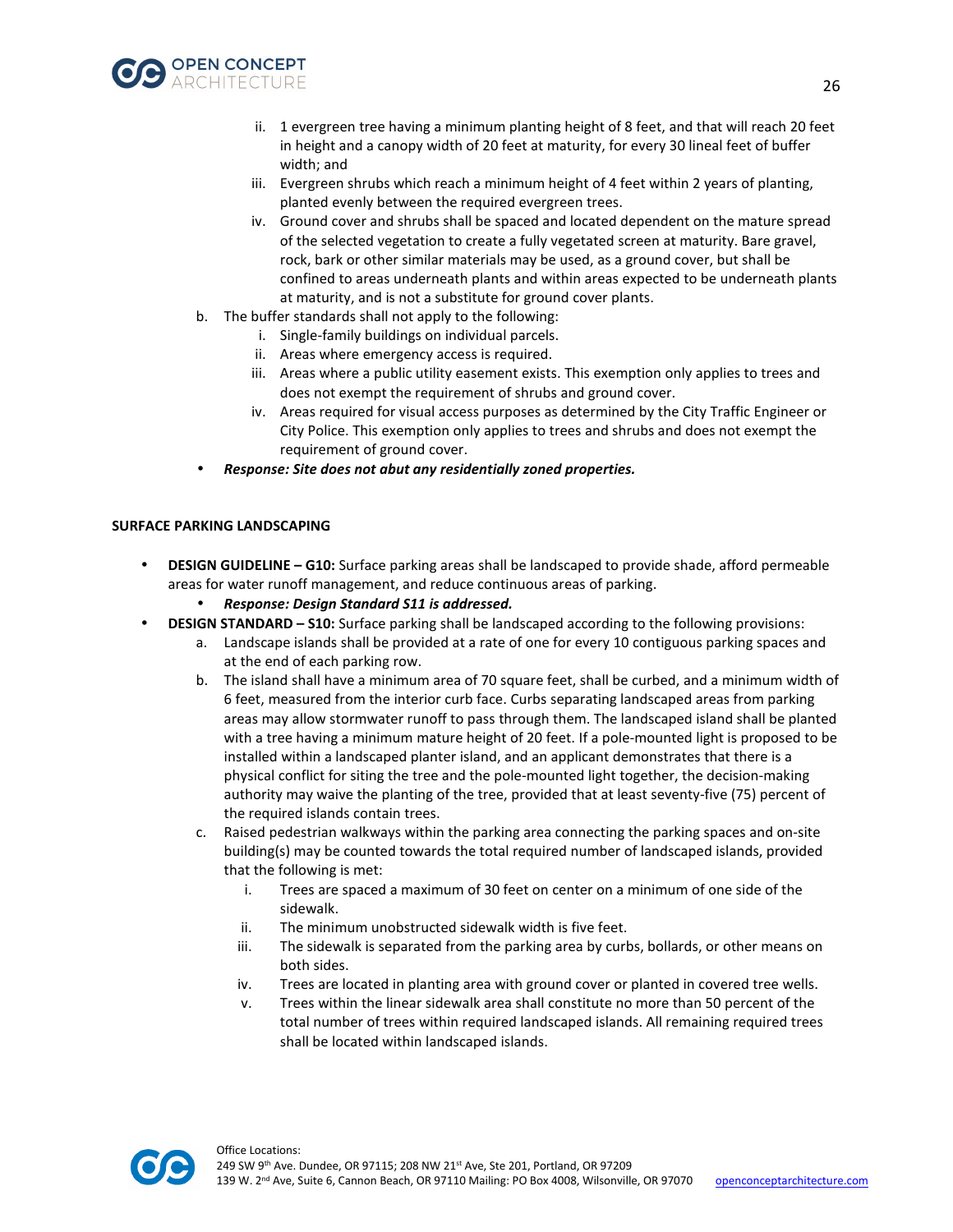

- d. Trees planted within required landscaped islands or the linear sidewalk shall be of a type and species identified by the City of Beaverton Street Tree List or an alternative approved by the City Arborist.
- e. Areas of parking and vehicle circulation covered by upper-floor structures are exempt from these requirements.
- *Response: Project does not contain any surface vehicle parking within the site.*

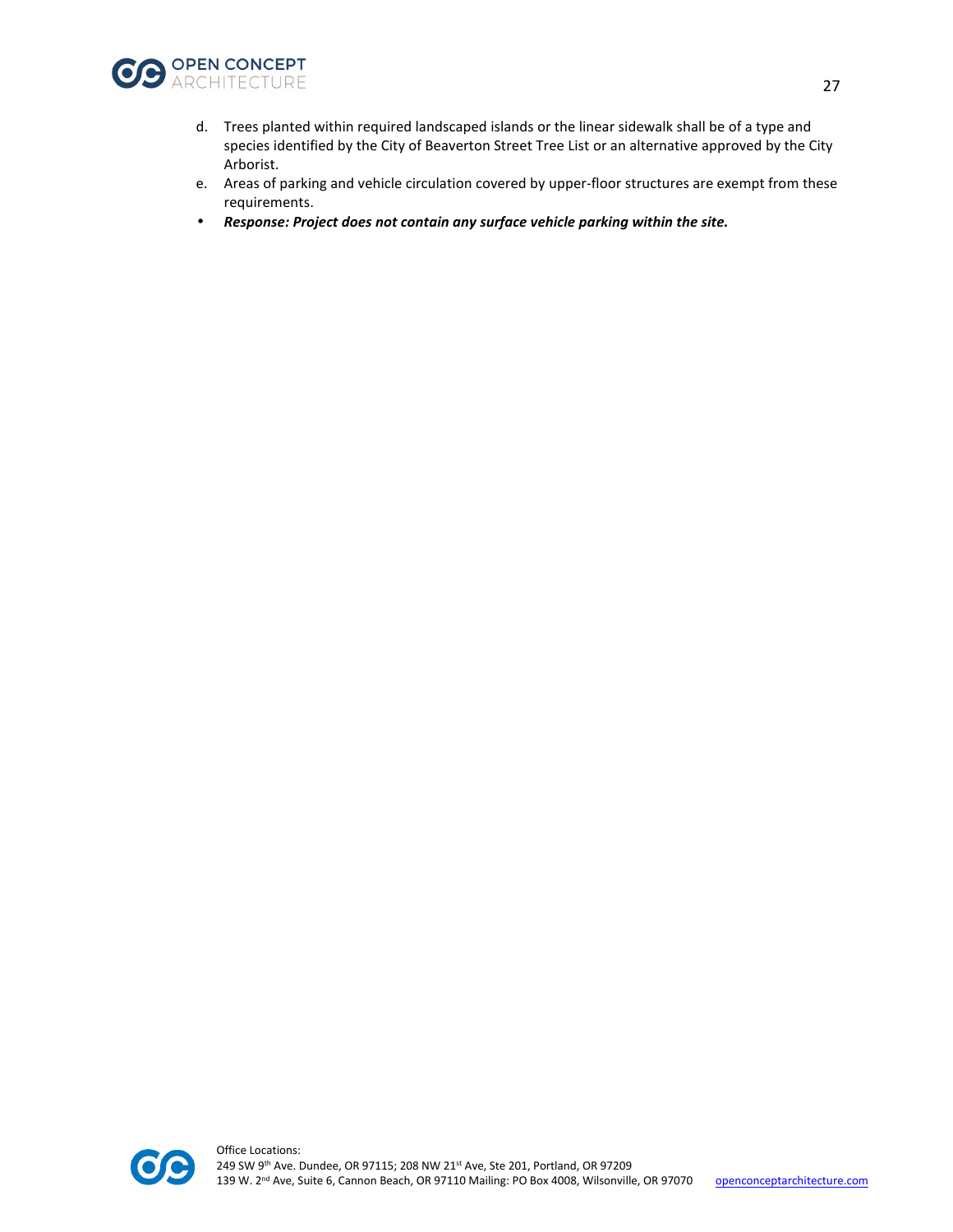

## **70.20.05.9 – LIGHTING**

- **DESIGN GUIDELINE G1:** On-site lighting shall meet the guidelines of Section 60.05.50.
	- *Response: Design Standard S1 is addressed.*
- **DESIGN STANDARD S1:** On-site lighting shall meet the standards of Section 60.05.30.
	- *Response: On-site lighting meets the standards of 60.05.30, see applicable Chapter 60 review. All lighting is under a separate land use permit.*

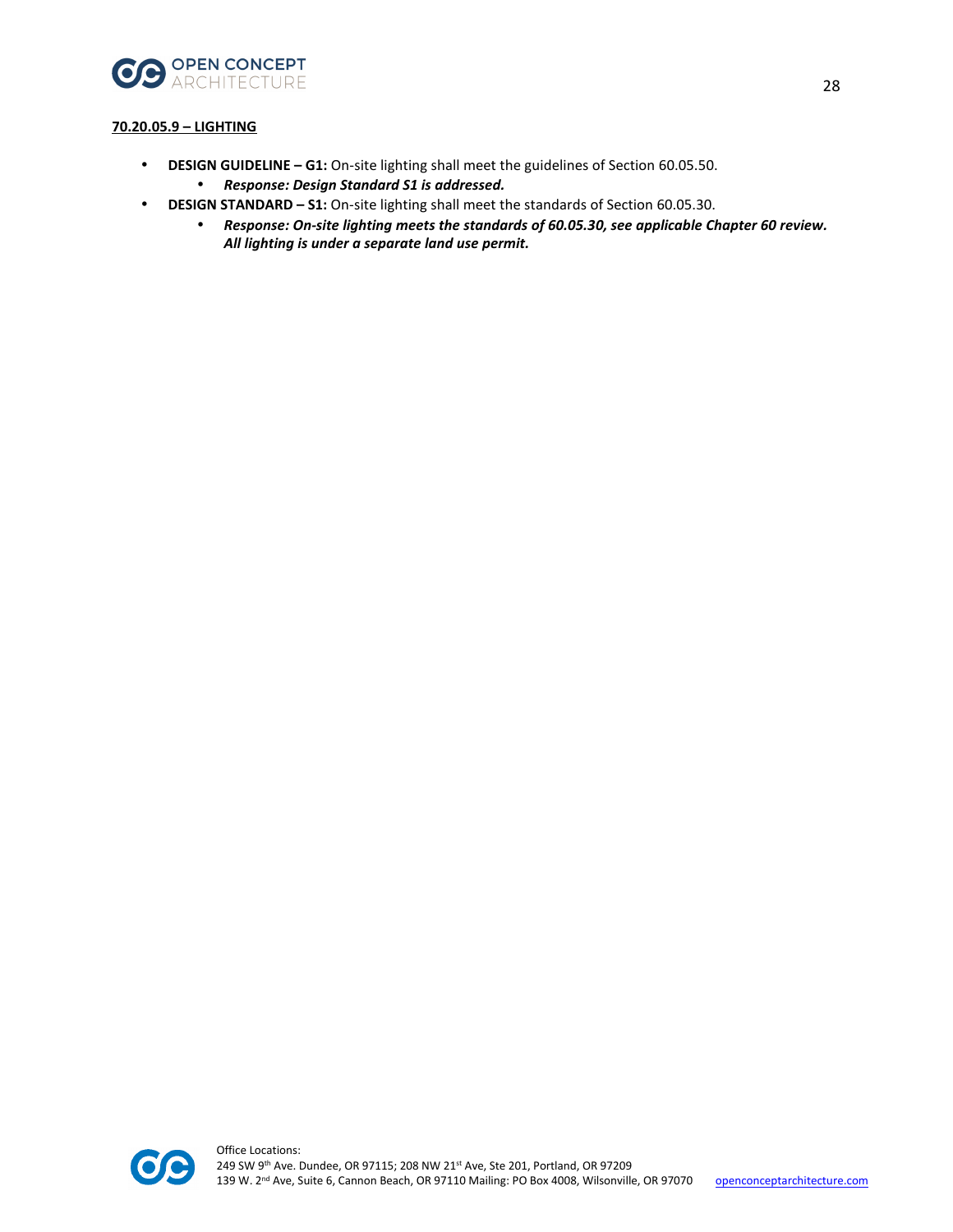

# **SECTION 70.20.10 – DOWNTOWN DESIGN GUIDELINES AND STANDARDS – BUILDING DESIGN**

#### **70.20.10.3 – MASSING AND ARTICULATION**

#### **BREAK FOR LONG FACADES**

- **DESIGN GUIDELINE G1:** Building facades longer than 200 feet facing the right of way, any internal drive or any internal accessway shall include massing breaks and/or facade modulation to reduce the perceived length of building, reduce the bulk of the building, provide pedestrian interest, introduce architectural variety, and include high quality materials.
	- *Response: Design Standard S1 is addressed.*
- **DESIGN STANDARD S1:** All building facades longer than 200 feet facing the right of way, any internal drive or any internal accessway shall have at least one major break for every 200 feet in facade length. A major break shall be a vertical recess with a horizontal width of no less than fifteen feet and a footprint of 400 square feet. The recess shall extend from the roof line to grade or to an open space / landscaped area no greater than 5 feet above grade. If upper floors are set back a minimum of 6 feet from the primary facade plane, the major break does not have to extend through those upper floors. Major breaks shall not be within 20 feet of the horizontal facade edge.
	- *Response: No building façade is larger than 200'.*

## **FACADE MODULATION**

- **DESIGN GUIDELINE G2:** Building facades that are taller than 30 feet, measured from grade plane to eave or top of parapet, whichever is higher, and longer than 100 feet facing the right of way, any internal drive or any internal accessway shall have facade modulations that create a distinct change in facade plane to create visual interest. Variation can be achieved through a combination of vertical shifts, horizontal shifts, upper-floor step backs, ground-floor step backs, angular shifts, exposed or emphasized structural elements, or other similar approach.
	- *Response: Design Standard S2 is addressed.*
- **DESIGN STANDARD S2:** For buildings taller than 30 feet, measured from grade plane to eave or top of parapet, whichever is higher, facades greater than 100 feet facing the right of way, any internal drive or any internal accessway shall be modulated to provide visual interest and break up facade planes by using at least one of the following facade modulation elements:
	- a. One or more vertical and/or horizontal recess(es) and/or projection(s) with a minimum average depth of 12 inches that changes the primary plane of the facade for a minimum of 20 percent of the facade. Ground-floor and upper-floor step backs, as well as major breaks used to satisfy other Design Standards, may not be used to satisfy this requirement.
	- b. A step back of upper-floor facades with a minimum depth of 6 feet from the primary plane of the facade for a minimum of 70 percent of the facade length. Buildings providing an upper-floor step back to 70.20.10.3. Design Standards S3-S9 may not use upper floor step backs to satisfy 70.20.10.3.S2.
	- c. A step back of the ground-floor facade with a minimum depth of 2 feet from the primary plane of the facade for a minimum 70 percent of the length of the facade. Ground-floor step backs that exceed the maximum setback of the zone do not satisfy this standard.
	- d. Angular sloped or faceted surfaces that extends at least two-thirds of the height of the facade plane along a facade with a minimum average depth of 12 inches and a maximum 40 feet in length before a shift in the plane.
	- *Response: Proposed bar container is under 30 feet in height.*

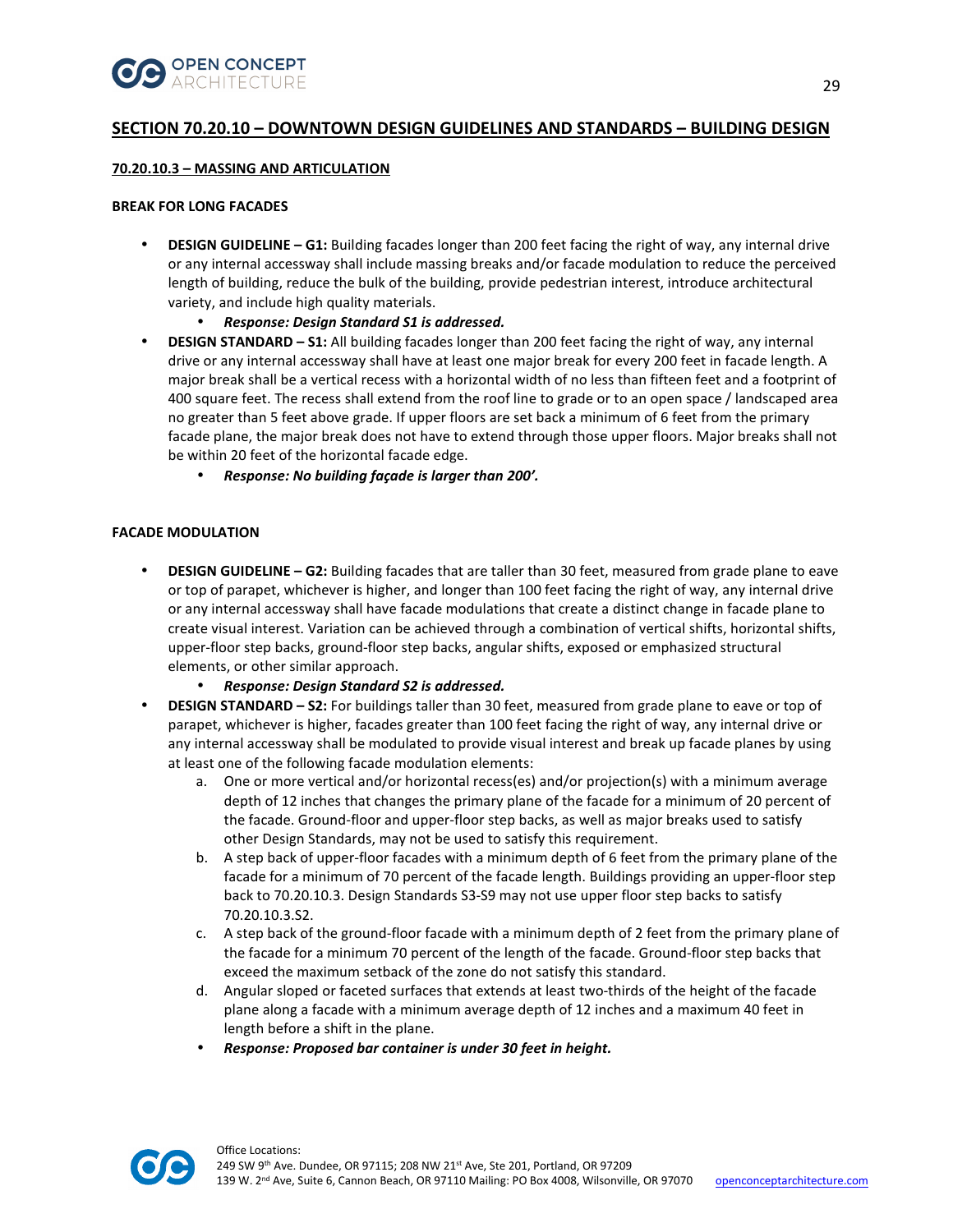

## **REGIONAL CENTER - BEAVERTON CENTRAL (RC-BC)**

- **DESIGN GUIDELINE G3:** In RC-BC, buildings with a footprint greater than 20,000 square feet shall reduce the overall scale and bulk of the building by reducing the floor area for portions of the building between 75 and 120 feet in height.
	- *Response: Section does not apply; project is in the RC-OT zoning.*
- **DESIGN STANDARD S3:** In RC-BC, buildings with a building footprint greater than 20,000 square feet with a street-facing facade longer than 150 feet shall:
	- a. Provide a 6-foot building step back on all street-facing facades within the maximum setback on all floors entirely above 75 feet; and
	- b. Reduce the building bulk for all floors entirely above 75 so that no street-facing facade within the maximum setback is longer than 150 feet for buildings with any portion of the facade within the maximum setback.
	- *Response: Section does not apply; project is in the RC-OT zoning.*
- **DESIGN GUIDELINE G4:** In RC-BC, buildings may exceed the 120-foot height limit by reducing the building mass of upper floors to minimize impacts on surrounding streets and buildings, and by providing at-grade pedestrian improvements. The building mass of upper floors shall be reduced by stepping back façades, shortening façade lengths, or other methods that reduces the massing compared to lower floors which results in (Development applying for this Design Guideline shall also provide at-grade publicly accessible open space or on-site creek access and enhancements to improve the pedestrian experience):
	- a. Reduce the sense of enclosure for pedestrians along at least one street;
	- b. Increase access to light or sky views for people on abutting streets; and
	- c. Increase access to light for people inside current or future buildings across the street from the proposed development.
	- *Response: Section does not apply; project is in the RC-OT zoning.*
- **DESIGN STANDARD S4:** In RC-BC, buildings exceeding the 120-foot height limit can only respond to the G4 Guideline. There is no Design Standard.
	- *Response: Section does not apply; project is in the RC-OT zoning.*

## **REGIONAL CENTER - OLD TOWN (RC-OT)**

- **DESIGN GUIDELINE G5:** In RC-OT, buildings greater than 45' shall reduce the overall scale and bulk of buildings and provide variety in building heights by reducing mass of upper floors.
	- *Response: Design Standard S5 is addressed.*
- **DESIGN STANDARD S5:** In RC-OT, buildings greater than 45 feet in height shall reduce the overall scale and bulk of buildings and provide variety in building heights by reducing mass of upper floors over a certain heights by meeting the following standards:
	- a. All building floors entirely above 45 feet in height shall have a floor area less than 75 percent of the average floor area of the floors below 45 feet; and.
	- b. Street-facing facades of floors above 45 feet that are within the maximum setback shall be a maximum of 66 percent of the average facade length of the floors below 45 feet; or
	- c. Floors above 45 feet in height shall be stepped back by a minimum of 6 feet on the facade facing the primary frontage.
	- *Response: Proposed bar container is under 45' in height.*
- **DESIGN GUIDELINE G6:** In RC-OT, buildings may exceed the 65-foot height limit, up to 75 feet, reducing the building mass of upper floors to minimize impacts on surrounding streets and buildings. The building mass of upper floors shall be reduced by stepping back façades, shortening façade lengths, or other methods that reduces the massing compared to lower floors which results in:

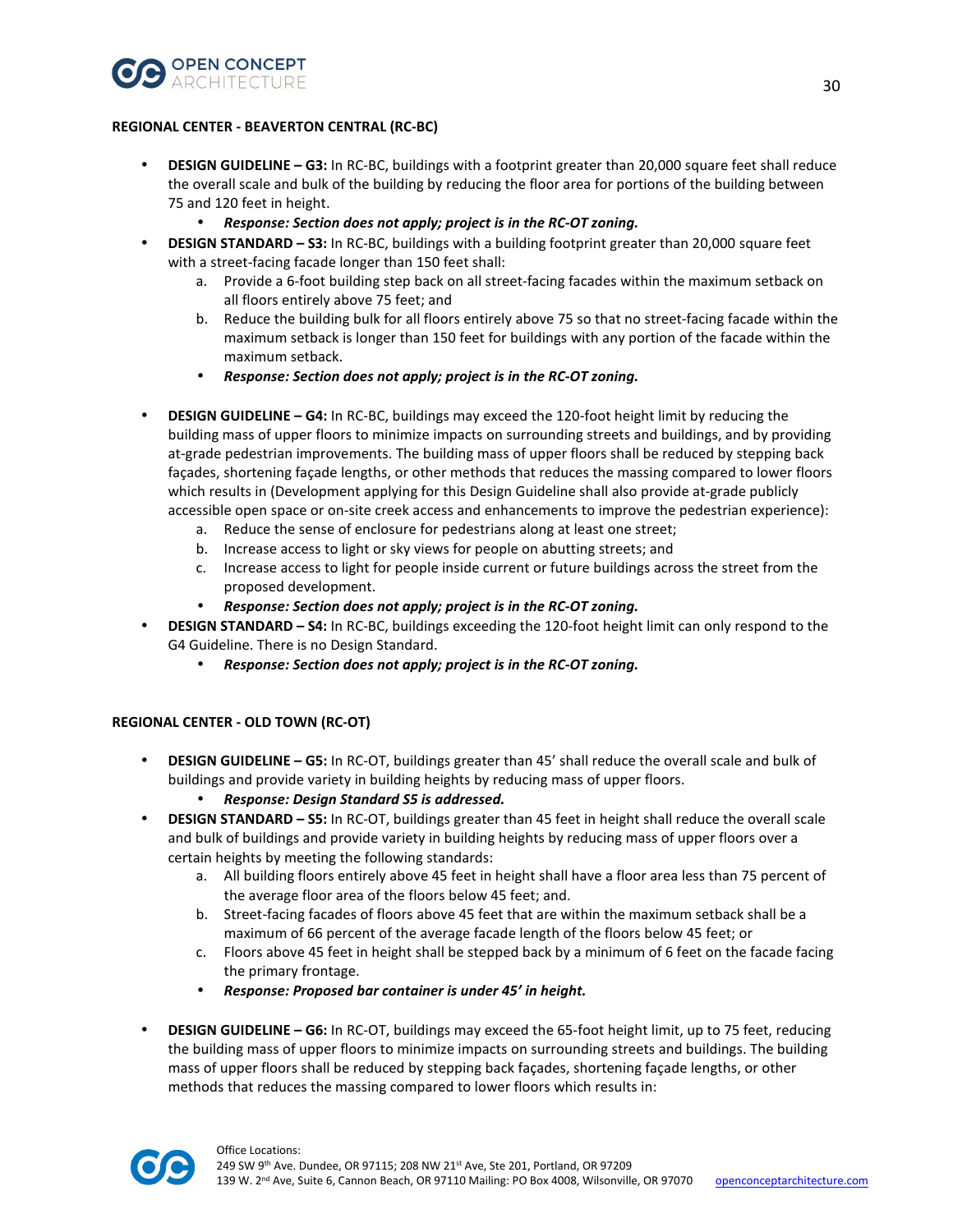![](_page_30_Picture_0.jpeg)

- a. Reduce the sense of enclosure for pedestrians along at least one street; and
- b. Increase access to light or sky views for people on abutting streets.
- *Response: Proposed bar container is under the 65' height limit.*
- **DESIGN STANDARD S6:** In RC-OT, buildings exceeding the 65-foot height limit can only respond to the G6 Guideline. There is no Design Standard.
	- *Response: Design Guideline G6 is addressed.*

## **BUILDING HEIGHT AND MASSING (RC-MU)**

- **DESIGN GUIDELINE G7:** In RC-MU, buildings greater than 55 feet in height shall reduce the overall scale and bulk of buildings and provide variety in building heights by reducing mass of upper floors.
	- *Response: Section does not apply; project is in the RC-OT zoning.*
- **DESIGN STANDARD S7:** In RC-MU, buildings greater than 55 feet in height shall reduce the overall scale and bulk of buildings and provide variety in building heights by reducing mass of upper floors over a certain heights by meeting the following standards:
	- a. All building floors entirely above 55 feet in height shall have a floor area less than 75 percent of the average floor area of the floors below 55 feet; and.
	- b. Street-facing facades of floors entirely above 55 feet that are within the maximum setback shall be a maximum of 66 percent of the average facade length of the floors below 55 feet; or
	- c. Floors entirely above 55 feet in height shall be stepped back by a minimum of 6 feet on the facade facing the primary frontage.
	- *Response: Section does not apply; project is in the RC-OT zoning.*
- **DESIGN GUIDELINE G8:** In RC-MU, buildings may exceed the 75-foot height limit, up to 120 feet, by reducing the building mass of upper floors to minimize impacts on surrounding streets and buildings, and by providing at-grade pedestrian improvements. The building mass of upper floors shall be reduced by stepping back façades, shortening façade lengths, or other methods that reduces the massing compared to lower floors which results in:
	- a. Reduce the sense of enclosure for pedestrians along at least one street;
	- b. Increase access to light or sky views for people on abutting streets; and
	- c. Increase access to light for people inside current or future buildings across the street from the proposed development or, if the property abuts a creek, provide on-site creek access and enhancements that improve the pedestrian experience.
	- *Response: Section does not apply; project is in the RC-OT zoning.*
- **DESIGN STANDARD S8:** In RC-MU, buildings exceeding the 75-foot height limit can only respond to the G8 Guideline. There is no Design Standard.
	- *Response: Section does not apply; project is in the RC-OT zoning.*

#### **BUILDING HEIGHT AND MASSING (RC-DT)**

- **DESIGN GUIDELINE G9:** Buildings greater than 45 feet in height shall reduce the overall scale and bulk of buildings and provide variety in building heights by reducing mass of upper floors.
	- *Response: Section does not apply; project is in the RC-OT zoning.*
- **DESIGN STANDARD S9:** Buildings greater than 45 feet in height shall reduce the overall scale and bulk of buildings and provide variety in building heights by reducing mass of upper floors over a certain height by meeting the following standards:
	- a. All building floors entirely above 45 feet in height shall have a floor area less than 75 percent of the average floor area of the floors below 45 feet; and.

![](_page_30_Picture_26.jpeg)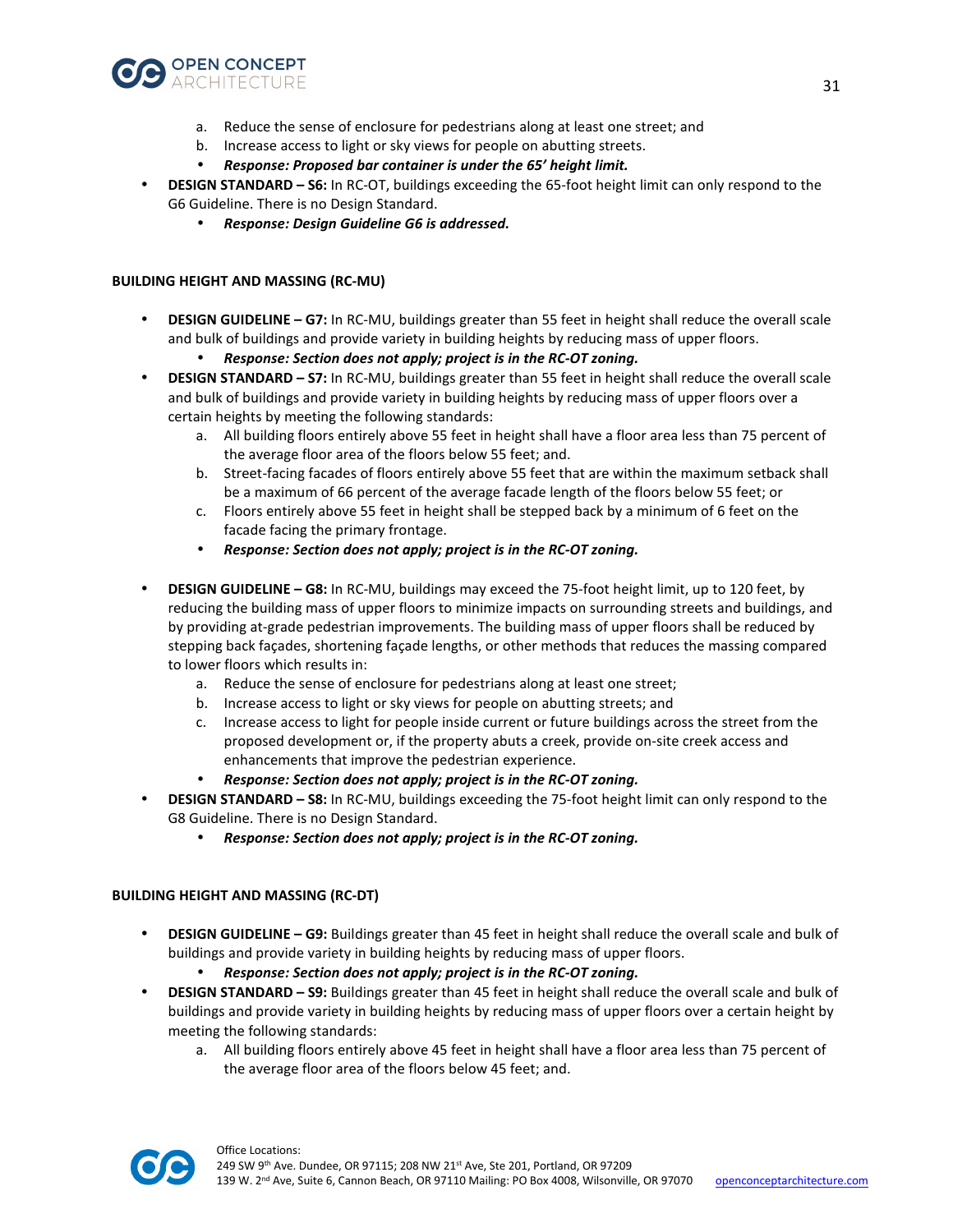![](_page_31_Picture_0.jpeg)

- b. Street-facing facades of floors above 45 feet that are within the maximum setback shall be a maximum of 66 percent of the average facade length of the floors below 45 feet; or
- c. Floors above 45 feet in height shall be stepped back by a minimum of 6 feet on the facade facing the primary frontage.
- *Response: Section does not apply; project is in the RC-OT zoning.*

#### **HEIGHT TRANSITIONS (ALL ZONES)**

- **DESIGN GUIDELINE G10:** Development on lots abutting outside of the Regional Center zoned R-2, R-4, R-5, R-7, or R-10, or a comparable Washington County zone shall be stepped back to reduce the visual and solar impact on neighboring residentially zoned lots.
	- *Response: Design Standard S10 is addressed.*
- **DESIGN STANDARD S10:** On the portion of a site less than or equal to 30 feet from a property line shared with a lot outside of the Regional Center zoned R-2, R-4, R-5, R-7, or R-10, or a comparable Washington County zone, the maximum building height shall be the same height of that abutting zone.
	- *Response: Development does not abut any R-2, R-4, R-5, R-7, R-10 zoning.*

![](_page_31_Picture_9.jpeg)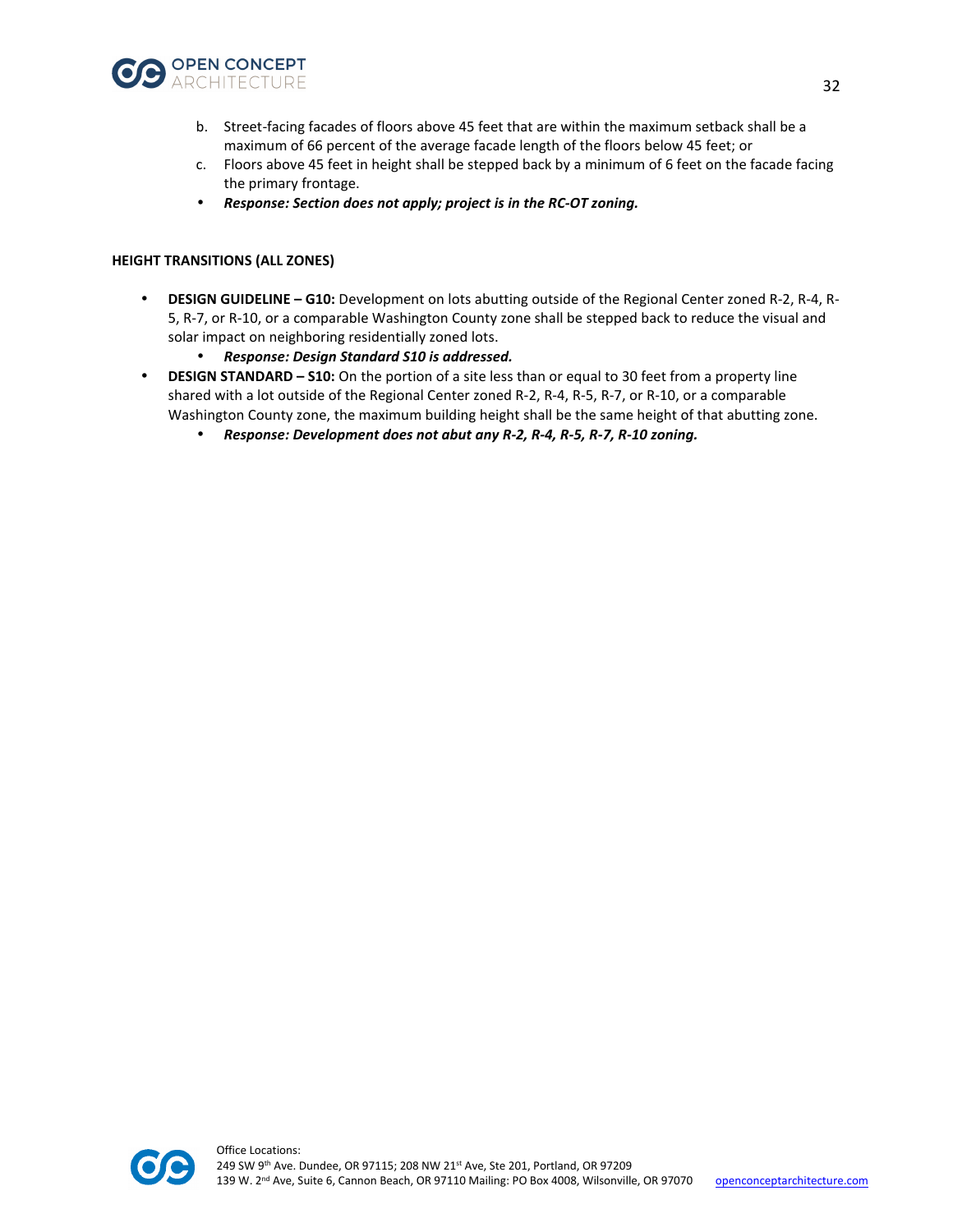![](_page_32_Picture_0.jpeg)

## **70.20.10.4 – FAÇADE DESIGN**

- **DESIGN GUIDELINE G1:** All facades facing a public right of way, publicly accessible open space, or publicly accessible pathway shall meet all Guidelines in Section 70.20.10.4 Facade Design and 70.20.10.6 Active Ground Floor Design. Facades built at shared property lines are exempt.
	- *Response: Design Standard S1 is addressed.*
- **DESIGN STANDARD S1:** All facades facing a public right of way, publicly accessible open space, or publicly accessible pathway shall meet all Standards in Section 70.20.10.4 Facade Design and 70.20.10.6 Active Ground Floor Design. Facades built at shared property lines are exempt.
	- *Response: See responses in sections 70.20.10.4 and 70.20.10.6 of this narrative.*

## **FAÇADE ARTICULATION**

- **DESIGN GUIDELINE G2:** Building facades facing the right of way, any internal drive or any internal accessway shall be articulated using recesses, projections, balconies, or similar strategies to provide visual interest, surface relief, depth, and shadows to the facade.
	- *Response: The bar container west façade faces the ROW at Angel Ave and is 8' W by 9'-6" H. This façade contains a 6' wide opening consisting of a 3' sliding cooler door and 3' fixed panel. This sliding cooler door will be recessed a minimum of 4" from the exterior face of the container corrugation and is framed by a 1-1/2" wide continuous metal extrusion along all four sides of the opening (the frame protrudes 2" from the face of the container corrugation and accents the opening edge). The face of the door and the face of the fixed panel will have vertical charred wood siding (Shou Sugi Ban – "Fir Toasted"), providing a change in materiality at the recess and a more pronounced shadow line at the opening area. The cooler door is anticipated to be closed and only open during keg deliveries.*

*The main façade of the bar container is on the north face, parallel to the pedestrian travel into the site. This elevation is considered the primary façade for the bar container and contains a 20' wide by 4' tall customer service bar counter opening with retractable metal awning on the east half of the facade. The Shou Sugi Ban – "Fir Toasted" charred wood siding is also provided along the 4' tall area beneath the customer service opening to provide a softened edge and visual queue for the zone of pedestrian interaction. The charred wood siding is to also occur at the underside of the awning. The exterior face of the awning is to be of the same corrugated material as the container, as it will be exposed directly to sun and rain at all hours. A drip edge is to be provided along the outward edge of the canopy to divert water away. This opening, in combination with the landscape planters and metal vegetation screens on the west half of the container face, provide a sense of articulation along the 40' length of the north elevation.* 

- **DESIGN STANDARD S2:** Building facades facing the right of way, any internal drive or any internal accessway shall utilize at least one of the following facade articulation strategies to create visual interest.
	- a. Recesses and/or projections that are a minimum depth of four inches that changes the primary plane the facade for a minimum of 30 percent of the facade; or
	- b. Datum lines that continue the length of the facades, including one at the top of the building and, if the building has more than one story, a datum line between the first and second floor. Datum lines shall have a min 4" in depth and height or a min 2" in depth and height with a change in material. Alternate datum locations may be approved by the decision-making authority; or
	- c. Balconies projected and/or recessed, large enough to fit a 5-foot by 6-foot rectangle inside of them on every floor above the ground-floor level for at least 50% of the units or tenant spaces on that facade, or a minimum of one balcony for every 50 linear feet of building on each floor, whichever is greater. Each balcony shall have direct access via a door from at least one dwelling unit or tenant space on that floor.
	- *Response: Design Guideline G2 is addressed.*

![](_page_32_Picture_15.jpeg)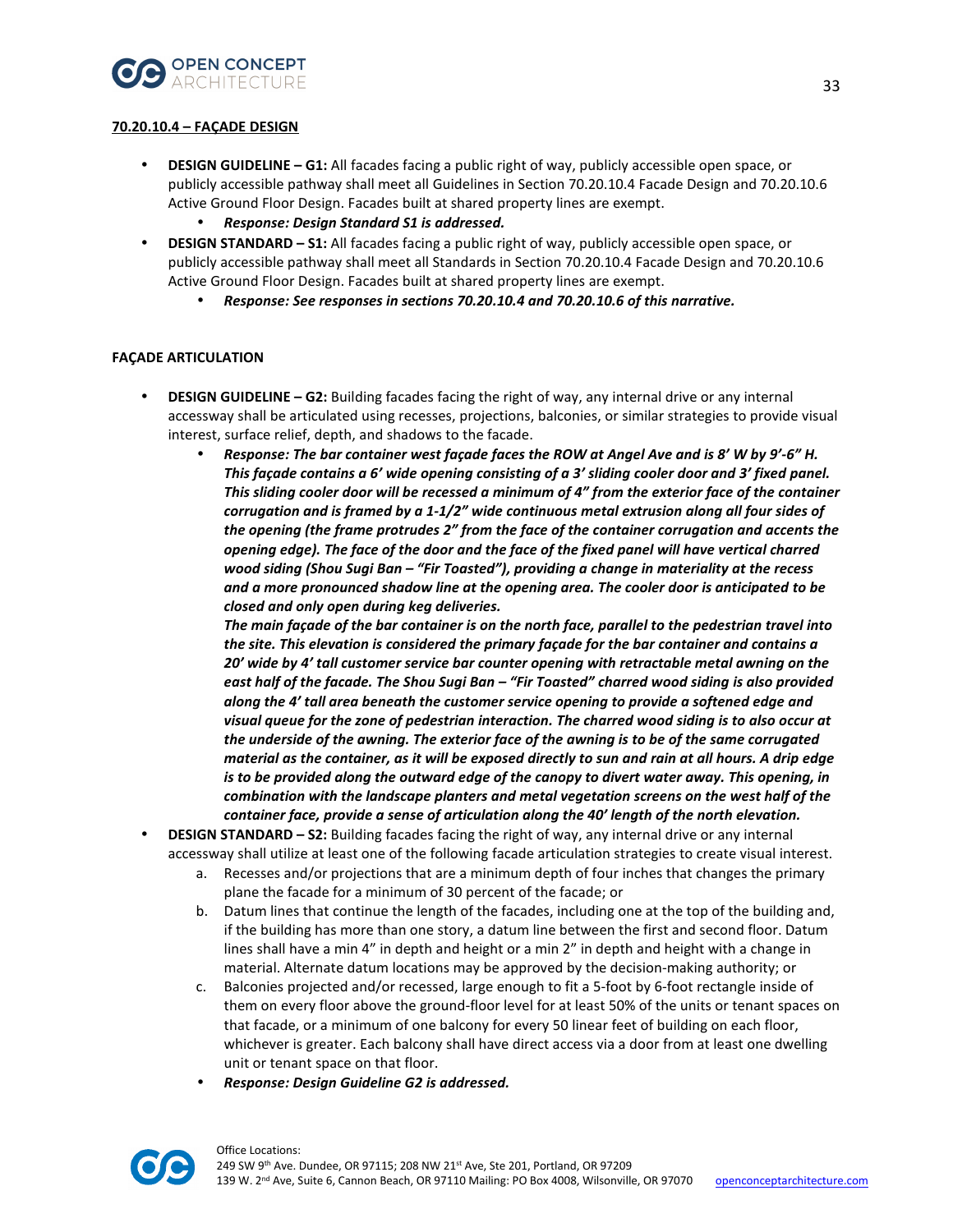![](_page_33_Picture_0.jpeg)

#### **DEFINED BASE AND TOP**

- **DESIGN GUIDELINE G3:** For buildings taller than 30 feet, measured from grade plane to eave or top of parapet, with ground-floor commercial uses, building facades facing the right of way, any internal drive or any internal accessway shall be designed with a top and base that establish depth and visual interest, are visually distinctive, are proportional to the scale of the building, and integrated into the building design.
	- *Response: Design Standard S3 is addressed.*
- **DESIGN STANDARD S3:** For buildings taller than 30 feet, measured from grade plane to eave or top of parapet, with ground-floor commercial and upper-floor residential or office, building facades facing the right of way, any internal drive or any internal accessway shall be designed to have a defined base and a defined top, as described below.
	- a. A building will meet the requirement of a defined base by meeting one of the following:
		- i. Floor-to-floor height of the ground floor is a minimum of 3 feet taller than the average of the remainder of the floor-to-floor heights.
		- ii. Ground-floor level is set back a minimum of 2 feet from the primary building facade for 70 percent of the street facing facade.
		- iii. All floors above the ground-floor level are set back a minimum of 2 feet from the ground floor level for 70 percent of the street facing facade.
		- iv. A datum line that is provided between the ground floor and second floor. The datum line may project or be recessed. The datum line shall be a minimum of 4 inches in depth and height. The datum line shall be 2 inches minimum in depth and height if the predominant exterior building material, excluding windows, changes between the first and second floor.
	- b. A building will meet the requirement of a defined top by meeting one of the following strategies:
		- i. A cornice that projects between 1 foot and 2 feet from the primary facade plane with a height of no less than 2 feet; or
		- ii. The top is set back a minimum of 2 feet from the primary building facade for 70 percent of the street-facing facade for a minimum height of 2 feet. At least 50% of the top element must be visible from a viewpoint of five feet above grade plane at a distance of 50 feet away, measured from the primary facade plane; or
		- iii. A change in material with a minimum height of 2 feet, located at or above the top floor; or
		- iv. A sloped roof with a slope of 4:12 or greater with eaves that project at least 12 inches.
	- *Response: Bar container is less than 30' in height.*

### **FENESTRATION**

- **DESIGN GUIDELINE G4:** Windows shall be recessed/trimmed to create shadow & highlight fenestration.
	- *Response: No new fenestration is proposed, as the function of the bar container is for a serviceonly space with a conditioned cooler room.*
- **DESIGN STANDARD S4:** All fenestration shall meet the following standards:
	- a. Windows shall be recessed a minimum of 2 inches. Facades or portions of facades utilizing a curtain wall are exempt from this standard.
	- b. Windows that are fat or "flush" with the facade are prohibited unless applied to a portion of a building that is part of a recessed facade modulation with a minimum 4 inches in depth. Facades or portions of facades utilizing curtain walls are exempt from this standard.
	- *Response: Design Guideline G4 is addressed.*

![](_page_33_Picture_23.jpeg)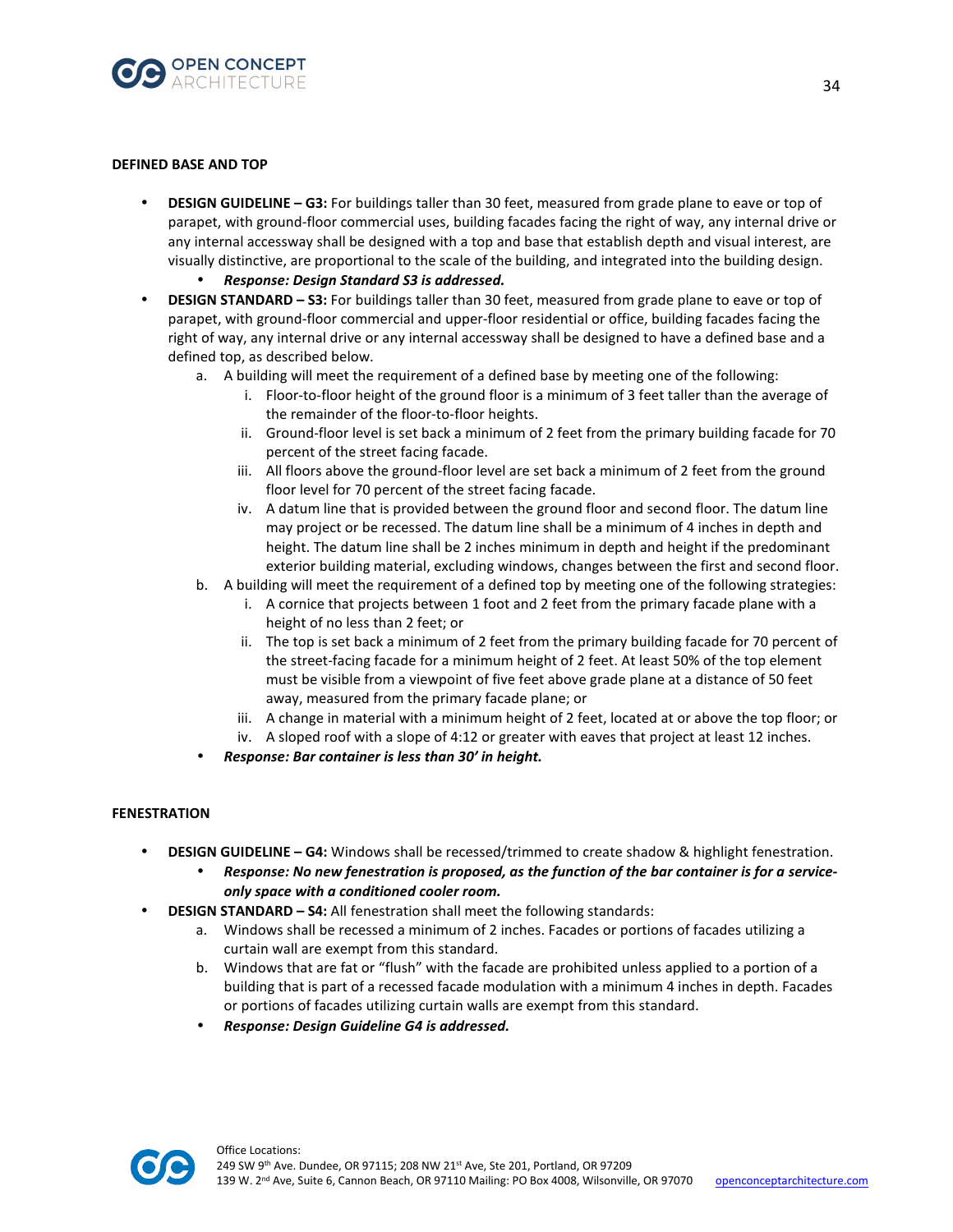![](_page_34_Picture_0.jpeg)

- **DESIGN GUIDELINE G5:** Facades visible from a right of way, primary internal drive, or primary accessway shall provide adequate levels of clear glazing to ensure articulation on the facade, daylighting of interior spaces, and visibility into the street. Street-level glazing shall be inviting and enhance the pedestrian experience. Buildings abutting pedestrian walkways shall provide views of the walkway to promote pedestrian safety. Building facades built at shared property lines are exempt.
	- *Response: The west façade of the container facing Angel Avenue contains a sliding cooler door opening with a change in materiality to charred wood siding (as noted in response to G2). The interior room of the container fronting the Angel Avenue ROW is a conditioned cooler space, thus fenestration with clear glazing would be conflicting with the service of the space. Façade articulation with change in materiality and recessed planes is the main design focus of the street-facing west elevation.*
	- *The primary façade of the container is the north elevation, which contains the 20' W by 4' H customer service opening with retractable metal awning. This opening (which is to be open during business hours and closed after hours) provides a sense of articulation along the façade and a focused area for pedestrian interaction. The charred wood siding being provided at the west elevation is also to be provided at the north elevation, underneath the bar counter and at the underside of the metal awning. No fenestration is proposed.*
- **DESIGN STANDARD S5:** Facades visible from a public street or primary internal drive shall meet the minimum glazing requirements below. Building facades built at shared property lines are exempt.
	- a. Non-residential uses:
		- i. Ground-floor: Unless another standard requires greater glazing, a minimum of 40% of the ground-floor facade shall be glazed; and
		- ii. Upper-floors: Unless another standard requires greater glazing, minimum of 25% of the upper-floor facade area shall be glazed, excluding roof shapes and parapets.
	- b. Residential uses:
		- i. Unless another standard requires greater glazing, a minimum of 25% of the ground floor facade and 25% of the total facade shall be glazed, excluding roof shapes and parapets.
	- *Response: Design Guideline G5 is addressed.*
- **DESIGN GUIDELINE G6:** Facades not visible from a street or internal drive or internal accessway shall provide sufficient transparency to ensure daylighting of interior spaces and visual interest on the facade, but may provide lower levels of transparency than street-facing facades.
	- *Response: No fenestration is proposed on the bar container, as the main focus area is the customer service opening with the retractable metal awning along the north elevation, which is the main elevation for the container. This opening is to remain open during operational hours and provides daylighting into the bar container. The interior of the container is for service only. Glazing along the east or south facades would be ineffective as all daylight is blocked off by the adjacent buildings and would be providing visibility into a service-only space. Added glazing in these areas would also add security risk for break-ins, as the east and south facades are hidden from general view.*
- **DESIGN STANDARD S6:** For all facades not visible from a public street or primary internal drive, a minimum of 20% of the total facade area shall be glazed. Building facades built at shared property lines are exempt.
	- *Response: Design Guideline G6 is addressed.*
- **DESIGN GUIDELINE G7:** Buildings abutting pedestrian walkways shall provide views of the walkway to promote pedestrian safety.
	- *Response: The primary north elevation of the bar container abuts the pedestrian walkway through the site, entering in from Angel Avenue. The customer service opening in this façade provides a visual focus for the area which pedestrians are to interact with. The container itself is for service and employees only, and thus general pedestrians would not access the interior.*

![](_page_34_Picture_17.jpeg)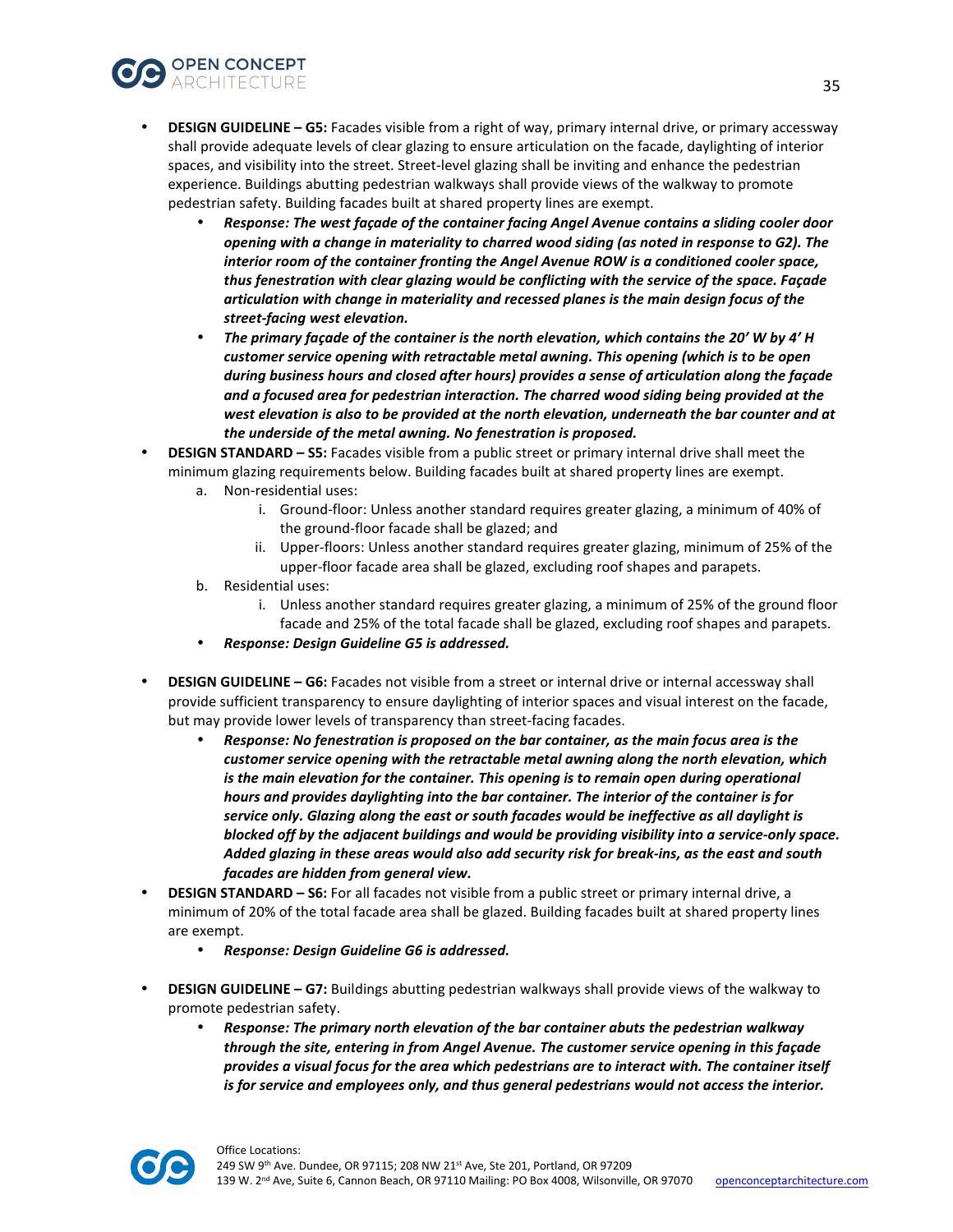![](_page_35_Picture_0.jpeg)

- **DESIGN STANDARD S7:** Unless another standard requires greater glazing, facades within 15 feet of an on-site pedestrian connection shall a minimum of 20% of the ground floor facade and 20% of the total facade area shall be glazed, excluding roof shapes and parapets.
	- *Response: Design Guideline G7 is addressed.*
- **DESIGN GUIDELINE G8:** Window treatments shall be incorporated to reduce likelihood of bird collisions.
	- *Response: Design Standard S8 is addressed.*
- **DESIGN STANDARD S8:** Windows up to 60 feet above the ground floor shall be treated with one of the following bird-safe design techniques:
	- a. Fritted glass
	- b. Etched glass
	- c. UV coated glass
	- d. Permanent stencil or frosting
	- e. Exterior apparatus
	- *Response: No new fenestration is proposed. Bar container is under 60 feet in height.*

![](_page_35_Picture_12.jpeg)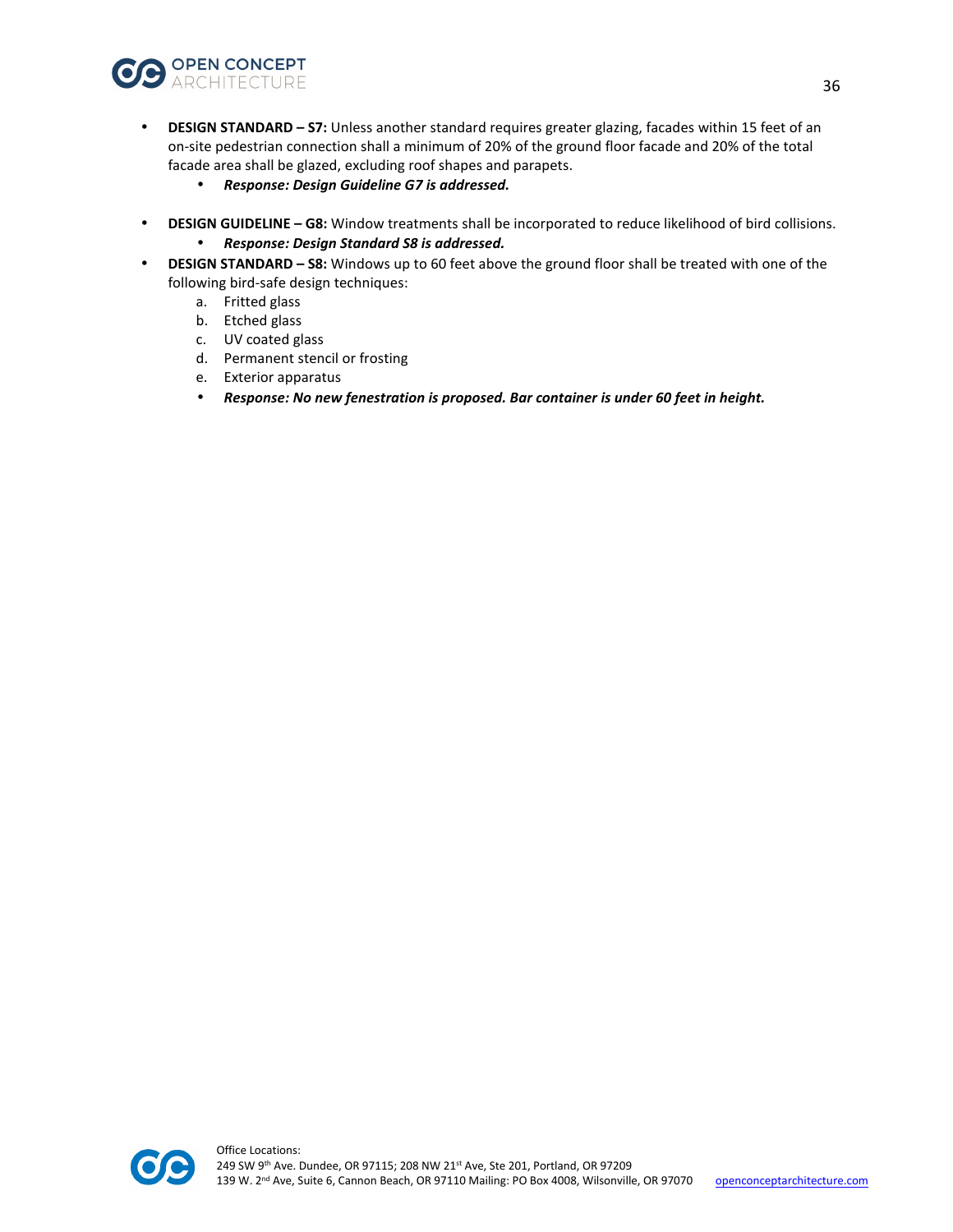![](_page_36_Picture_0.jpeg)

# **BUILDING ENTRIES**

- **DESIGN GUIDELINE G9:** Primary building entries shall be placed in a prominent location toward a public street or other pedestrian way.
	- *Response: Access to the bar container is for service and employees only. Pedestrian interaction is to be with the 20' wide customer service opening at the bar counter on the north elevation. The entry into the bar container is on the south elevation of the bar container, as it is for service and employees only and not a primary focus element for the design. The west elevation of the container contains a sliding cooler door as described in G2, which is to be used for keg loading. This door is to remain closed at all times other than during deliveries.*
- **DESIGN STANDARD S9:** Building entries shall be provided as follows:
	- a. At least one primary building entrance shall face the primary frontage. Primary frontage is determined by the following hierarchy using Figure 70.15.15.1 Street Typology, with the streets listed first being higher priority than the streets listed after:
		- i. Loop Street
		- ii. Commercial Street
		- iii. Connector Street
		- iv. Major Street
		- v. Local Street
		- vi. If all abutting streets are of the same typology, the primary street may be determined by the applicant.
	- *Response: Design Guideline G9 is addressed.*
- **DESIGN GUIDELINE G10:** Building entries shall be easily identifiable, scaled proportionally to the number of people served (amount of floor-area), and integrated into the overall facade composition.
	- *Response: As noted in response to Guideline G9, the main entry component to the bar container is the customer service bar counter along the north elevation, which is scaled proportionally to the length of the container (20' wide counter for a 40' long container). Light wood inlay beneath the counter along the opening provides a materiality break along the horizontality of the metal container. The hop planter screens adjacent to the opening on the west half of the elevation soften the edge condition and provide an additional break along the length of the container. The area in front of the bar container on the north side is a 20' wide pedestrian walkway zone, which faces directly upon the food cart pod and site seating areas.*
	- *The west elevation of the container which faces Angel Avenue contains the opening with the sliding cooler door and fixed panel, as described in G2. This opening, which provides a change in materiality and creates articulation on the façade, is scaled to be functional and to work proportionally with the 8' wide x 9'-6" height of the bar container façade.*
- **DESIGN STANDARD S10:** Primary building entrances shall be at or above the back of sidewalk grade. Building entries shall be located on a public right of way, open space, internal drive, or internal accessway. Building entries inclusive of doorway, framing, and accompanying fenestration shall meet the following minimum dimensions:
	- a. Individual residential entries: 5 feet in width
	- b. Shared residential entries: 10 feet in width
	- c. Individual non-residential entries serving tenants spaces less than 5,000 SF: 6 feet in width
	- d. Shared non-residential entries and Individual non-residential entries serving tenants spaces greater than 5,000 SF: 20 feet in width.
	- *Response: Design Guideline G10 is addressed.*

![](_page_36_Picture_22.jpeg)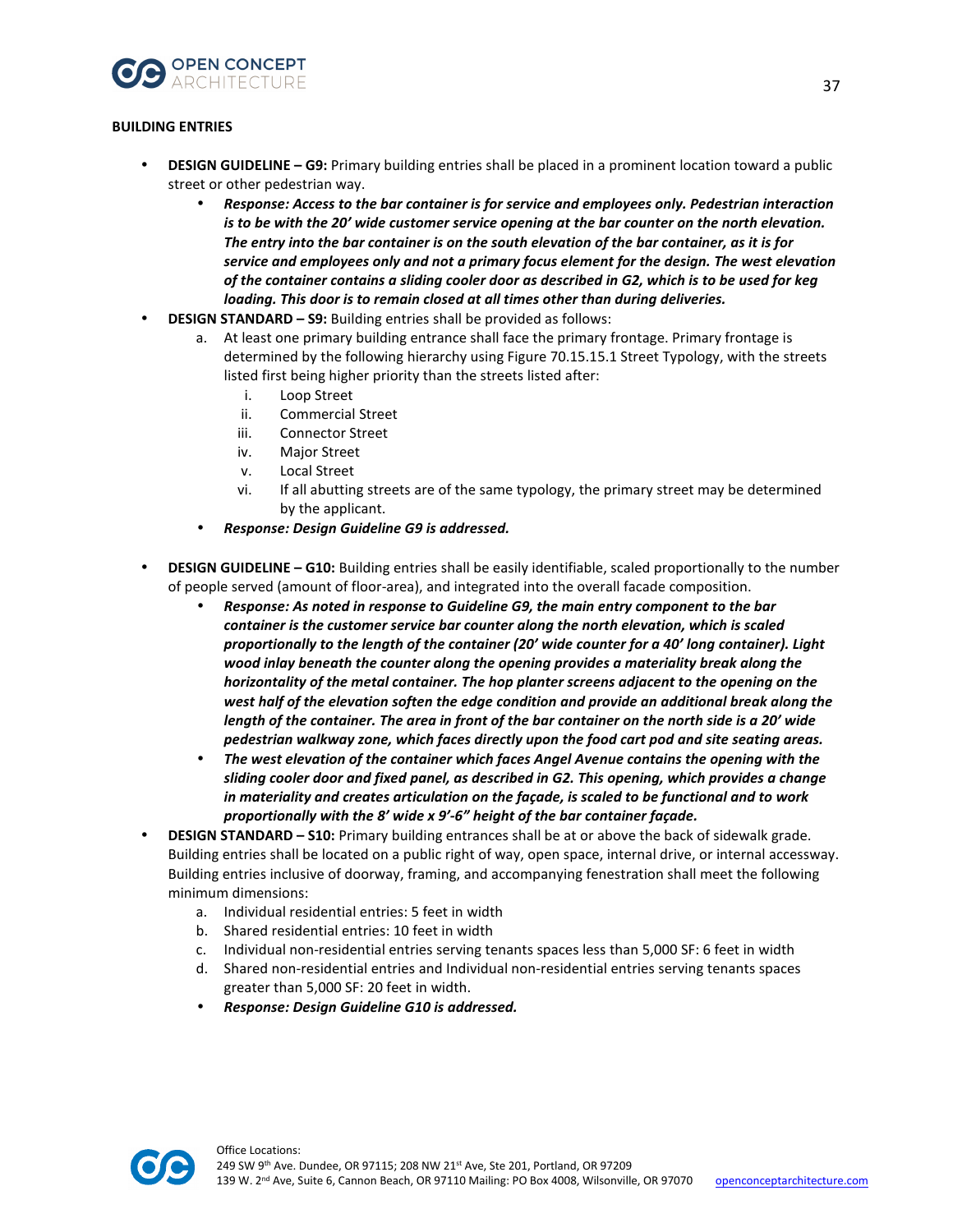![](_page_37_Picture_0.jpeg)

#### **BLANK WALLS**

- **DESIGN GUIDELINE G11:** Where ground floor facades have gaps between doors and/or windows greater than 40 feet in horizontal length, articulation methods shall be included to enhance the blank wall, including trellises, landscape screening, living green walls, decorative tile work, metal work, woodwork, or concrete work, or other similar methods as approved by the decision-making authority. Building facades built at shared property lines are exempt.
	- *Response: The main elevation of the bar container (north façade), visible from the street, contains articulation to enhance the 40' length of the façade. The 20' customer service counter opening with wood inlay, as well as the vertical screens with hop planter vegetation, both help to break up the horizontality of this container façade. The south elevation of the container, which is also exactly 40' long, faces the adjacent building and a service alley (that is screened from view via a wood fence facing Angel Ave).*
- **DESIGN STANDARD S11**: Where ground floor facades have gaps between doors and/or windows greater than 40 feet in horizontal length, a minimum of one of the following shall be incorporated throughout the length of the blank wall. Building facades built at shared property lines are exempt from this standard.
	- a. A trellis or trellises that covers the blank wall with vines planted that will grow vertically of sufficient density, height, and width so that they provide coverage of 40 percent of the blank wall within two years. The plantings shall be at least 4 feet tall or cover at least 50 percent of each trellis at time of planting.
	- b. Landscape screening incorporating the following:
		- i. Ornamental or other short trees every 10 feet along the blank wall section.
		- ii. Evergreen shrubs planted 3 feet on center between the trees with a minimum of 2 feet in height at time of planting. This option shall only be available if there is 4 feet of space to plant the trees between the building facade and the sidewalk or other hardscaped area or sufficient width as determined by a licensed landscape architect to ensure that the plantings will not encroach into the abutting pedestrian walkways.
	- c. Decorative tile work, composed of ceramic, stone, or similar material that covers at least 40 percent of the blank wall of the ground floor story.
	- d. Decorative metal work/metal panels covering 40 percent minimum of the blank wall of the ground floor.
	- e. Decorative brickwork that projects or is recessed at least one inch, which covers at least 25 percent of the blank wall of the ground floor story.
	- f. A green living wall that covers 40 percent of the blank wall of the ground floor story. The green living wall shall be fully planted at construction.
	- *Response: Design Guideline G11 is addressed.*

![](_page_37_Picture_14.jpeg)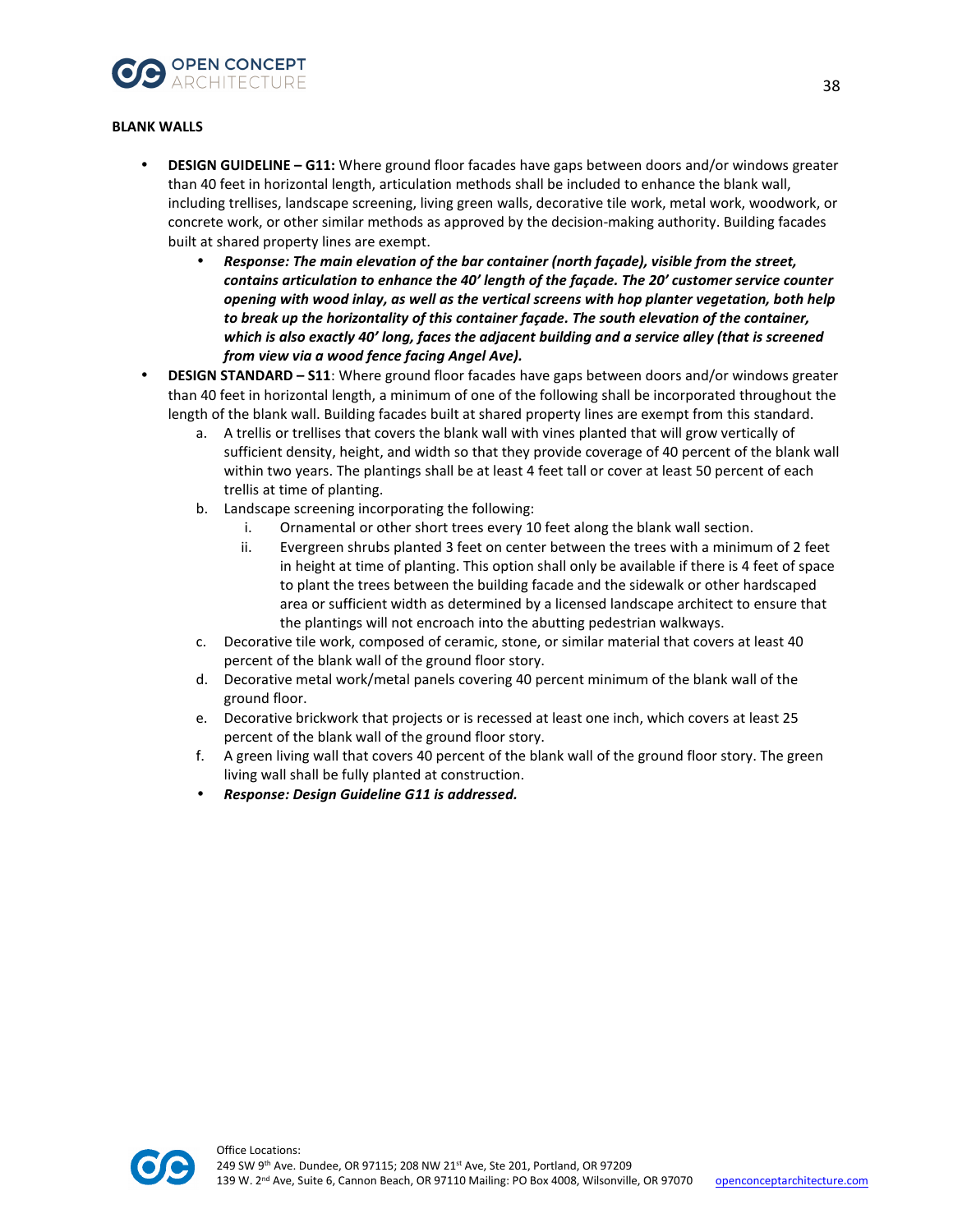![](_page_38_Picture_0.jpeg)

## **70.20.10.5 – GATEWAYS**

#### **GATEWAY / DESIGN ELEMENTS**

- **DESIGN GUIDELINE G1:** A design element or strategy that signifies a gateway to Downtown shall be integrated with the site and building design at the intersections specified in S1**.** 
	- *Response: Design Standard S1 is addressed.*
- **DESIGN STANDARD S1:** Sites located at the corners of each intersection described below shall incorporate design elements into site and building design that signify the importance of the intersection as a gateway to Downtown:
	- o Millikan and Rose Biggi
	- o Millikan and Lombard
	- o Canyon and Rose Biggi
	- o Canyon and Lombard

Site subject to this standard shall:

- a. Locate building massing at the corner or within 30 feet of the corner along either street frontage with one double-door entry entirely within the first 20 feet of the building's facade as measured from the point closest to the intersection; and
- b. New buildings shall include at least two of the following:
	- i. Provide overhang canopy or awning above the main double-door entry or provide a recessed entry;
	- ii. Provide a minimum building height of at least 45 feet with occupiable building floor area for at least 20 feet along each street frontage within 50 feet of the intersection;
	- iii. Provide windows within 30 feet of the corner of the building closest to the intersection that are at least one-third larger pane than the rest of the ground level-facade windows;
	- iv. Provide Publicly Accessible Open Space (PAOS) at the corner that meets the Standards in Section 70.20.10.7.S4.
- *Response: Site is not located at any of the intersections described in this standard.*

![](_page_38_Picture_18.jpeg)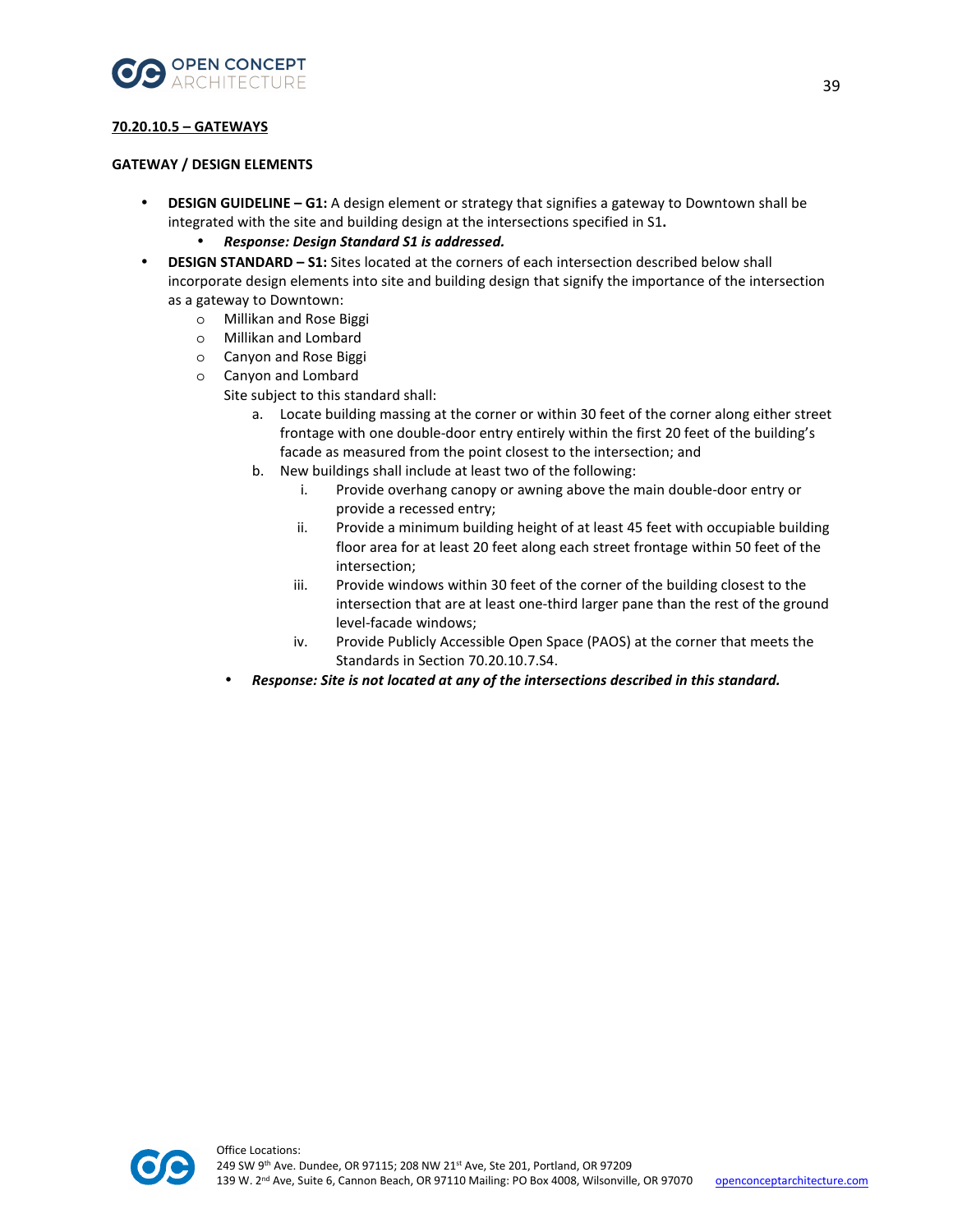![](_page_39_Picture_0.jpeg)

## **70.20.10.6 – ACTIVE GROUND FLOOR DESIGN**

#### **NON-RESIDENTIAL ACTIVE GROUND FLOOR DESIGN**

- **DESIGN GUIDELINE G1:** Buildings subject to the Active Ground-Floor Design rules as identified in Figure 70.20.10.6.1 Active Frontages Map shall be designed to create an interesting and inviting environment.
	- a. Floor heights shall be adequate to accommodate multiple allowed non-residential uses
	- b. Window transparency shall be adequate to create visibility between the building and publicly accessible paths, streets, and open spaces.
	- c. Ground-floor designs shall provide clear and comfortable entrances for pedestrians.
	- d. Ground-floor designs shall incorporate elements to avoid large blank wall areas, such as incorporating vegetation, trellis structures, artwork, architectural detailing, reveals, contrasting materials or other elements to provide visual interest. The elements shall be used in a manner consistent with the building's design and other facade composition elements.
	- e. Awnings shall be integrated into the building design and provide regularly spaced shade and weather protection.
	- *Response: Design Standard S1 is addressed.*
- **DESIGN STANDARD S1:** Buildings subject to the Active Ground-floor Design rules as identified in Figure 70.20.10.6.1 Active Frontages Map shall be designed to activate the public realm, create interesting and inviting ground-floor spaces, increase transparency into ground-floor spaces, and provide weather protection for ground-floor entrances, and shall meet the following requirements:
	- a. Floor Height: The minimum floor-to-floor height of the ground floor shall be 16 feet.
	- b. Transparency: Active frontage areas shall include a minimum 60 percent transparent glazing between 2 and 10 feet in height from sidewalk or terrace grade, providing unobstructed views into the commercial space. Transparent glazing shall have minimum Visible Transmittance (VT) value of 0.60. A lighted display zone 4 feet in depth from the windows may qualify as unobstructed views into the commercial space for up to 50 percent of the combined storefront window width on each storefront on primary frontages and the entirety of secondary frontages.
	- c. Entrances: Primary ground-floor entrances serving active uses shall include weather protection that is a minimum 6 feet wide and 4 feet deep by recessing the entry, providing an awning or other projecting element, or using a combination of those methods.
	- d. Blank Walls: Walls without fenestration or doors shall not exceed 15 feet in length.
	- e. Awnings, canopies and weather protection, where provided:
		- i. When transom windows are above display windows, awnings, canopies and similar weather protection elements shall be installed between transom windows and display windows to allow for light to enter the storefront through the transom windows and allow the weather protection feature to shade the display window.
		- ii. Awnings may be fixed or retractable.
	- **Response: The only applicable Active Frontage for the site (per 70.20.10.6.2) is along 1<sup>st</sup> Street,** *which is a Type A active frontage. The bar container only has frontage along Angel Ave and does not face 1st Street (the portion of the site at 1st Street is under a separate land use permit).*

#### **ACTIVE GROUND-FLOOR RESIDENTIAL DESIGN**

- **DESIGN GUIDELINE G2:** Buildings subject to the Active Ground-floor Use rules as identified in Figure 70.20.10.6.2 Active Frontages Map with ground floor residential uses shall enhance the pedestrian experience; give individual identity to ground-floor units; define the transition between public and private space; provide spaces for people to gather and spend time outdoors; and provide adequate level of resident privacy.
	- *Response: Section does not apply; no residential uses proposed.*

![](_page_39_Picture_22.jpeg)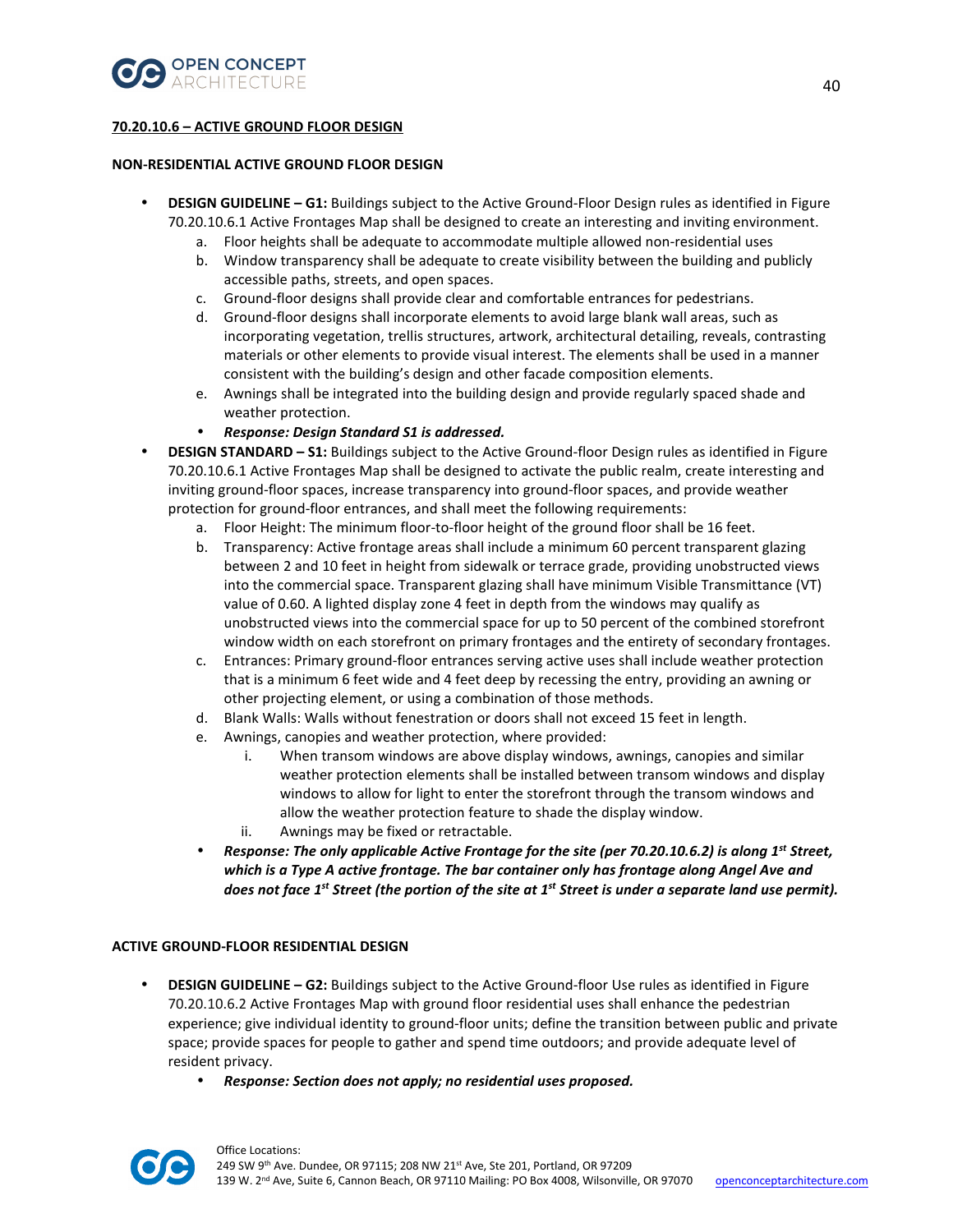![](_page_40_Picture_0.jpeg)

- **DESIGN STANDARD S2:** Ground floor residential units subject to the Active Ground-floor Use rules as identified in Figure 70.20.10.6.2 Active Frontages Map shall be designed to provide an adequate level of privacy to the unit while providing pedestrian interest and the opportunity for interaction between the public and private realms by complying with the following requirements:
	- a. Ground-floor units shall provide one of the Active Ground Floor Residential Unit Entry Types consistent with Section 70.20.10.6.S3.
	- b. Ground floor height shall be a maximum four feet floor height above sidewalk grade.
	- c. The ground floor shall have a minimum floor-to-floor height of 12 feet.
	- *Response: Section does not apply; no residential uses proposed. Bar container also does not have frontage subject to Active Ground-Floor Use rules.*

## **ACTIVE GROUND-FLOOR RESIDENTIAL UNIT ENTRY TYPES**

- **DESIGN GUIDELINE G3:** Private entries into ground-floor residential units shall be designed to provide human-scaled detailing; enhance the pedestrian experience; define the transition between public and private space; provide spaces for residents to gather and spend time outdoors; and provide adequate level of resident privacy.
	- *Response: Section does not apply; no residential uses proposed.*
- **DESIGN STANDARD S3:** Where Active Ground Floor Residential Private Entry Types are required, one or more of the following entry types shall be provided.
	- a. Stoop:
		- i. Stoops shall provide entry access for a maximum of two units; and
		- ii. Stoop entry landings shall be large enough so a four-foot by four-foot square can ft inside of the stoop for each unit served; and
		- iii. Stoop entry landings shall be a minimum of twenty-five square feet for each unit served
		- iv. The minimum stoop height from the back of sidewalk grade shall be two feet; and
		- v. The maximum stoop height from the back of sidewalk grade shall be four feet.
	- b. Porch:
		- i. Porches shall provide entry access for a maximum of one unit; and
		- ii. Porches shall be large enough so a six-foot by six-foot square can fit inside of a porch for each unit; and
		- iii. The minimum porch height from the back of sidewalk grade shall be two feet; and
		- iv. The maximum porch floor height from the back of sidewalk grade shall be four feet.
	- c. Patio:
		- i. Patios shall provide entry access for a maximum of one unit; and
		- ii. Patios shall provide accessible access between the street or pedestrian path and the unit's front door via a route that does not have any stairs between it and the street lot line. The slope of the route shall not exceed 1:8; and
		- iii. The Patio shall include at least one of the following features to define the transition between public and private space:
			- 1. A row of shrubs not exceeding 30 inches in height located between the sidewalk and the patio that assists with defining the edge between public and private space. Shrubs shall be at least one gallon in size and be planted a maximum of three feet on center; or
			- 2. A fence not to exceed 30 inches in height located between the sidewalk and the patio that assists with defining the edge between public and private space, with a gate or fence opening to provide access to the pedestrian route between the pedestrian way and the front door; or
			- 3. A metal, wood or stone wall not to exceed 30 inches in height located between the sidewalk and the patio that assists with defining the edge between public and

![](_page_40_Picture_28.jpeg)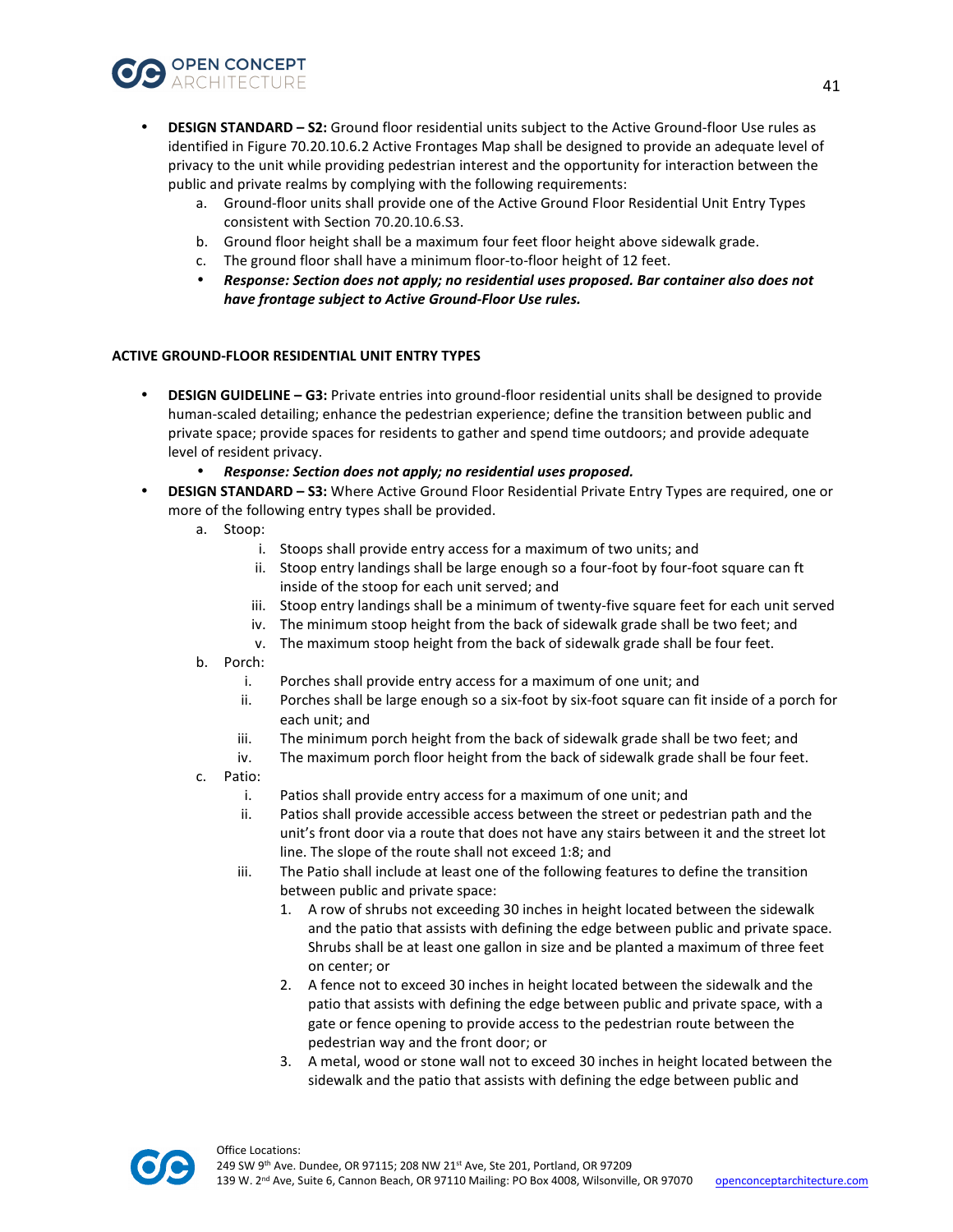![](_page_41_Picture_0.jpeg)

private space with a gate or wall opening to provide access to the pedestrian route between the pedestrian way and the front door. A minimum 18-inch landscape strip shall be located between the wall and the abutting pedestrian way and entirely landscaped with ground cover, shrubs or other landscape living plant material;

- iv. The patio shall have a different paving material, paving color, paving pattern and/or paving texture from the paving used in the adjacent or abutting pedestrian way (street, private street or required pedestrian path); and
- v. Shall be large enough to ft a 6-foot wide by 8-foot deep rectangle inside of it, including the screening required in subsection S3.c.iii above.
- d. Terrace:
	- i. A Terrace may serve multiple unit entries; and
	- ii. The maximum Terrace height shall be 30 inches above the grade of the back of the adjacent sidewalk or accessway; and
	- iii. Walls, fences and hedges on Terraces shall be a maximum of 42 inches tall and have a minimum transparency of 40 percent; and
- e. Frontage Court:
	- i. A Frontage Court may serve multiple unit entries; and
	- ii. The minimum Frontage Court width along a primary frontage shall be 25 feet; and
	- iii. The maximum Frontage Court width along a primary frontage shall be 50 percent of the facade length or 80 feet, whichever is less; and
	- iv. The minimum Frontage Court depth shall be 20 feet; and
	- v. The maximum Frontage Court depth shall be 50 feet; and
	- vi. The maximum Frontage Court height shall be 30 inches above the grade of the back of the adjacent sidewalk or accessway.
- *Response: Section does not apply; no residential uses proposed.*

#### **APPLICABILITY OF ACTIVE GROUND FLOOR DESIGN REGULATIONS**

Building facades fronting on streets identified in Figure 70.20.10.6.2 shall meet the design rules of 70.20.10.6. Only building facades fronting the designated streets shall be subject to these rules. For a building to be considered fronting a street, the facade must be located within the minimum and maximum setback as defined by the underlying zone. Building facades not fronting on streets designated in Figure 70.20.10.6.2, are exempt.

Frontages identified as "Type A" must comply with the Non-residential Active Ground Floor Design regulations specified in 70.20.10.6 G1/S1.

*Response: The only applicable Active Frontage for the site (as per map figure 70.20.10.6.2) is along SW 1st Street, which is a Type A active frontage. The bar container only fronts Angel Avenue and does not abut up to 1 st Street. The portion of the site along 1st Street is under a separate land use permit.* 

![](_page_41_Picture_20.jpeg)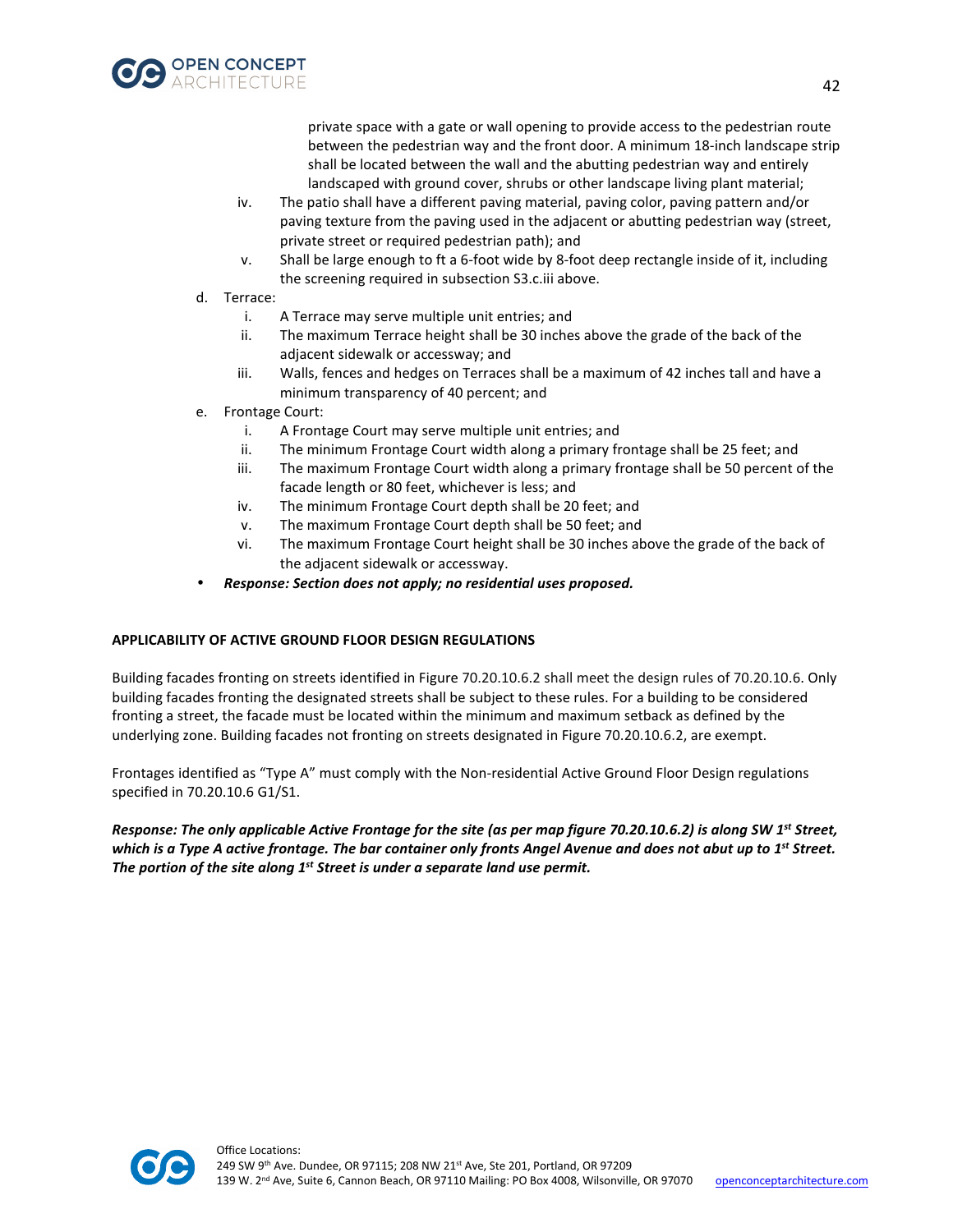![](_page_42_Picture_0.jpeg)

## **70.20.10.7 – USABLE OPEN SPACE**

#### **USABLE OPEN SPACE**

- **DESIGN GUIDELINE G1:** Non-residential buildings shall give users access to high-quality Usable Open Space appropriate for the size, density of uses and tenants on the site.
	- *Response: The bar container looks upon the food cart pod on the same site, which is under a separate land use permit. This open space in the food cart pod has seating areas that can be used by everyone on site, including those interacting with the bar container. The bar container scope itself is a service-only area at the interior.*
- **DESIGN STANDARD S1:** Non-residential buildings shall provide a minimum of 5 percent of the site area as Usable Open Space that may be met through any combination of the following open space types.
	- a. Publicly Accessible Open Spaces (PAOS). Each square foot of a PAOS counts as 1.33 square per toward the total requirement.
	- b. Shared Open Space.
	- *Response: Design Guideline G1 is addressed.*
- **DESIGN GUIDELINE G2:** Residential-only buildings shall provide residents access to high-quality, usable open spaces that provides areas to gather, and may include a combination of PAOS, Shared Open Spaces, Private Open Spaces, and Common Community Room.
	- *Response: Design Standard S2 is addressed.*
- **DESIGN STANDARD S2:** All residential-only buildings shall provide a minimum area of Usable Open Space equal to 48 square feet per residential unit.
	- a. For sites with 11 units or fewer, the minimum requirement shall be met by complying with one of the following:
		- i. Shared Open Space; or
		- ii. Private Open Space; or
		- iii. Some combination of Shared Open Space and Private Open Space.
	- b. For sites with 12 units or more, the minimum requirement shall be met by complying with one of the following:
		- i. Publicly Accessible Open Spaces (PAOS). Each square foot of a PAOS counts as 1.33 square per toward the total requirement; or
		- ii. Shared Open Space; or
		- iii. Common Community Room that abuts and is accessible from a Shared Open Space, PAOS, or public street (a Common Community Room cannot be counted for more than 20 percent of the required Usable Open Space); or
		- iv. Private Open Space; or
		- v. Some combination of b1 through b4.
		- *Response: Proposed project does not contain any residential use.*
- **DESIGN GUIDELINE G3:** Mixed use buildings that contain residential uses shall provide tenants and residents access to high-quality, usable open spaces that provides areas to gather, and may include a combination of PAOS, Shared Open Spaces, Private Open Spaces, and Common Community Room.
	- *Response: Design Standard S3 is addressed.*
- **DESIGN STANDARD S3:** Mixed-use buildings that contain residential uses shall provide a minimum area of Usable Open Space equal to 10 percent of parcel area or 48 square feet per residential unit, whichever is greater. The minimum Usable Open Space area shall be met by complying with one of the following:
	- a. Publicly Accessible Open Spaces (PAOS). Each square foot of a PAOS counts as 1.33 square per toward the total requirement; or
	- b. Shared Open Space; or

![](_page_42_Picture_28.jpeg)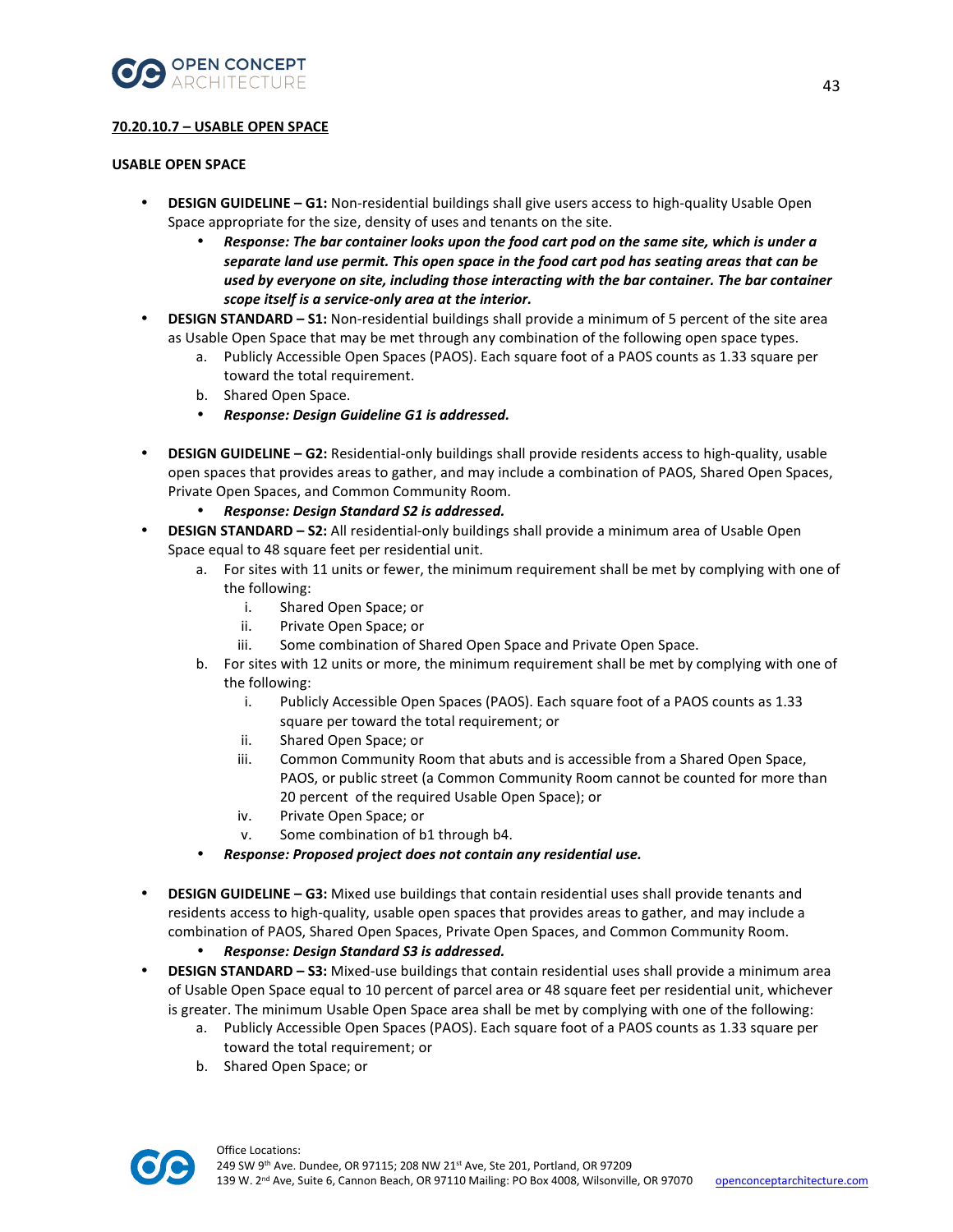![](_page_43_Picture_0.jpeg)

- c. Common Community Room that abuts and is accessible from a Shared Open Space, PAOS, or public street (a Common Community Room cannot be counted for more than 20 percent of the required Usable Open Space); or
- d. Private Open Space; or
- e. Some combination of a through d.
- *Response: Proposed project is not a mixed-use building and does not contain residential uses.*

## **PUBLICLY ACCESSIBLE OPEN SPACES (PAOS)**

• **DESIGN GUIDELINE – G4:** Publicly Accessible Open Spaces (PAOS) shall be designed to create usable open space for public use. PAOS may include pedestrian paths, pedestrian refuge area, landscaped gardens, places to rest and relax, places to play, and places to gather and socialize.

## • *Response: Design Standard S4 is addressed.*

- **DESIGN STANDARD S4:** Publicly Accessible Open Spaces (PAOS) shall be designed to create usable open space for public use. PAOS shall:
	- a. Be large enough to ft a 20-foot by 20-foot square inside of it; and
	- b. If located between a building and public sidewalk, be bordered on two sides by building facades with some combination of commercial uses, primary residential entrances or primary office entrances with at least one door and windows facing the PAOS and providing the ability to view the PAOS from inside the building; and
	- c. Provide at least 60 percent of the total PAOS area as open to the sky free of permanent weather protection; and
	- d. Include at least one bench or ledge at seating height per 200 square feet that can seat two people side by side; and
	- e. Include landscaping on at least 20 percent of its area. Spaces 800 square feet or larger shall provide one tree per 800 square feet of open space; and
	- f. Be directly accessible from a public right of way; and
	- g. Be publicly accessible for a minimum of 12 consecutive hours per day.
	- *Response: Project does not have any requirement for and does not include any Publicly Accessible Open Spaces.*
- **DESIGN GUIDELINE G5:** Shared Open Spaces shall be open to the sky and be designed to be usable for tenants for a variety of communal activities and uses. Shared Open Spaces may include pedestrian paths, landscaped gardens, places to rest and relax, places to play, and places to gather and socialize. Shared Open Spaces shall be open to the sky and be designed to be usable for residents for a variety of communal activities and uses. Shared Open Spaces may include pedestrian paths, landscaped gardens, places to rest and relax, places to play, and places to gather and socialize.
	- *Response: The bar container looks upon the food cart pod on the same site, which is under a separate land use permit, and would be considered a Shared Open Space serving the project. This open space in the food cart pod has seating areas that can be used by everyone on site, including those interacting with the bar container. The bar container scope itself is a serviceonly area at the interior.*
- **DESIGN STANDARD S5:** Shared Open Spaces, such as courtyards, rooftop open spaces, terraces, and frontage Courts, shall:
	- a. Be large enough to ft a 20-foot by 20-foot square inside of it if enclosed on three sides or fewer and be large enough to fit a 40-foot by 40-foot square inside of it if enclosed on four sides. If enclosed on all four sides, the space does not qualify as a Shared Open Space if all walls bordering the open space have a building height more than 1.5 times the Shared Open Space perpendicular to that wall; and
	- b. Provide at least 60 percent of the total Shared Open Space area as open to the sky free of permanent weather protection; and

![](_page_43_Picture_22.jpeg)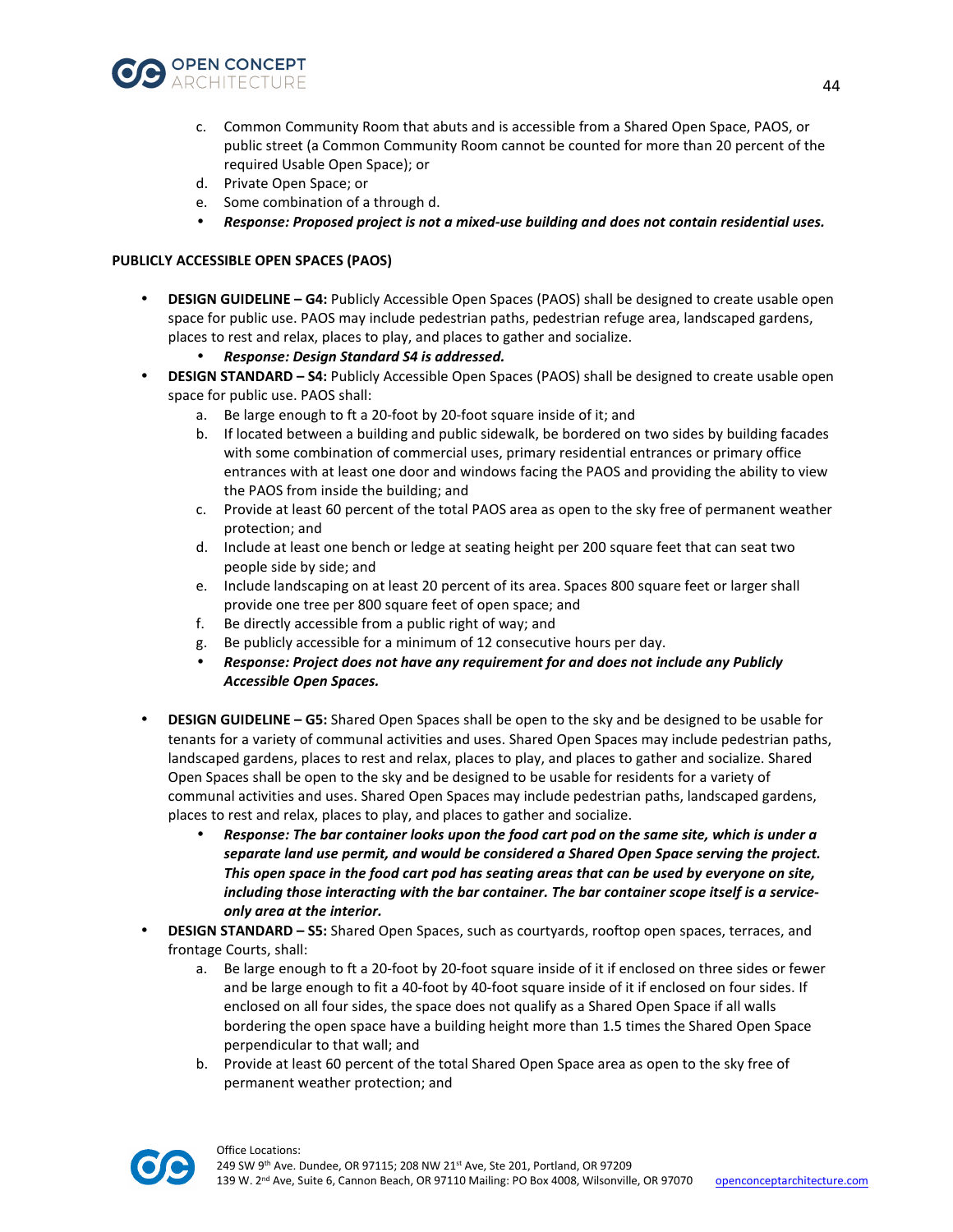![](_page_44_Picture_0.jpeg)

- c. Include at least one bench or ledge at seating height per 200 square feet that can seat two people side by side; and
- d. Include landscaping on at least 20 percent of its area. Spaces at grade that are 500 square feet or larger shall provide one tree per 500 square feet of open space.
- *Response: Design Guideline G5 is addressed.*

#### **COMMON COMMUNITY ROOM**

- **DESIGN GUIDELINE G6:** Common Community Rooms shall be easily accessible by building occupants and designed to serve as gathering places and accessory spaces to Shared Open Spaces or PAOS. Common Community Rooms may include lounges, fitness rooms, shared kitchens, dining areas, co-working spaces, game rooms, or other spaces that provide opportunities for shared experiences.
	- *Response: Design Standard S6 is addressed.*
- **DESIGN STANDARD S6:** Common Community Rooms shall be accessible to building occupants and designed to serve as gathering places. Common Community Rooms may include lounges, fitness rooms, shared kitchens, dining areas, co-working spaces, game rooms, or other spaces that provide opportunities for shared experiences. Common Community Rooms shall meet the following standards:
	- a. Common Community Rooms shall be large enough so a 15-foot by 15-foot square will ft inside it; and
	- b. The Common Community Room shall have a minimum floor-to-floor height of 12 feet; and
	- c. The Common Community Room shall have one wall along an exterior facade of the building and shall have 30% glazing measured from the interior; or
	- d. Common Community Rooms shall have direct access to a shared open space or PAOS.
	- *Response: Common Community Rooms are not required or provided for this project.*

#### **PRIVATE OPEN SPACES**

- **DESIGN GUIDELINE G7:** Private Open Spaces shall be designed to create usable outdoor space for residents to spend time outdoors.
	- a. *Response: Design Standard S7 is addressed.*
- **DESIGN STANDARD S7:** Private Open Spaces shall meet the following design standards:
	- a. Shall be attached to and directly accessible from an individual residential unit; and
	- b. Shall be large enough to ft a 5-foot by 6-foot rectangle inside of it; and
	- c. Shall be screened a minimum 50% from abutting units to provide privacy; and
	- d. Shall have a minimum clear height dimension of 8 feet 6 inches.
	- *Response: Private Open Spaces are not required or provided for this project, no residential uses are included.*

![](_page_44_Picture_22.jpeg)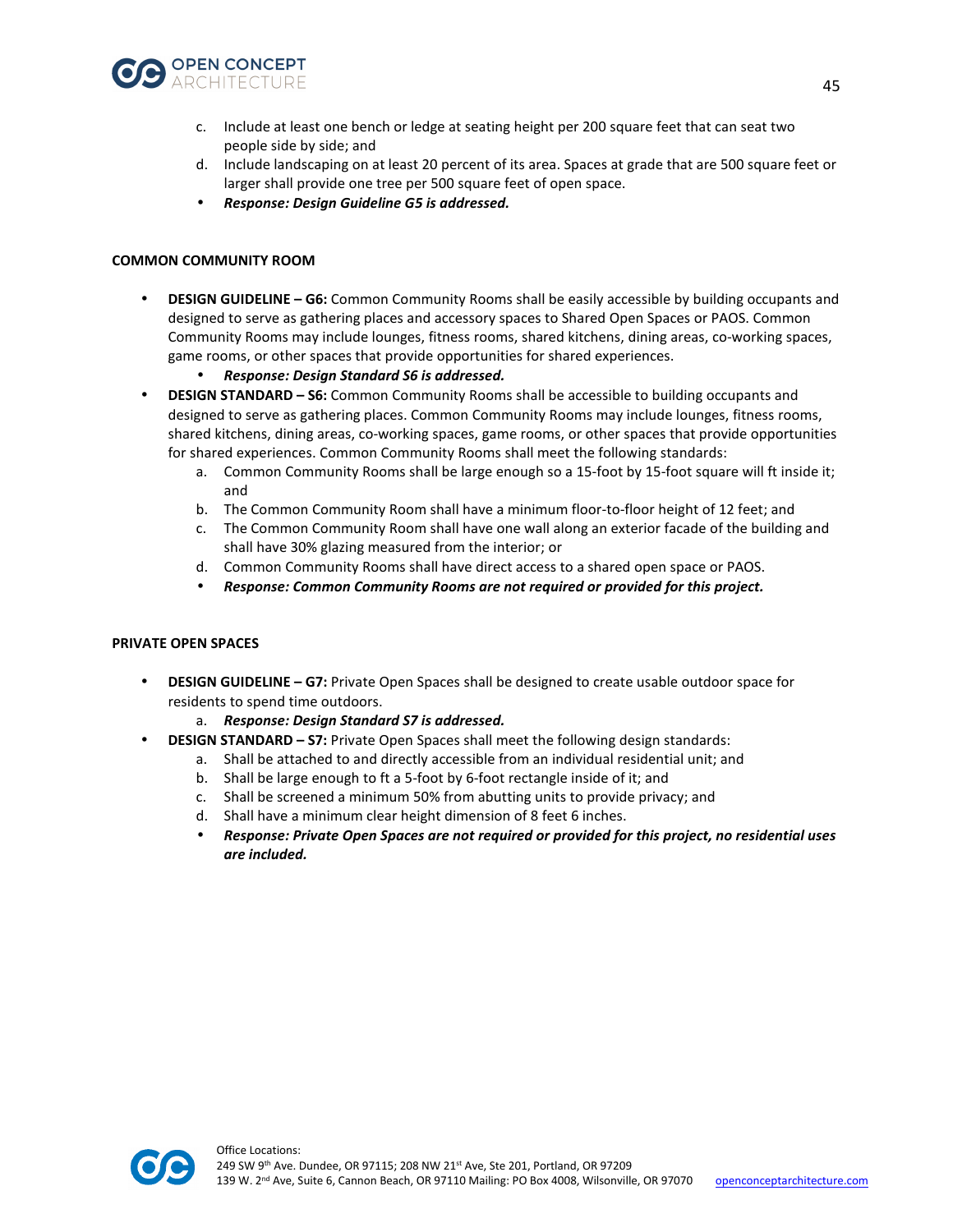![](_page_45_Picture_0.jpeg)

## **70.20.10.8 – ROOF ELEMENTS**

#### **ROOFTOP EQUIPMENT AND SCREENING**

- **DESIGN GUIDELINE G1:** Roofs on new buildings larger than 20,000 square feet in total floor area shall include sustainability features while allowing other rooftop uses essential to the building function and tenant needs.
	- *Response: Design Standard S1 is addressed.*
- **DESIGN STANDARD S1:** On new buildings larger than 20,000 square feet of total floor area, roof areas with less than or equal to a 2:12 slope shall incorporate at least one of the following:
	- a. A roofing material with a Solar Reflectance Index of 78 or higher on 90 percent of the roof, except for space dedicated to mechanical systems, vents, elevator enclosures, Eco-Roof, solar energy systems, skylights, tenant amenity areas (such as patios or recreational activity areas).
	- b. An Eco-Roof or Rooftop Garden surface comprising minimum 30 percent of the total roof area.
	- c. Solar energy panels comprising an area equivalent to minimum 30 percent of the total roof area.
	- d. A system that collects rainwater for reuse from a minimum of 50 percent of the total roof area.
	- *Response: Project does not include any new buildings with more than 20,000 of total floor area, standard does not apply. Bar container is 320 square feet.*
- **DESIGN GUIDELINE G2:** Views of roof-mounted mechanical, electrical and communications equipment, except wireless communications facilities, and components shall be located and screened to minimize views from public rights of way near the building.
	- *Response: Design Standard S2 is addressed.*
- **DESIGN STANDARD S2:** Rooftop mechanical, electrical and communications equipment and components shall be screened and/or located so it is not visible from the ground-level public rights of way that are within 100 feet of the site.
	- a. Screening shall be made of a primary exterior finish material allowed in Section 70.20.10.10 and used on other portions of the building; architectural grade wood or masonry; or metal.
	- b. Other rooftop elements, including solar panels, wind generators, roof access and elevator or green roof features are exempt from rooftop screening requirements.
	- c. Roof access, weather protection for rooftop open spaces, and elevator equipment shall not exceed 16 feet in height above the roof structure.
	- d. Wireless telecommunications facilities are exempt from this standard and shall meet applicable requirements of Section 60.70: Wireless Communications
	- *Response: Bar container will not have any mechanical, electrical, or communications equipment mounted along the rooftop. Small mechanical units are anticipated to be located in the alley south of the container adjacent to the existing building. All units are to be screened from view via a wood fence (see detail 3/A0.02), composed of the same material as the charred wood siding at the bar container exterior. This fence will obstruct 100% of the unit visibility.*

![](_page_45_Picture_19.jpeg)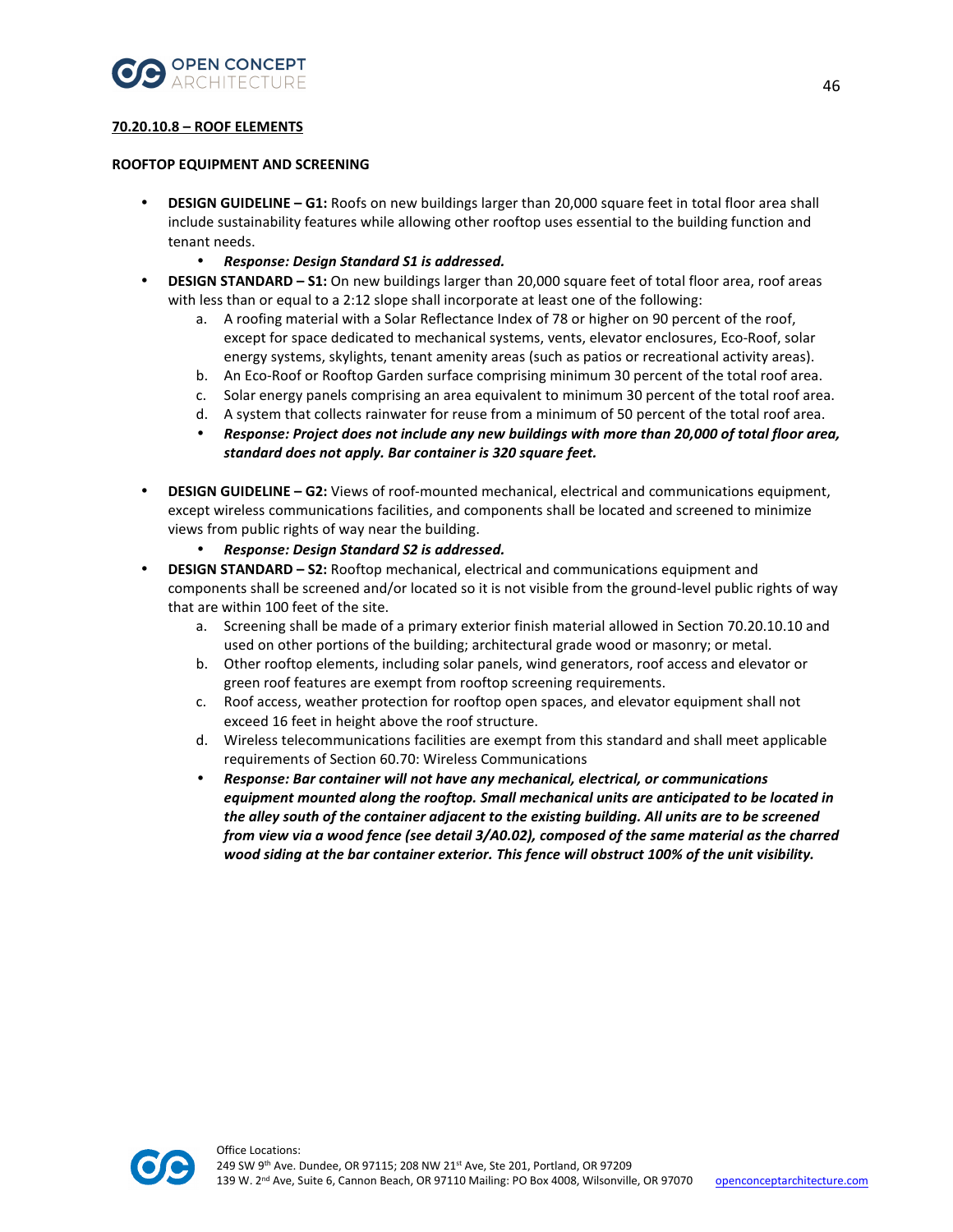![](_page_46_Picture_0.jpeg)

## **70.20.10.9 – STRUCTURED PARKING**

## **STRUCTURED PARKING**

- **DESIGN GUIDELINE G1:** Structured parking facing rights of way and multi-use paths way are discouraged. Below grade and structured parking spaces above ground level are encouraged. Parking facilities shall be placed toward the rear or interior of the property. Where structured parking is located adjacent to street, the street facing facades shall provide ground-floor active uses, whether residential or commercial, especially at corners, or be sufficiently screened to minimize visual impacts to pedestrians.
	- *Response: Design Standard S1 is addressed.*
- **DESIGN STANDARD S1:** The location of structured parking shall be limited to the following:
	- a. Parking structures subject to the Active Ground-floor Design rules as identified in Figure 70.20.10.6.1 Active Frontages Map shall:
		- i. Be constructed with a finished ceiling entirely underground or have the parking area's lowest floor 12 feet or more above grade; or
		- ii. Provide ground-floor facades on the street facing elevations that comply with the provisions of 70.20.10.6 Active Ground Floor Design for at least 50% of the width of the façade.
	- b. On other streets, structured parking shall:
		- i. Provide ground-floor facades on the street facing elevations that comply with the provisions of 70.20.10.6 Active Ground Floor Design for at least 50% of the width of the facade; or
		- ii. Provide a building a minimum 5-foot building setback from all street-facing property lines and provide the following landscaping within that setback:
			- 1. One 1.5-inch caliper tree for every 15 linear feet from the Beaverton's approved street tree list, with trees of different sizes being acceptable; and
			- 2. Evergreen shrubs a maximum of 30 inches high from finished grade and a minimum 1 gallon in size planted next to each other to form a screen. Additional shrubs in excess of those necessary to form a screen are allowed; and
			- 3. Ground cover plants shall fully cover the remainder of the landscaped areas.
	- *Response: Project does not include any structured parking.*
- **DESIGN GUIDELINE G2:** Parking structures shall be designed to minimize light trespass from vehicle headlights and interior lighting when viewed from public rights-of-way and adjacent buildings.
	- *Response: Design Standard S2 is addressed.*
- **DESIGN STANDARD S2:** Screening shall be designed to minimize light trespass on adjacent public rightsof-way and buildings:
	- a. Solid screening and/or building walls shall extend a minimum 3 feet from top of parking slab so vehicle headlights do not trespass beyond the building facade.
	- b. Interior building lighting shall be screened and directed away from exterior walls to reduce light trespass and glare.
	- *Response: Project does not include any structured parking.*
- **DESIGN GUIDELINE G3:** Parking structures facades facing the right of way, any internal drive or any internal accessway shall provide facade modulations and articulation that create visual interest, surface relief, depth, and shadows to the facade. Upper floors facing streets shall meet the guidelines corresponding to the standards required in S3 a through f:
	- a. Section 70.20.10.4. G10; and
	- b. Section 70.20.10.4 G11; and
	- c. Section 70.20.10.5 G1 through G3; and

![](_page_46_Picture_26.jpeg)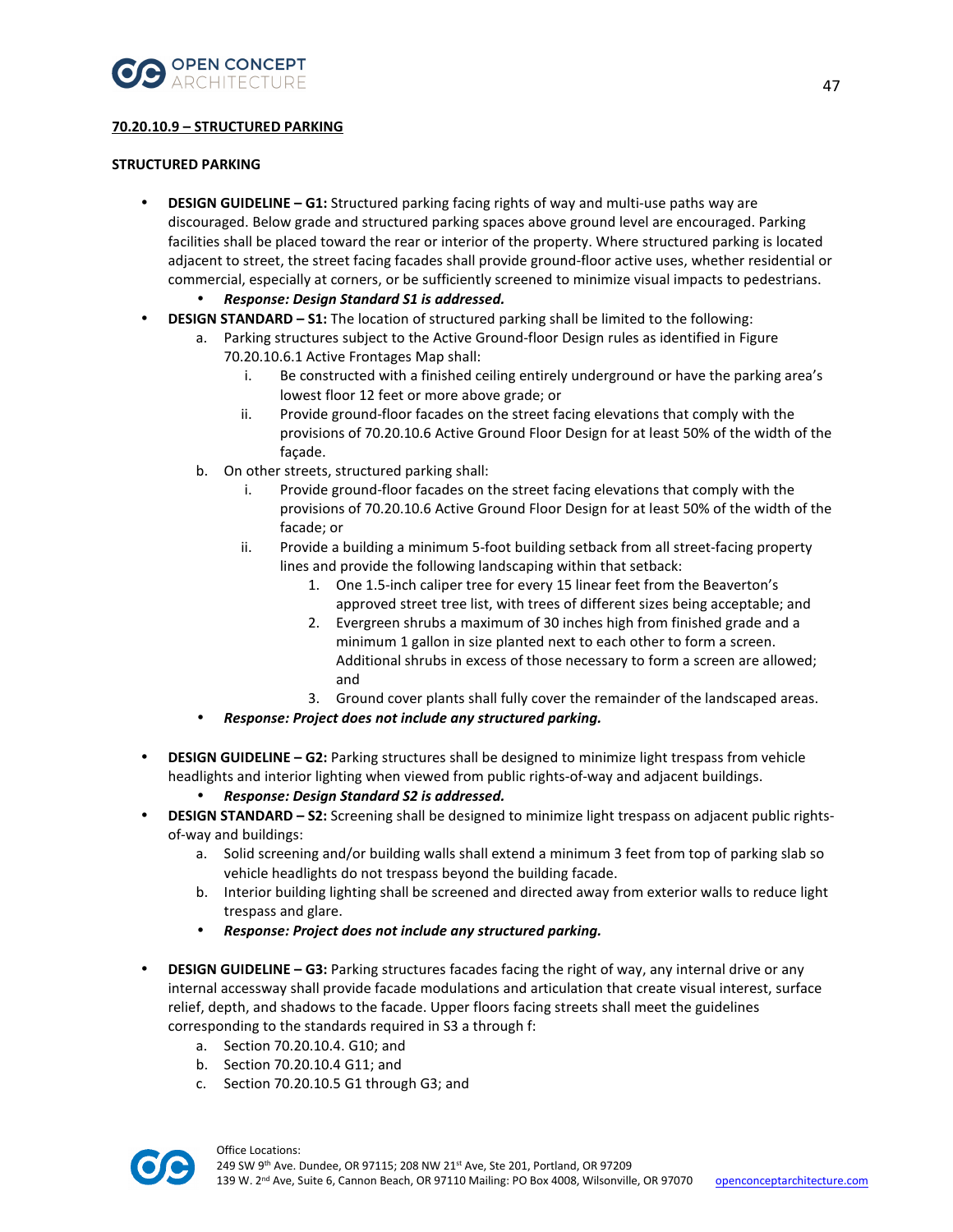![](_page_47_Picture_0.jpeg)

- d. Section 70.20.10.7 G2; and
- e. Section 70.20.10.9 guidelines; and
- f. Section 70.20.10.10 guidelines.
- *Response: Design Standard S3 is addressed.*
- **DESIGN STANDARD S3:** Structured parking on upper floors facing the right of way, any internal drive or any internal accessway are exempt from Section 70.20.10. Building Design guidelines and standards except for the following standards.
	- a. Section 70.20.10.4. S10; and
	- b. Section 70.20.10.4 S11; and
	- c. Section 70.20.10.5 S1 through S3; and
	- d. Section 70.20.10.7 S2; and
	- e. Section 70.20.10.9 standards; and
	- f. Section 70.20.10.10 standards.
	- g. In addition, parking structures shall provide façade modulation and architectural interest through:
		- i. Vertical and/or horizontal recess(es) and/or projection(s) with a minimum average depth of 12 inches that changes the primary plane of the facade at a minimum of one recess or projection every 50 feet distributed in a consistent pattern along the facade; and
		- ii. One of the following:
			- 1. Prominent emphasis of vertical stairwells or elevator columns that incorporate at least two of the following features:
				- A. Change of material from the primary material used on the facade; or
				- B. The entire elevator column or stairwell projects at least 2 feet from the rest of the facade.
				- C. Windows or openings provide at least 60 percent transparency; or
			- 2. Parking garage decorative metal screening that covers at least 40 percent of the facade and does not obscure more than 50 percent of any opening that allows visibility into areas where cars will be parked.
	- *Response: Project does not include any structured parking.*

![](_page_47_Picture_21.jpeg)